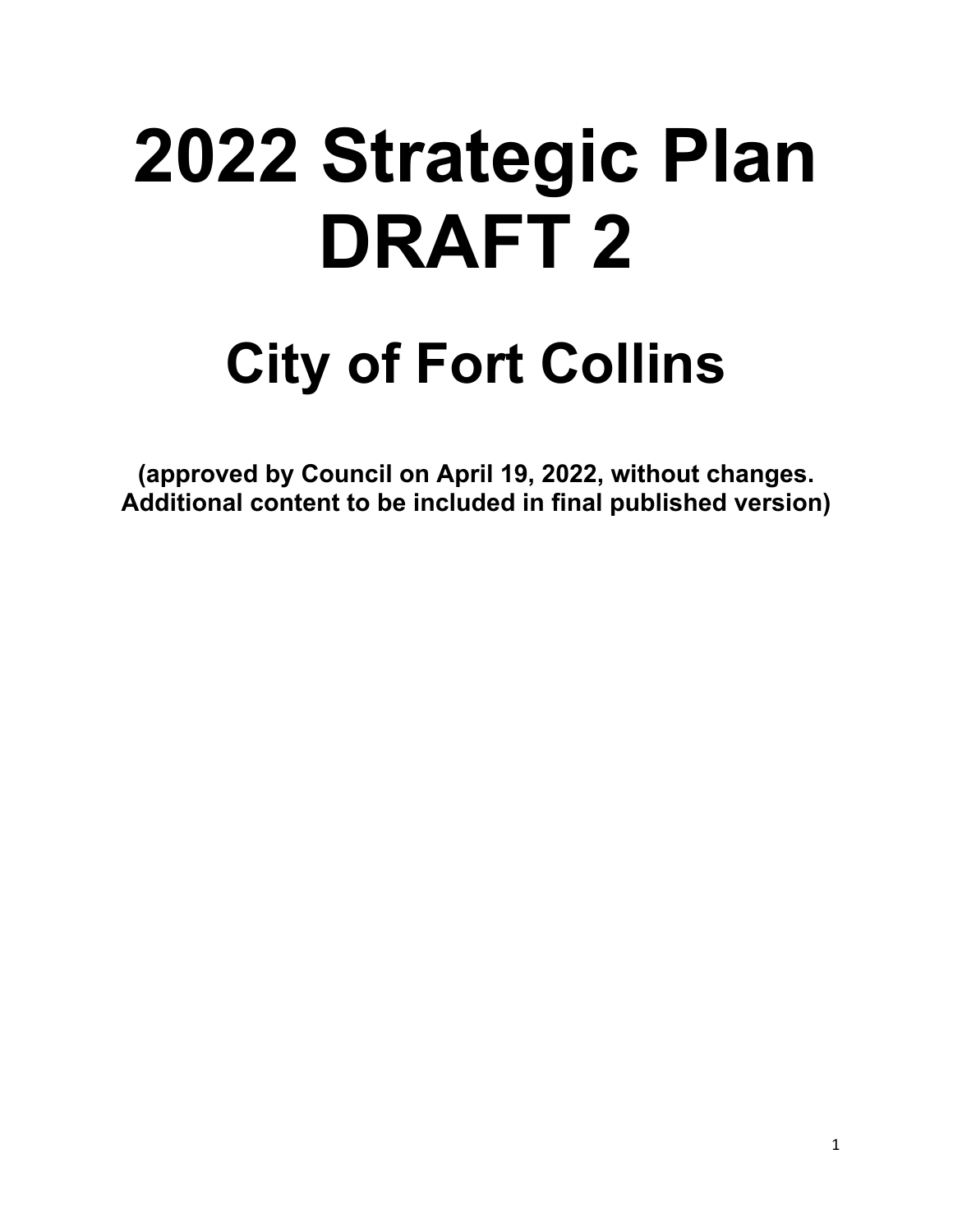## **2022 Strategic Plan Table of Contents**

|      |                                                                | Page |
|------|----------------------------------------------------------------|------|
| L.   | Introduction                                                   | 3    |
|      | II. Summary of Strategic Objectives                            | 8    |
|      | 1. Strategic Outcome - Neighborhood Livability & Social Health | 12   |
|      | 2. Strategic Outcome – Culture & Recreation                    | 18   |
|      | 3. Strategic Outcome - Economic Health                         | 21   |
|      | 4. Strategic Outcome - Environmental Health                    | 26   |
|      | 5. Strategic Outcome - Safe Community                          | 31   |
|      | 6. Strategic Outcome – Transportation & Mobility               | 36   |
|      | 7. Strategic Outcome - High Performing Government              | 40   |
| III. | Appendix                                                       |      |
|      | A. Performance Measures - Community Dashboard                  | tbd  |
|      | <b>B. Long-Term Financial Plan</b>                             | tbd  |
|      | C. Glossary of Terms                                           | tbd  |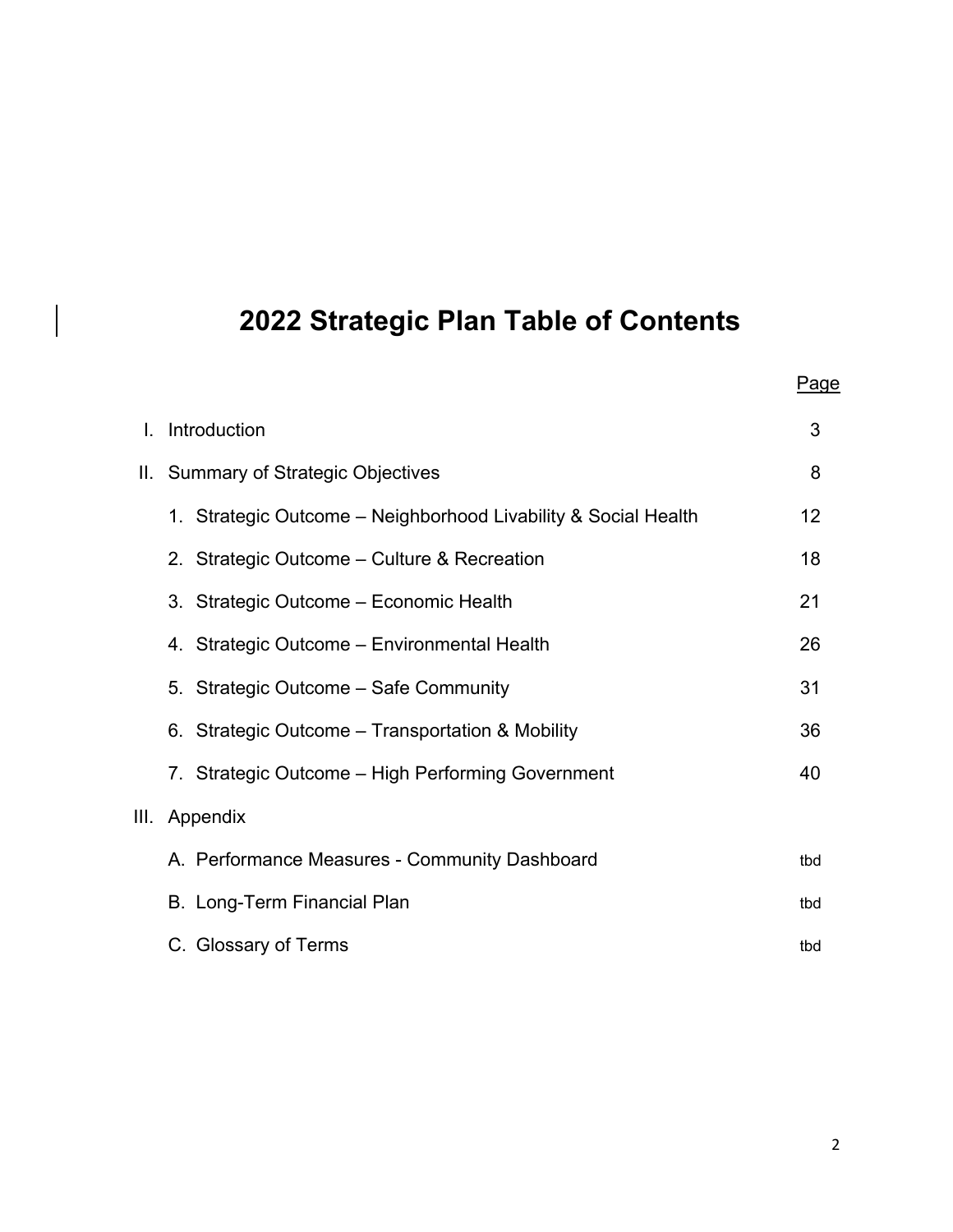## **Introduction**

The City of Fort Collins is a full-service municipal organization dedicated to providing world-class services to 175,000 residents, 8,000 businesses, and numerous institutional partners. Located sixty miles north of Denver, Fort Collins is home to Colorado State University (CSU), Otterbox, New Belgium Brewing, Odell Brewing and many high-tech employers and small businesses, as well as an active and engaged resident and business community. As both a community and city organization, Fort Collins is recognized for its quality of services and amenities, sustainable management practices, and a forward-thinking, innovative culture.

Fort Collins has a successful history of participatory community and organizational planning to guide decision-making, City policies and service delivery. Alongside City Plan (Fort Collins' comprehensive plan), the Strategic Plan reflects the values of the community. While City Plan articulates a long-term community vision and growth framework, the Strategic Plan outlines short- and mid-term objectives, influences the City's budgeting process, and guides the implementation of the City's full range of services, including:

- Police
- Fire protection through a local authority
- Coordinated local and regional emergency preparedness
- Streets, transportation and transit infrastructure and operations
- Parks, recreation, natural areas and cultural facilities
- Planning, engineering and community services
- Sustainability services economic health, environmental services and social sustainability
- Utilities electric, water, wastewater and stormwater
- Gigabit-speed internet service through Connexion
- Support services leadership, human resources, information technology, communications and public engagement, finance and budget, the City Clerk's Office, facilities and fleet, and legal and judicial services

The 2022 Strategic Plan outlines key objectives and strategies that link City Plan and the City's organizational priorities.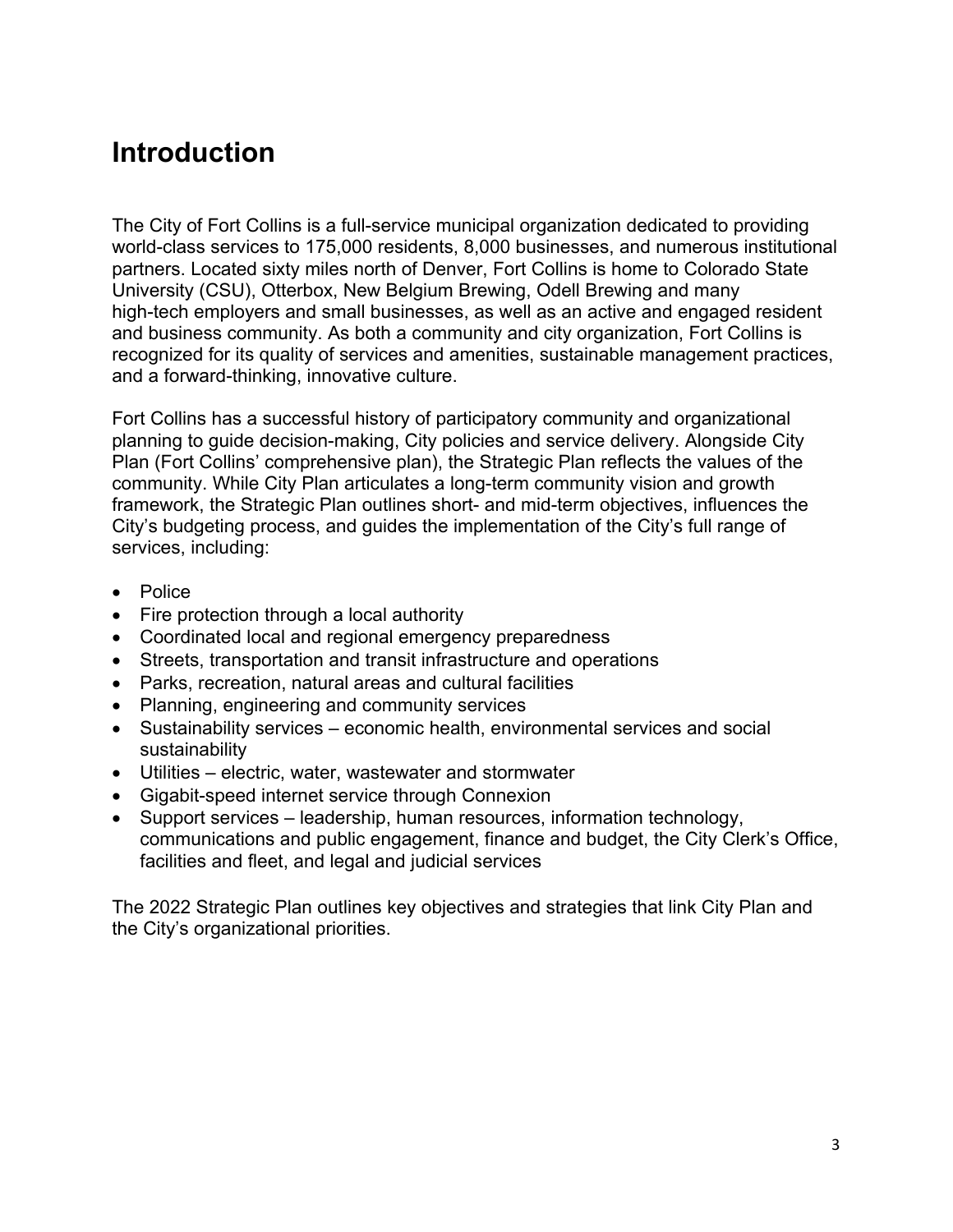#### **Vision, Mission & Values**

#### **Vision:**

To provide world-class municipal services through operational excellence and a culture of innovation

#### **Mission:**

Exceptional Service for an Exceptional Community

#### **Values:**

Collaboration • Excellence • Integrity • Outstanding Service Safety & Well-Being • Stewardship

The City of Fort Collins is deeply committed to high-quality public service and cultivating an outstanding culture for its employees. A strong focus on ethics, compliance with all regulations and laws, data-informed decision-making and continuous improvement are foundational to City practices and culture.

The organization also aligns with the broader community values articulated in City Plan:

*Livability:* The City implements systems and processes to ensure consistent operations and development of new facilities and programs oriented toward enhancing quality of life. Decision-makers, employees and residents all have a hand in guiding resources toward amenities such as natural areas and parks, well-maintained infrastructure and safe neighborhoods. Livability also means working to address challenges around equitable access to services and creating community-wide opportunities for attainable housing and efficient transportation options.

*Community:* The City and decision-makers value honest dialogue and the input of employees and residents as fellow problem solvers. Participation and collaboration on how best to leverage community and City assets toward future opportunities and challenges is encouraged in decision-making and planning processes. The City also strives to create and demonstrate an inclusive environment representative of Fort Collins' growing diversity and changing demographics.

*Sustainability:* The City's dedication to providing exceptional service is a commitment for today and the future. Sustainability is deeply rooted in the organization and reflected in strategies to reduce climate impacts and improve community resilience, support the health of the economy through business retention and talent alignment, and embedding considerations about equitable processes and outcomes in decision-making. The City's Triple Bottom Line Scan (TBL-S) tool assesses the economic, environmental and social factors of decisions to improve overall outcomes, ensure that one aspect does not dominate the decision-making process, and reduce impacts when trade-offs are unavoidable.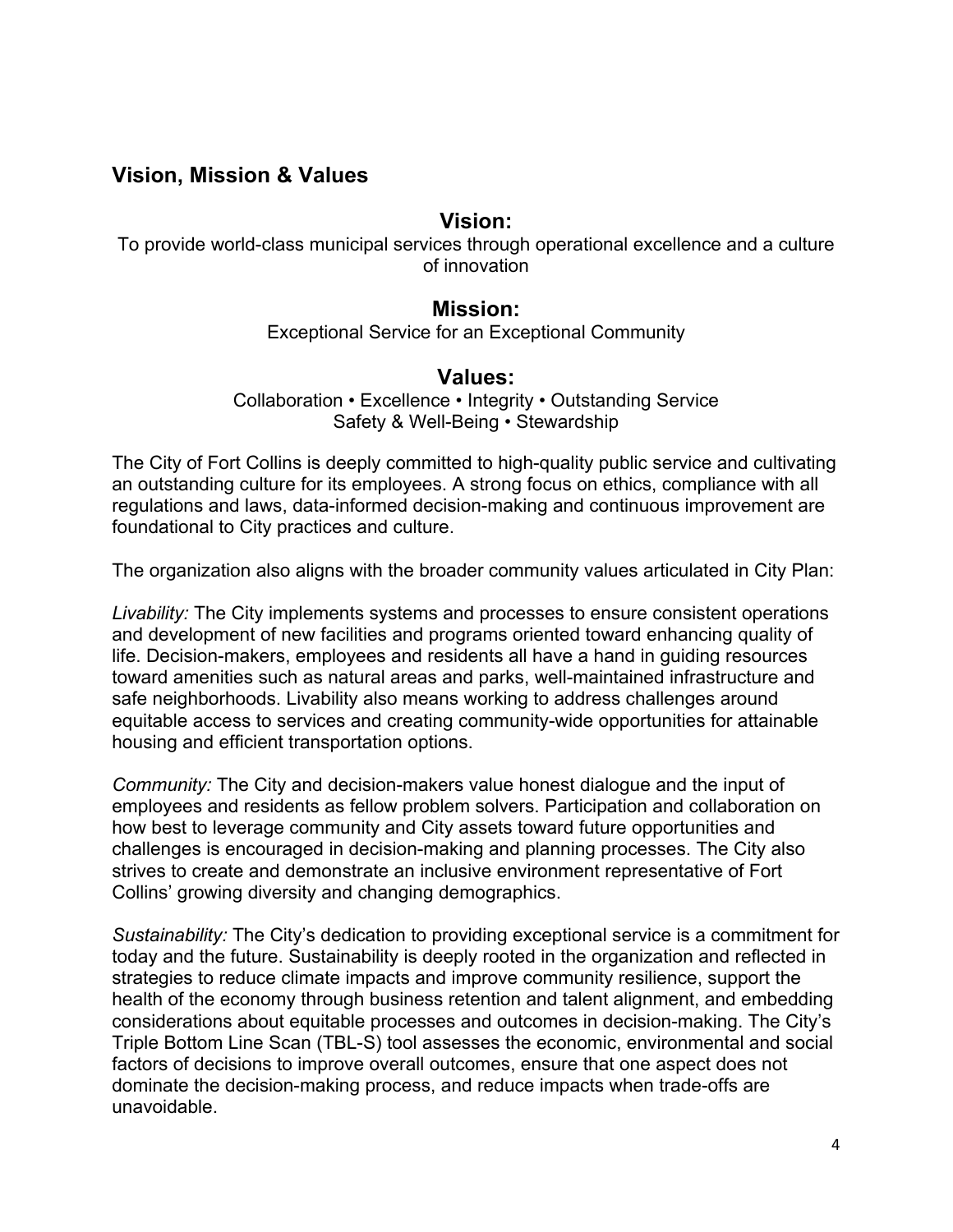#### **Guiding Themes & Principles**

To achieve the City's vision, mission and values, the Strategic Plan is aligned and focused on continuous improvement in seven Key Outcome Areas:

- Neighborhood Livability & Social Health
- Culture & Recreation
- Economic Health
- Environmental Health
- Safe Community
- Transportation & Mobility
- High Performing Government

The City budget is also aligned across these seven areas, and revenue is allocated to support policies and initiatives that drive improvement in each outcome. Each Outcome Area includes specific objectives that define different focus areas. While each Outcome Area has unique characteristics, City investment in a single objective regularly impacts more than one outcome.

Major themes and areas of focus within the 2022 Strategic Plan, identified through community outreach and engagement or as a Council Priority, include:

- 1. **Affordability:** Improve access to a broad range of quality housing that is safe, accessible and affordable. Address the increasing cost of living in Fort Collins through diverse job opportunities and reduce the mismatch between available jobs and skills in the workforce.
- 2. **Multimodal Transportation & Public Transit:** Improve traffic flow and safety, the availability of transportation alternatives, and access to public transportation.
- 3. **Equity, Inclusion and Diversity:** Cultivate a safe and welcoming community focusing on equitable engagement, outcomes and service delivery for all, emphasizing race and considering social identities such as ethnicity, religion gender, age, sexual identity and various abilities.
- 4. **Environmental Sustainability:** Identify and implement initiatives that achieve the City's environmental goals and objectives.
- 5. **Resilience and Asset Management:** Prioritize planning for resilience and asset management to ensure community needs are met.
- 6. **Community Vibrancy:** Preserve the community's sense of place with a high value on natural areas, culture, recreation and park systems.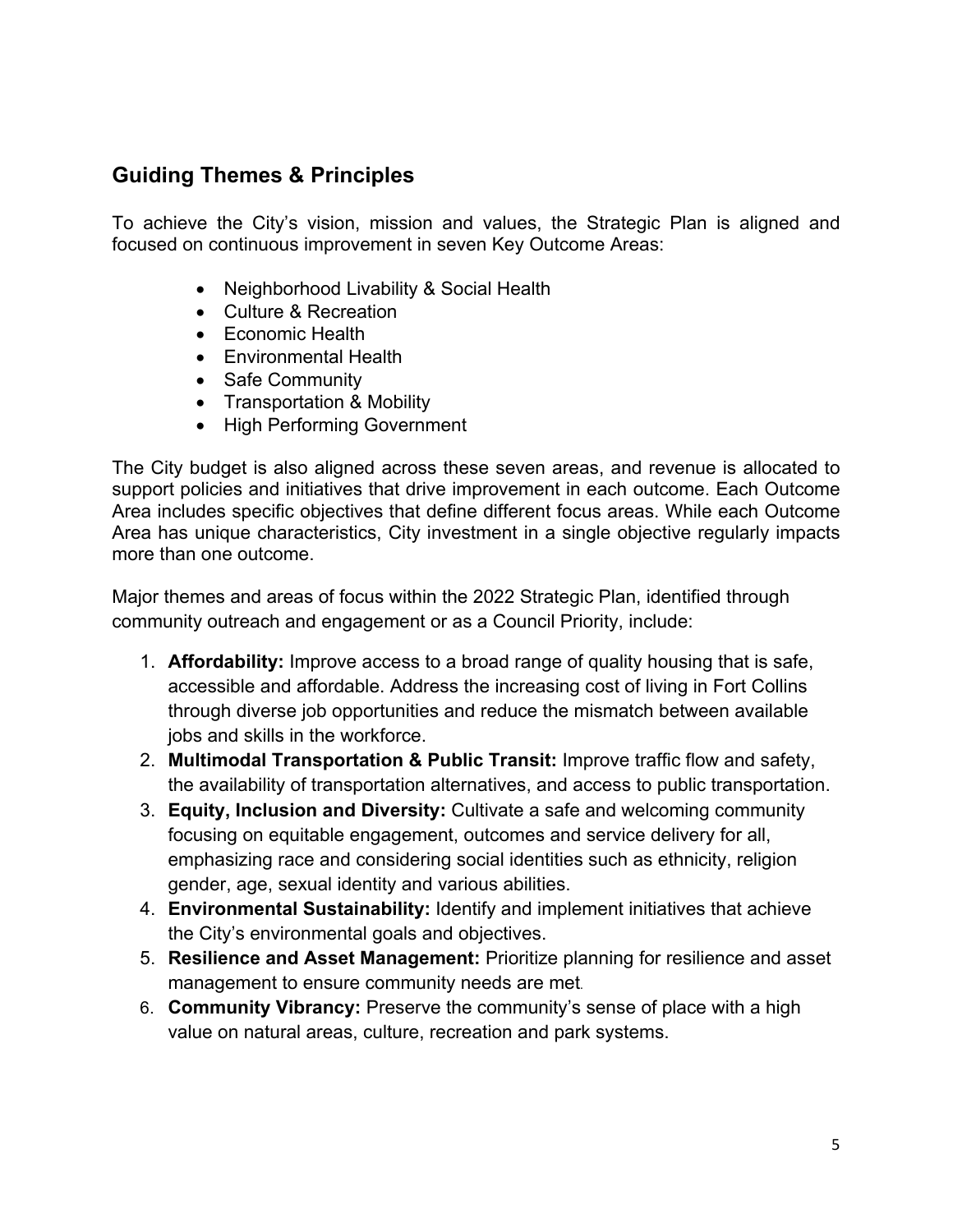Fort Collins has long employed a Growth Management Area (GMA) to foster a compact community, provide physical separation from our Northern Colorado neighbors, and preserve and protect sensitive natural resources. As Fort Collins' strong employment and population growth continues and the community approaches the GMA boundaries, a shift toward greater redevelopment and infill development is anticipated. The 2022 Strategic Plan themes and areas of focus highlight opportunities for continuing to implement the community's growth framework and community goals to increase the range of housing and transportation options, enhance community identity and create an inclusive environment.

#### **Strategic Advantages and Challenges**

The City has identified a number of advantages and challenges that could impact the implementation of Strategic Objectives described in this document. Advantages are those strengths and attributes that will enable the City to achieve objectives; challenges reflect attributes that could impair the ability to achieve objectives. Each of the challenges described below are reflected in one or more Strategic Objective so that the challenges will be addressed in future budget proposals.

#### **Advantages:**

- 1. A supportive, engaged and innovative community.
- 2. A culture of excellence and continuous improvement driven by the City's vision, mission and values.
- 3. Engaged and committed employees with a strong focus on customer service.
- 4. Collaborative local partners, such as Poudre School District, Colorado State University, Larimer County, healthcare entities and local service providers, and primary employers.
- 5. Municipal ownership of five Utilities Light & Power, Water, Wastewater, Stormwater and Connexion broadband.
- 6. Strong revenue and City balance sheet, recently approved tax renewals, an Aaa Moody's credit rating, and a diverse local economy.

#### **Challenges:**

- 1. Cost of living, including childcare and housing that is affordable and available to all income levels.
- 2. Protecting the health and safety of our community, stabilizing and building the foundation for long-term resilience, and addressing the trauma that was created by the pandemic.
- 3. Transportation and traffic issues related to congestion and a high volume of single-occupancy vehicles.
- 4. Balancing competing community desires and changing customer expectations within available resources.
- 5. Embracing and cultivating diversity, equity and inclusion for all, considering all social identities.
- 6. Attracting, retaining and developing high-quality employees.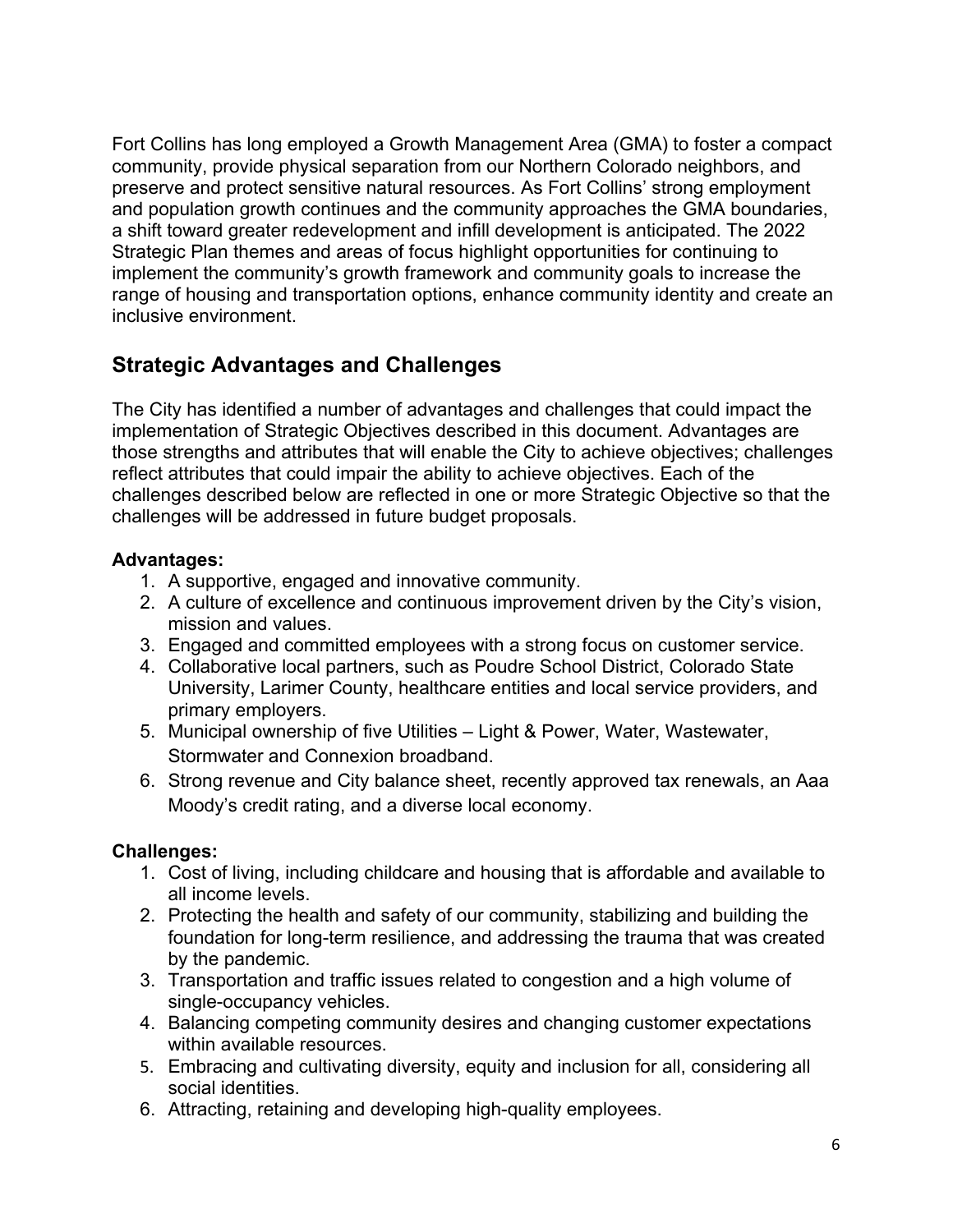- 7. Aging infrastructure and growth-related needs.
- 8. Aligning regional partners around a common set of priorities.

The Strategic Objectives associated with each Key Outcome Area are described in the following tables. The Strategic Objectives are not listed in priority order, and it should not be interpreted that a Strategic Objective early in the list is of a greater priority than one later in the list. Subsequent sections of this document include bullet details below each Strategic Objective to provide additional context for the objective and its importance.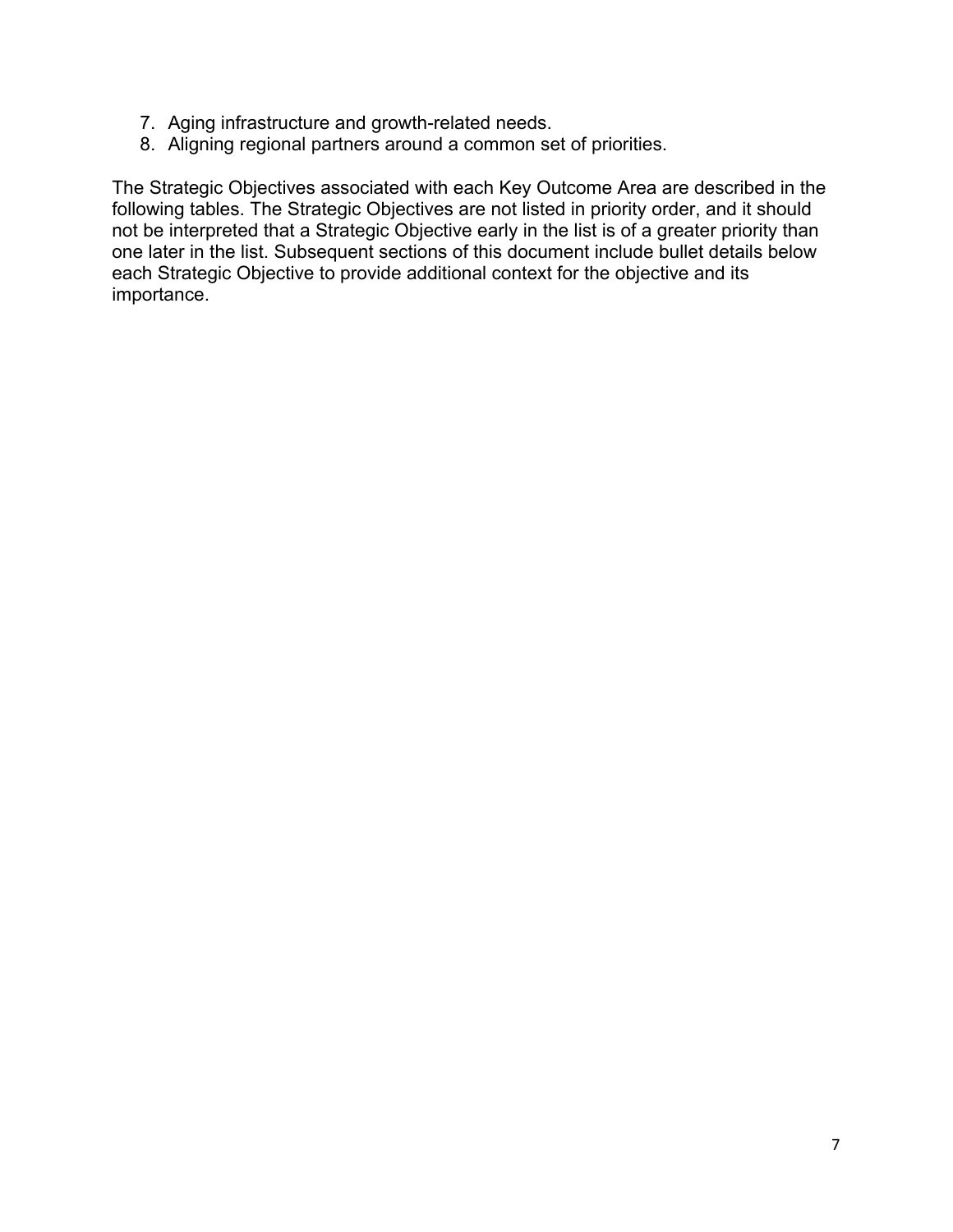## **Summary of Strategic Objectives**

## **Neighborhood Livability and Social Health**

- 1.1 Increase housing supply and choice and address inequities in housing to ensure that everyone has healthy, stable housing they can afford.
- 1.2 Collaborate to leverage community partners' expertise in addressing priority human service issues like poverty and mental health, and to make homelessness rare, brief and non-recurring.
- 1.3 Increase resident participation in income-qualified services and improve accessibility to City and community programs for low- and moderate-income households.
- 1.4 Advance equity for all with an emphasis on racial justice to remove systemic barriers so that persons of all identities, including race, ethnicity, religion, gender and gender identity, age, class, sexual identity, and mental and physical abilities can fully participate in City services and experience equitable community outcomes.
- 1.5 Enhance the quality of life and sense of belonging in neighborhoods by connecting neighbors to City services, building community and fostering harmonious relationships.
- 1.6 Transform regulations and revise procedures to increase clarity and predictability to ensure new development advances adopted City plans and policies.
- 1.7 Advance planning efforts in the Growth Management Area, including holistic considerations for potential annexations.
- 1.8 Preserve and enhance mobile home parks as a source of affordable housing and create a safe and equitable environment for residents.
- 1.9 Plan for, preserve, plant and maintain a safe, healthy and resilient urban forest.

## **Culture & Recreation**

- 2.1 Provide diverse, inclusive and accessible recreation and cultural programs that drive attendance and cost recovery.
- 2.2 Address infrastructure and amenity replacement and maintenance needs of trails, parks, and cultural and recreation facilities while continuing the planned buildout of the parks and paved trail systems.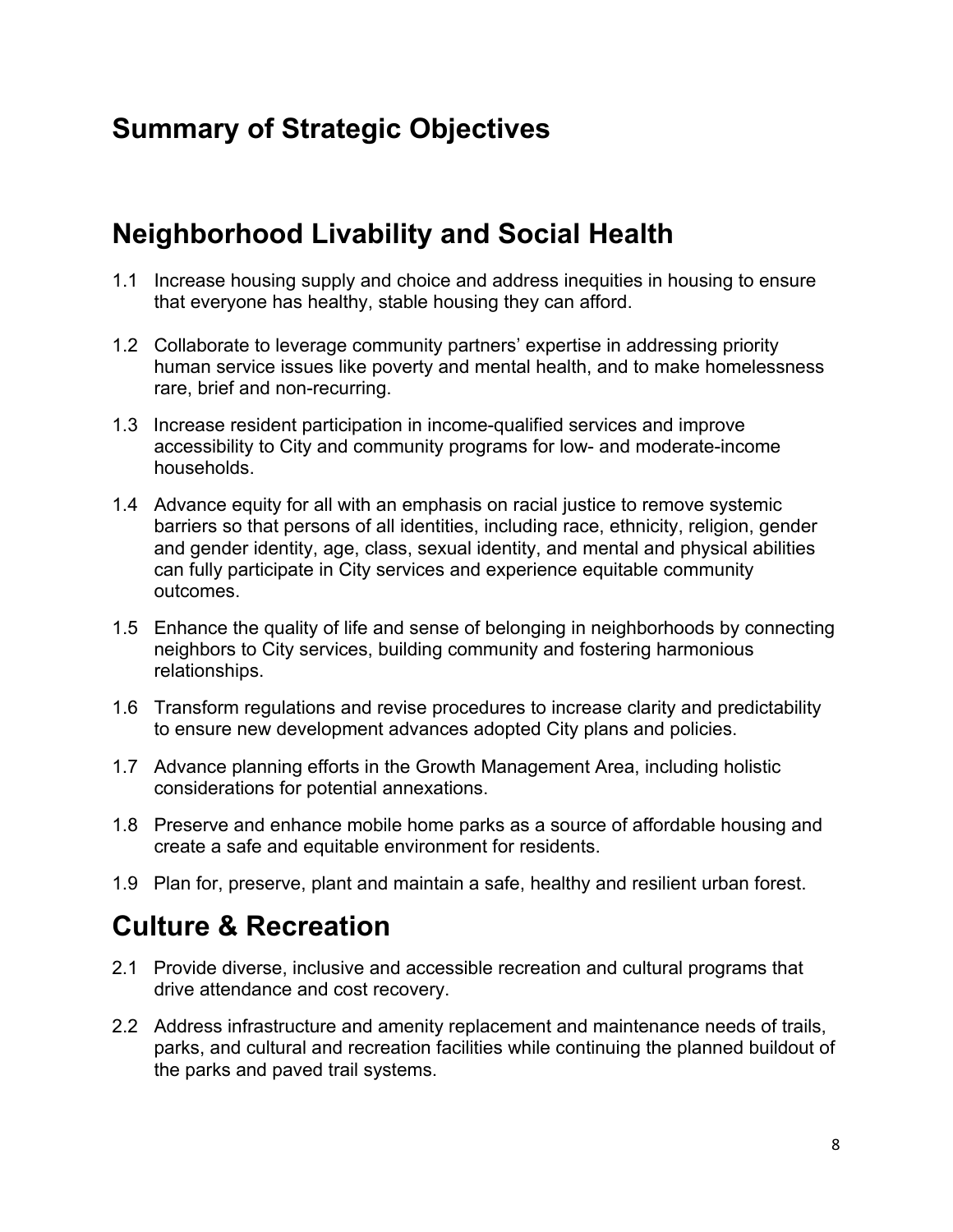- 2.3 Expand opportunities to engage in arts and cultural programming throughout the community.
- 2.4 Identify criteria, process and funding options to revitalize neighborhood and community parks to meet modern design standards, per the newly adopted 2021 Parks and Recreation Plan.
- 2.5 Ensure safety and access to and within City parks, natural areas, paved trails, and cultural and recreation facilities for visitors and employees.

## **Economic Health**

- 3.1 Collaborate with local and regional partners to achieve economic resilience in Northern Colorado.
- 3.2 Work with key partners to grow diverse employment opportunities in the community.
- 3.3 Support local businesses by engaging in opportunities for business revival with a focus on the Recovery Plan.
- 3.4 Utilize tools and partnerships to leverage infill and redevelopment opportunities to achieve development consistent with City Plan and supporting the City's broader strategic objectives.
- 3.5 Invest in and maintain utility infrastructure and services while ensuring predictable utility rates.
- 3.6 Deliver exceptional broadband services while finding innovative ways to leverage the network in the city and in the region.
- 3.7 Collaborate with local and regional partners to advance equitable and affordable childcare solutions.

## **Environmental Health**

- 4.1 Intensify efforts to meet 2030 climate, energy and 100% renewable electricity goals that are centered in equity and improve community resilience.
- 4.2 Improve indoor and outdoor air quality.
- 4.3 Accelerate efforts to achieve 2030 zero waste goals.
- 4.4 Provide a resilient, reliable and high-quality water supply.
- 4.5 Protect and enhance natural resources on City-owned properties and throughout the community.
- 4.6 Sustain and improve the health of the Cache la Poudre River and all watersheds within Fort Collins.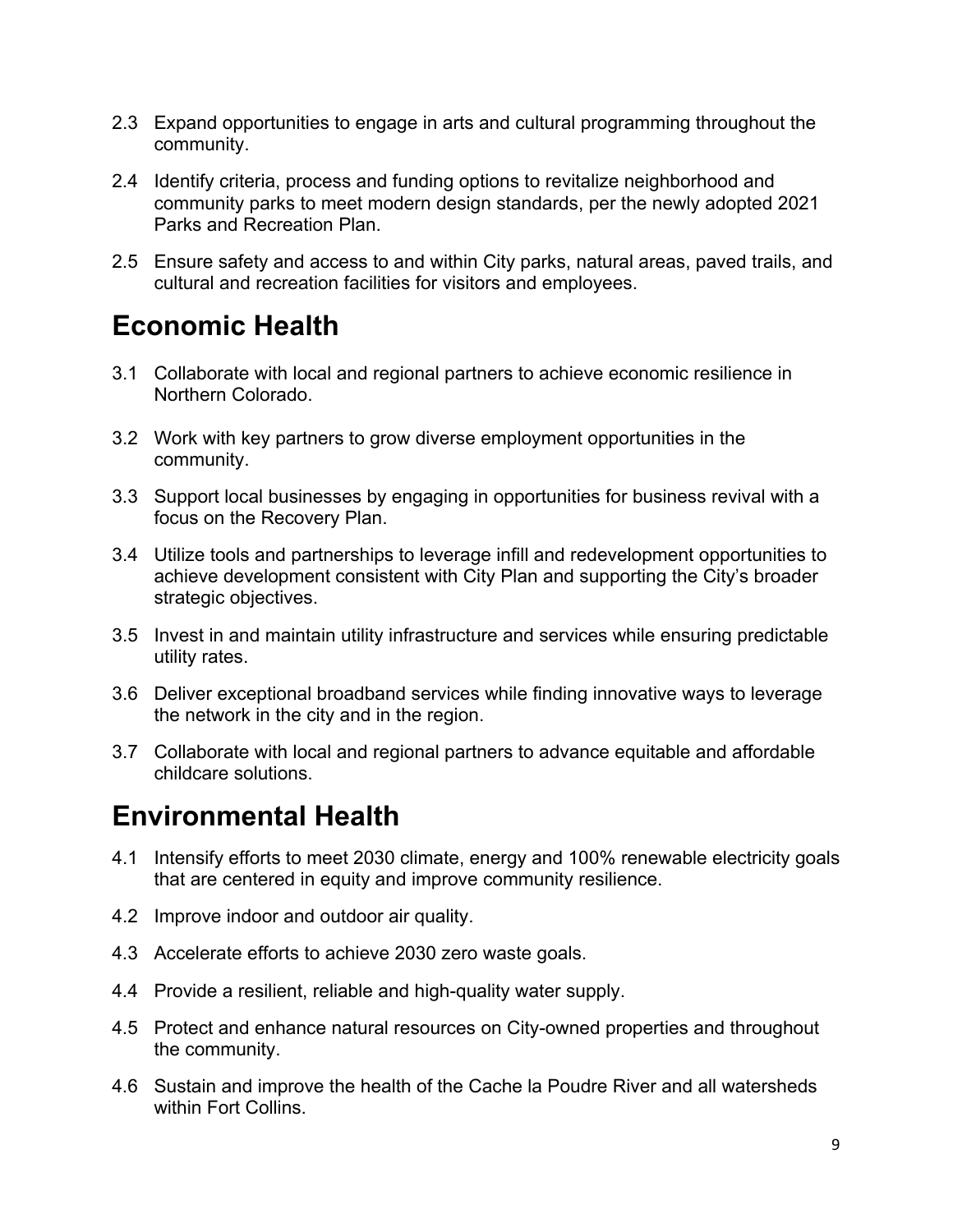4.7 Expand the Natural Areas land portfolio while simultaneously protecting existing lands and improving equitable access to nature.

## **Safe Community**

- 5.1 Improve overall community safety while continuing to increase the level of public trust and willingness to use emergency services.
- 5.2 Meet the expected level of policing services as the community grows and changes through innovative and non-traditional service delivery models.
- 5.3 Partner with Poudre Fire Authority to provide high-quality fire prevention, community risk reduction and emergency response services.
- 5.4 Provide ubiquitous emergency communication and comprehensive emergency preparedness and management.
- 5.5 Provide and maintain reliable utility services and infrastructure that directly preserve and improve public health and community safety.
- 5.6 Protect mission-critical physical and virtual infrastructure, in addition to sensitive data, against new and increasing cybersecurity threats.
- 5.7 Reduce incidents of, and impacts from, disruptive and unwanted behaviors through working closely with the community's human service providers to offer creative approaches that balance compassion and consequences.
- 5.8 Improve safety and security for City facilities and services through unified strategies and programming using enhanced technology, improved processes and staff training.
- 5.9 Provide innovative municipal court services that balance accountability and compassion along with ever-changing state regulations.

## **Transportation & Mobility**

- 6.1 Improve safety for all modes and users of the transportation system to ultimately achieve a system with no fatalities or serious injuries.
- 6.2 Support an efficient, reliable transportation system for all modes of travel, enhance high-priority intersection operations, and reduce Vehicle Miles Traveled (VMT).
- 6.3 Invest in equitable access to, and expansion of, all sustainable modes of travel with emphasis on growing transit ridership.
- 6.4 Support and invest in regional transportation connections.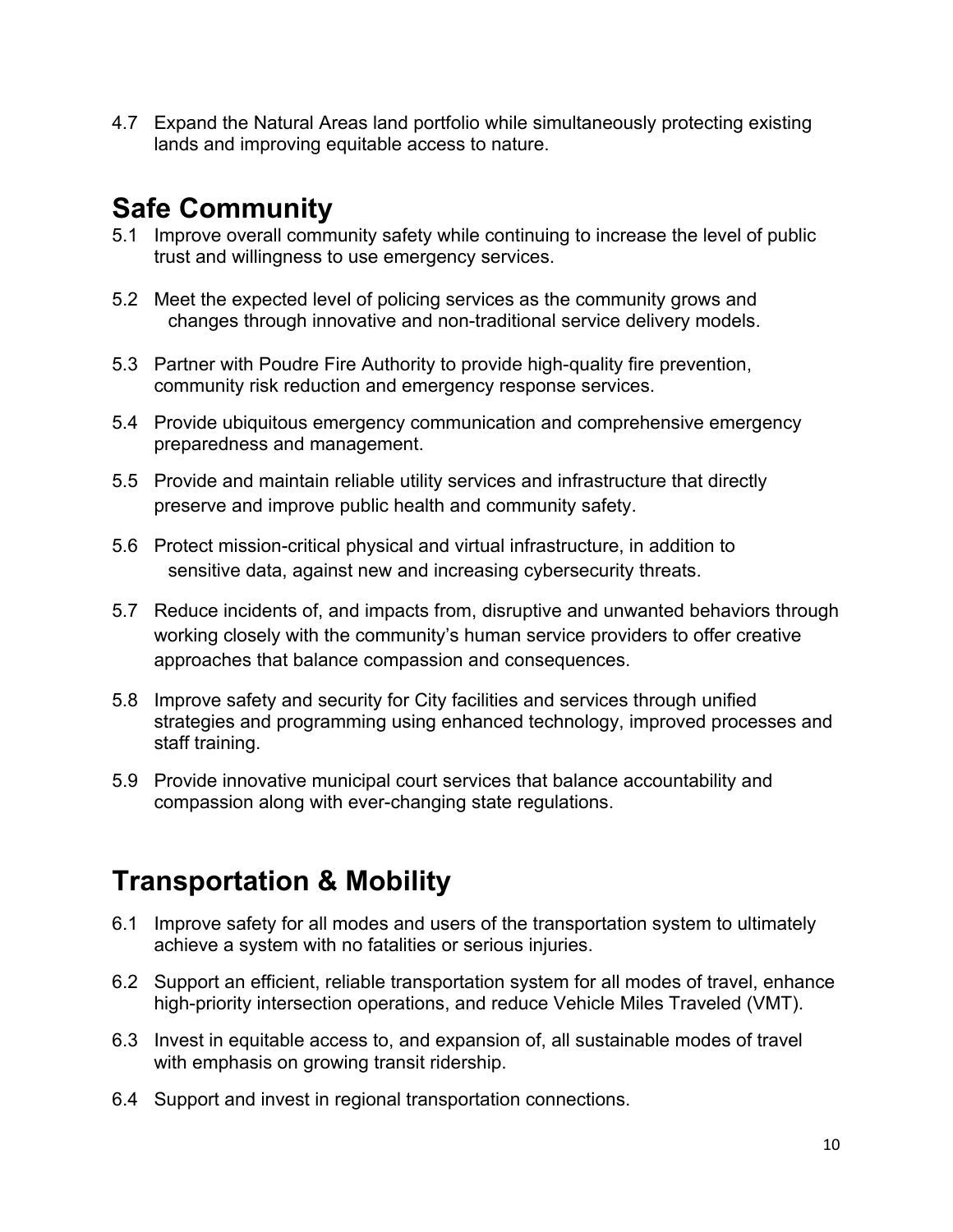- 6.5 Maintain existing and aging transportation infrastructure to keep the system in a state of good repair and continually address missing elements to meet community needs and expectations.
- 6.6 Manage parking supply and demand based on time and location in a sustainable manner.

## **High Performing Government**

- 7.1 Provide world-class municipal services, while recognizing the importance of multisector relationships and partnerships at all levels.
- 7.2 Maintain the public trust through a high performing Council, organizational transparency, legal and ethical behavior, and regulatory compliance.
- 7.3 Engage the community more effectively with enhanced inclusion of diverse identities, languages and needs.
- 7.4 Foster a sense of purpose, belonging and well-being in how we innovatively attract, develop and retain diverse talent to serve our community.
- 7.5 Foster a culture of physical and psychological safety, resilience, wellness and sustainability across the City organization.
- 7.6 Optimize technology, data analysis and process improvements to innovate, guide decisions and enhance service delivery.
- 7.7 Address current and long-term projected gap between available revenue and resources, and what is required to meet service levels set by adopted plans.
- 7.8 Evaluate the City's assets and infrastructure to most effectively prioritize funding that best maintains and protects those investments, while improving the customer experience.
- 7.9 Proactively influence policy and legislative development at all levels.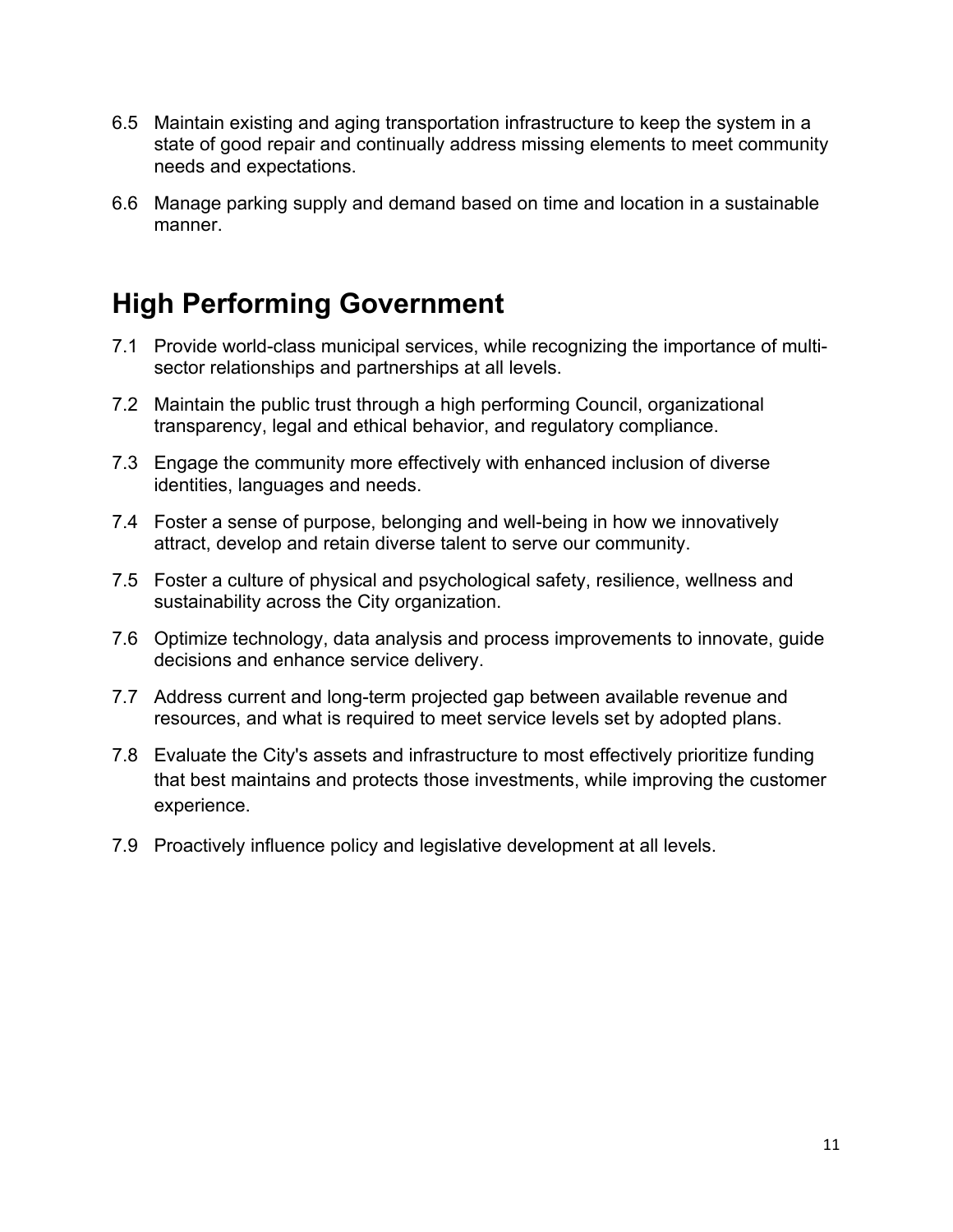## **Neighborhood Livability & Social Health**

#### **Fort Collins provides a high-quality built environment, supports connected neighborhoods, seeks to advance equity and affordability, and fosters the social health of the community.**

Fort Collins benefits from social connections and open communication. The City strives to provide equitable access to opportunities, services and resources, and to create an inclusive environment for all members of the community. The community takes pride in a friendly culture, celebrates differences, and knows that better decisions occur when open dialogue about tough issues is encouraged.

The City is committed to creating a desirable urban environment that recognizes the importance of the form of the built environment (e.g., community architecture, historic preservation and pedestrian-oriented environments) and preserving neighborhood character while ensuring a safe, beautiful and friendly experience for all residents and visitors. Housing affordability has been a priority in Fort Collins for decades and, as highlighted in City Plan, is a key element of community livability. As our community continues to grow, many people are struggling to afford stable, healthy housing in Fort Collins. Implementing the strategies of the Housing Strategic Plan, adopted in 2021, will address high priority outcomes such as increasing the overall housing supply and diversity, preserving the affordable housing we have, increasing housing stability, and advancing toward more equitable outcomes.

The City recognizes the importance of neighborhoods and actively seeks to support their vibrancy while diligently enforcing property maintenance codes. As the City grows and redevelops, the vision continues to be an overall average increase in housing capacity that fosters efficient land use; supports a mix of housing types integrated with activity centers and diverse businesses; increases the safety and efficiency of public utilities, streets, facilities and services; and accommodates multiple modes of travel (including vehicle, bus, bike and pedestrian). Development and growth are focused within the community's designated Growth Management Area to protect natural resources and the regional landscape, encourage infill redevelopment and human interaction, and maximize the efficient use of public infrastructure. Alternative transportation modes and access to key health and human service facilities are a priority.

The lack of critical mental and behavioral health services in Larimer County has a direct impact on community residents, businesses and City services. Neighborhood Livability & Social Health must include providing appropriate facilities and services to support people experiencing homelessness with a goal of available long-term housing and services solutions. Simultaneously, enforcement efforts must continue to prevent illegal or aggressive behaviors that diminish the quality of life in neighborhoods and business areas.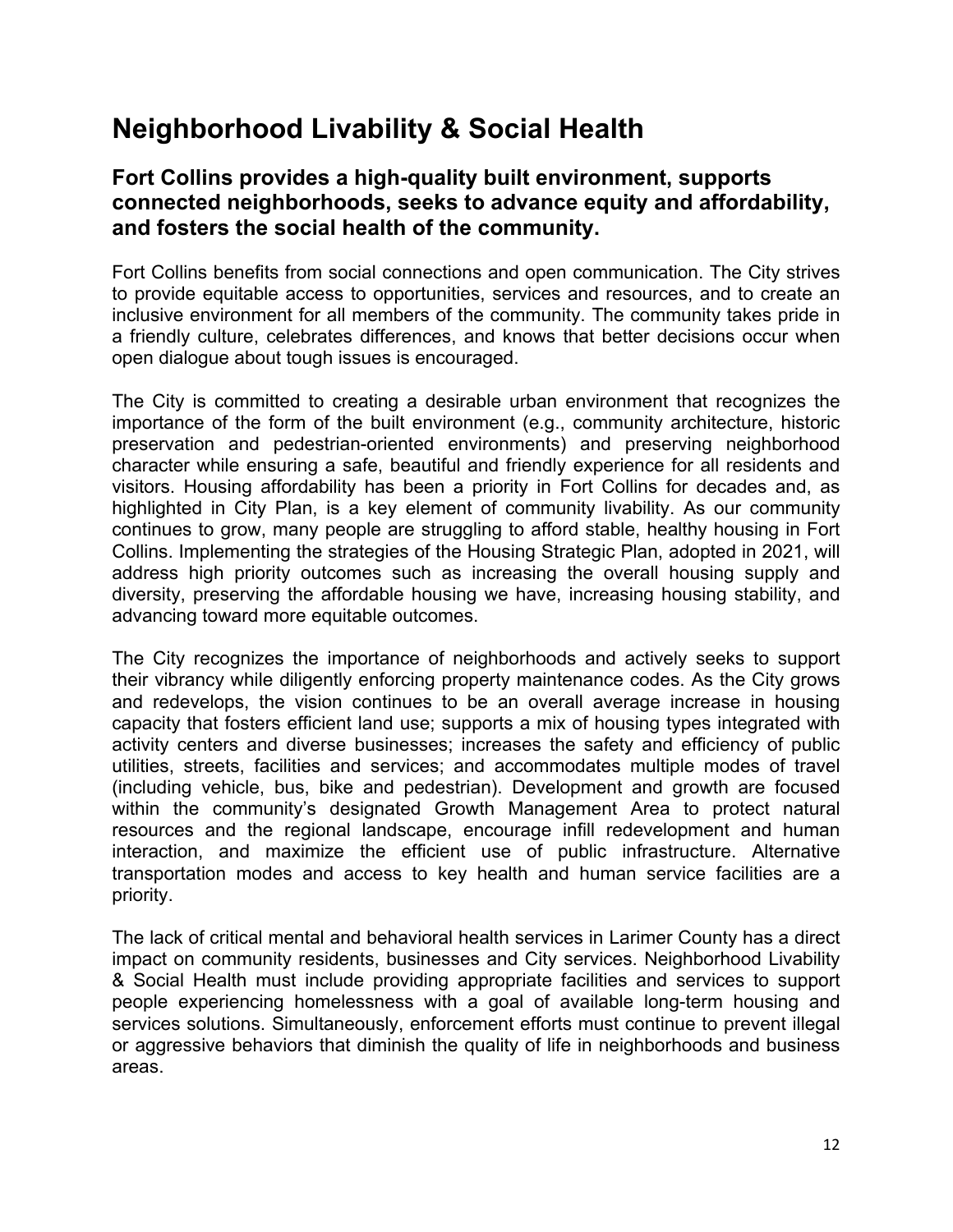#### **Neighborhood Livability & Social Health includes:**

- Encouraging an inclusive community that embraces diversity and equity.
- Providing the community with opportunities and services to live healthy, safe, productive and active lifestyles.
- Vibrant neighborhoods, centers and corridors where most daily necessities can be accomplished by either walking or cycling within 15 minutes from residents' homes.
- Addressing the impact of increasing poverty, as well as increasing concerns about housing affordability and homelessness.
- Equitable access to City services, amenities and information for all neighborhoods.
- Enforcing laws that affect neighborhood quality.
- Creating a distinctive and attractive community that is appealing to workers, visitors and residents and reflects community values.
- Promoting the use of sustainable building and site design techniques.
- Preserving historic resources, character-defining features and the diverse cultural history that make Fort Collins unique.
- Reducing the impacts of our built environment on the natural environment.
- Managing where and how the city grows in the future.
- Encouraging the development of quality and affordable housing options for individuals and families of all income levels.
- Maintaining our unique character and sense of place, including high quality urban design and development.
- Requiring adequate public facilities and infrastructure to serve existing development and new growth.

## **Definition & Descriptions**

- **1.1 Increase housing supply and choice and address inequities in housing to ensure that everyone has healthy, stable housing they can afford.** 
	- Since 2013, residents have identified housing affordability as a high priority during community outreach sessions. In the 2021 Community Survey, only 1 in 10 respondents felt positively about the availability of affordable quality housing.
	- Housing affordability topped the list of Community Survey written responses for "most important area for leadership to focus."
	- Rising housing costs are disproportionately impacting the city's Black, Indigenous, and People of Color (BIPOC) and low-income residents.
	- In 2020 approximately 60% of renters and 20% of homeowners were costburdened, spending more than 30% of their income on housing. Vacancy rates remain consistently below 5%, which signals a need for additional housing supply.
	- The City is helping to create new affordable housing units with the goal of about 282 units per year, to reach the overarching goal of having 10% of all housing inventory as restricted affordable housing by 2040.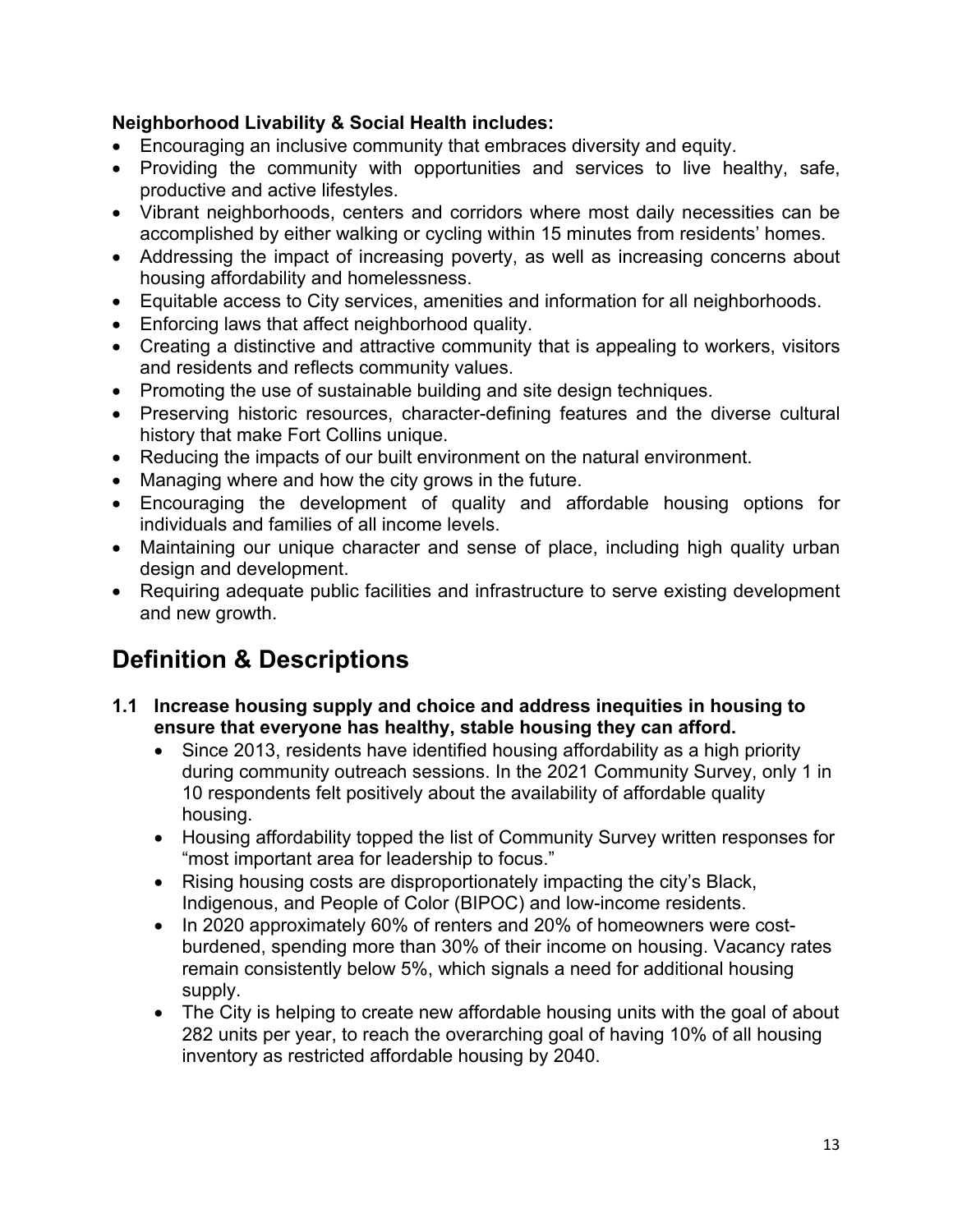- **1.2 Collaborate to leverage community partners' expertise in addressing priority human service issues like poverty and mental health, and to make homelessness rare, brief and non-recurring.** 
	- The City's core role has been, and continues to be, funding, policy development and partnerships for community human service agencies and homelessness service providers.
	- Multiple public and private organizations work to improve the social health and address the basic needs of all residents within the community and the region.
	- The social issues that human service agencies address are wide-ranging, complex and systemic. A strategic, collaborative approach applied to the City's engagement with these partners will ensure programmatic effectiveness and efficiencies, add community capacity, eliminate redundancy and identify underserved areas.
	- Regional efforts are being implemented to provide dedicated substance use disorder and mental health facilities, and to consider a future 24/7 shelter facility in our community to address gaps and provide critical services for people experiencing homelessness.
	- As of January 2022, approximately 650 residents are experiencing chronic homelessness in Fort Collins.

#### **1.3 Increase resident participation in income-qualified services and improve accessibility to City and community programs for low- and moderate-income households.**

- As the cost of living in Fort Collins increases, low-income and moderate-income households are struggling to afford participation in City events and services.
- It is estimated that less than half of low-income households participate in the available reduced-fee and rebate programs for which they are eligible.
- A recently streamlined application process, with increased and focused marketing outreach, stands to improve customer service and likely increase participation.
- **1.4 Advance equity for all with an emphasis on racial justice to remove systemic barriers so that persons of all identities, including race, ethnicity, religion, gender and gender identity, age, class, sexual identity, and mental and physical abilities can fully participate in City services and experience equitable community outcomes.** 
	- The City seeks to strengthen its understanding and ability to advance equitable outcomes for all community members.
	- The City's Equity Indicators Report provides baseline data, disaggregated by race, of the disparities experienced in Fort Collins. This report will help staff apply an equity lens to projects, programs and service delivery.
	- The impacts and disparities caused by racism are deep and pervasive, and addressing them at the systemic and institutional level also elevates equitable outcomes for all residents, including historically underserved identities.
	- People of various identities experience discrimination and hate crimes in Fort Collins related to religious affiliation, culture, immigration status, housing status,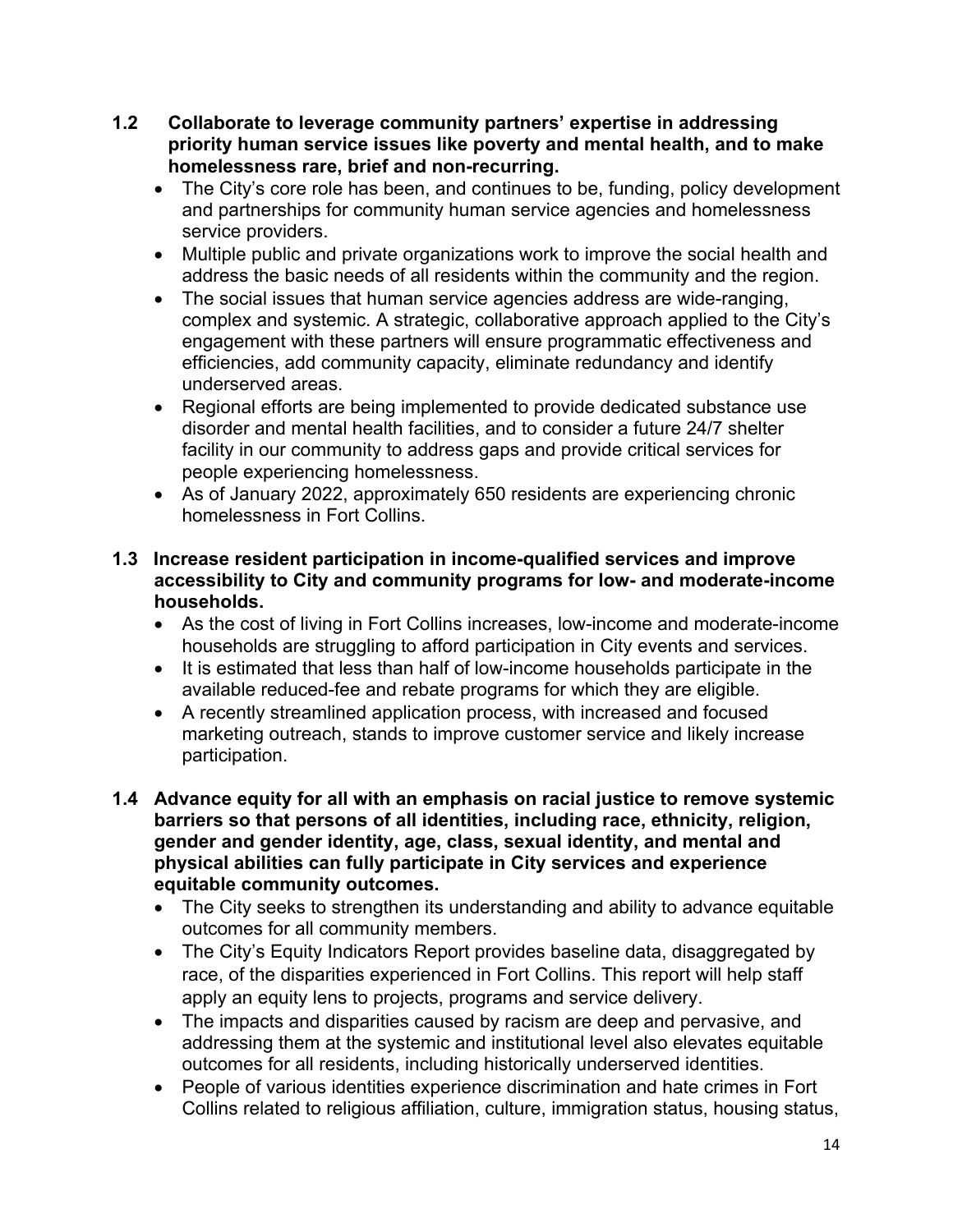gender expression and identity, sexual orientation, age, socioeconomic status, ability, veteran status, family status and more.

- The City and several major partner institutions and community-based organizations are working together to address existing policies that perpetuate systemic and institutional racism resulting in inequitable outcomes for community members.
- **1.5 Enhance the quality of life and sense of belonging in neighborhoods by connecting neighbors to City services, building community and fostering harmonious relationships.** 
	- Connected neighbors help identify neighborhood-level priorities, build problemsolving skills, and/or connect with the City to address them.
	- Quality of life improves when neighbors have an understanding of how to productively manage conflict and allow for healthy disagreements or reach effective mutual resolution.
	- Access to nature and green infrastructure improves the integration of natural habitat with urban spaces.
	- Proactive, innovative and effective code compliance processes are important aspects of attractive neighborhoods, including nuisance codes and efforts to encourage voluntary compliance.
	- Enhancing access to community organizing resources and developing community-based leadership skills leads to resilient neighborhoods.
- **1.6 Transform regulations and revise procedures to increase clarity and predictability to ensure new development advances adopted City plans and policies.** 
	- Fort Collins' population is expected to grow to 250,000 by 2040, which will drive significant construction throughout the community.
	- Emphasis should be placed on preserving elements of the community with architectural and cultural significance.
	- Land use and development regulations are a critical tool for protecting significant environmental systems and habitats, and should continue to focus on buffering, enhancing and mitigating impacts to natural features.
	- Neighborhood outreach and engagement helps the City understand community expectations and develop strategies for implementing adopted plans.
	- Infill and redevelopment projects are highly complex and offer significant opportunity to contribute to vibrant walkable and bikeable neighborhoods, corridors and centers (e.g., 15-minute communities).

#### **1.7 Advance planning efforts in the Growth Management Area, including holistic considerations for potential annexations.**

- The required enclave closed in 2018, opening the possibility of future annexation of the East Mulberry subarea.
- The East Mulberry Area Plan and Implementation Strategy considers opportunities to allow the corridor's services to be fully integrated with the rest of the community, including redevelopment, in alignment with City standards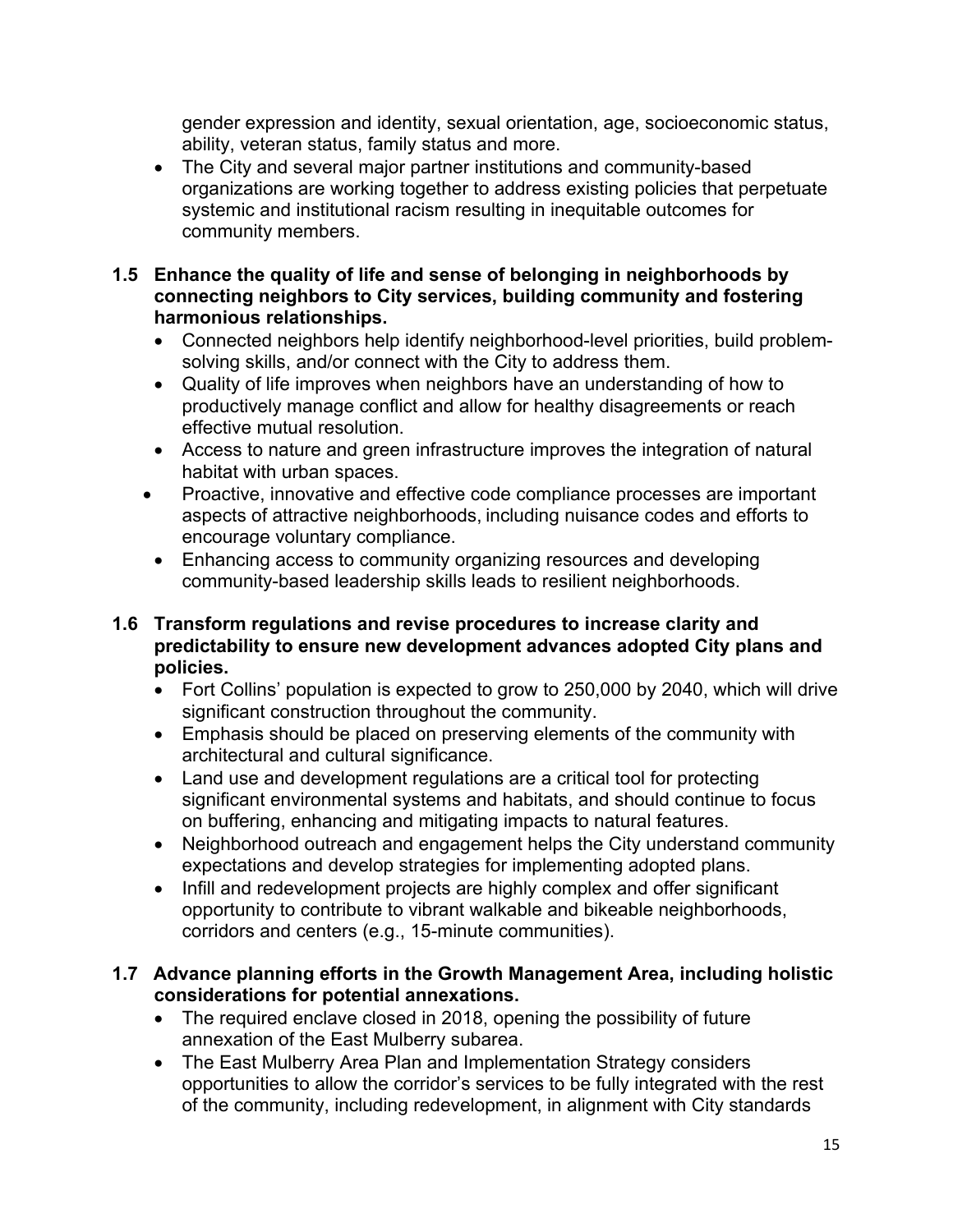and plans. If adopted, the plan will also establish a thoughtful and deliberate phasing strategy and prioritize investment in resources and infrastructure. Successful annexations require collaboration with Larimer County, non-City utilities, and Poudre Fire Authority.

- Robust engagement of City and County residents and businesses is necessary for effective consideration and implementation of annexations.
- Partnership with Larimer County and adjacent communities is essential to ensuring that the Growth Management Area fosters responsible development that supports City goals, accurately reflects future urban growth potential, and provides appropriate buffers and transitions between communities.

#### **1.8 Preserve and enhance mobile home parks as a source of affordable housing and create a safe and equitable environment for residents.**

- Manufactured housing communities are an important housing type and are often a source of naturally occurring, affordable housing. These communities should be preserved and enhanced to improve stability, safety, affordability and equity. Many residents living in manufactured housing communities do not experience the same rights and benefits as residents living in other neighborhood types, such as appreciation in asset value, code enforcement for livability issues, self-determination regarding property use, and direct access to some City services.
- Resident ownership of communities and resident-led organizing efforts to increase access to information and programs should be encouraged and supported.
- Connection to municipal resources and engagement with community partners improves manufactured housing community livability and relationships for residents, property managers and owners.
- A focus on tenant rights enables resident groups and community partner organizations to potentially purchase, improve and effectively manage mobile home parks.
- Manufactured housing communities in Fort Collins are home to a higher proportion of historically underserved demographics such as seniors, renters, undocumented community members, and low-income residents. This makes mobile home neighborhoods more vulnerable to the impacts of climate change, economic shifts, housing instability and community health issues and the City has a critical role in supporting resilience in mobile home parks.

#### **1.9 Plan for, preserve, plant and maintain a safe, healthy and resilient urban forest.**

 A safe and healthy urban forest requires a consistent pruning rotation for all trees.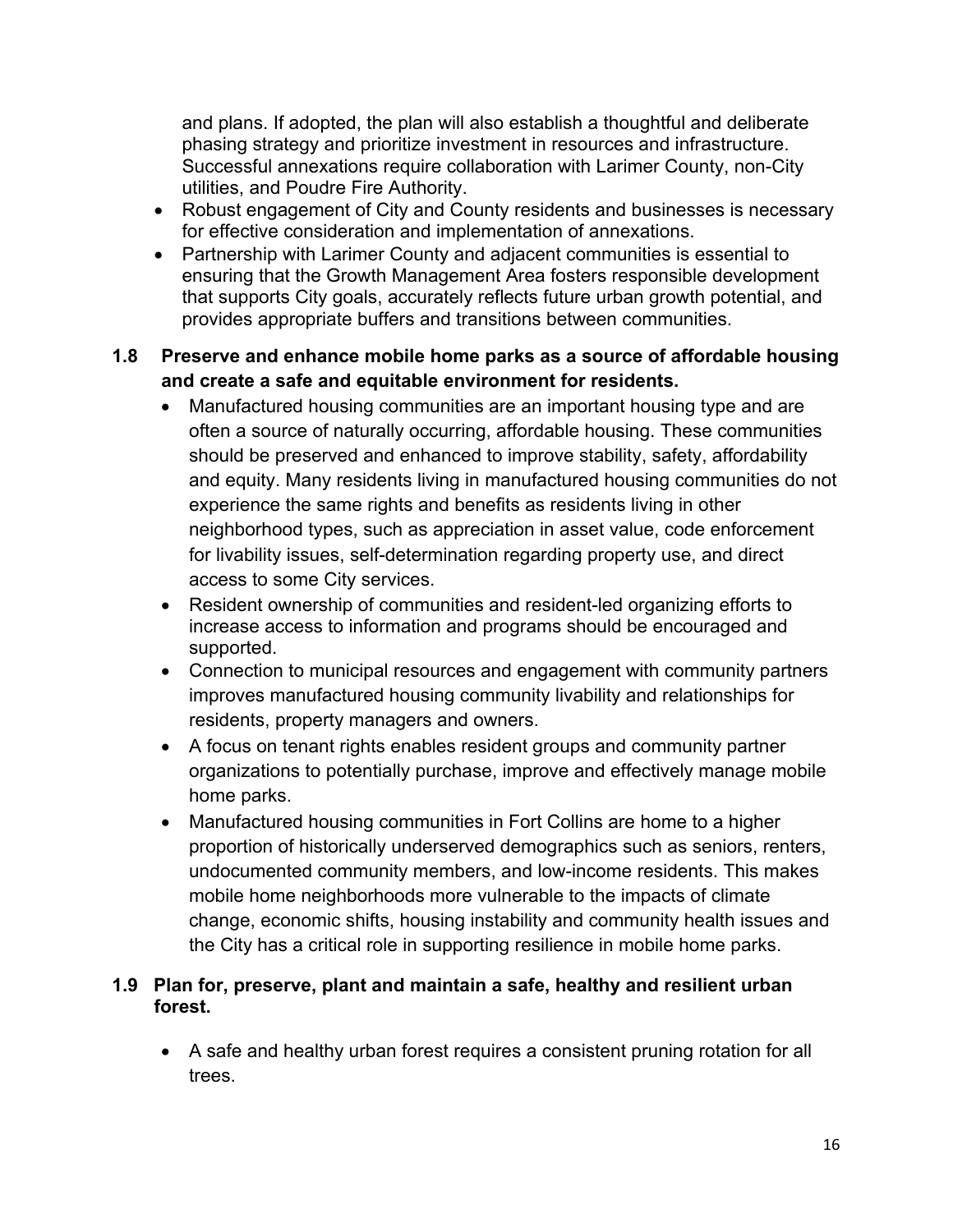- Tree replacement improves diversity and canopy cover, creating a sense of place for the social well-being and health of current and future generations.
- Effectively implementing the Emerald Ash Borer Management and Response Plan will slow the spread and mortality of ash trees in the community.
- As development occurs, it is important to ensure existing trees are preserved and protected, tree removals are effectively mitigated and replaced, and the canopy is designed for long-term growth, sustainability and effectiveness.
- Urban forest canopy is infrastructure that needs to be preserved, protected and enhanced to provide equitable social, environmental and economic canopy.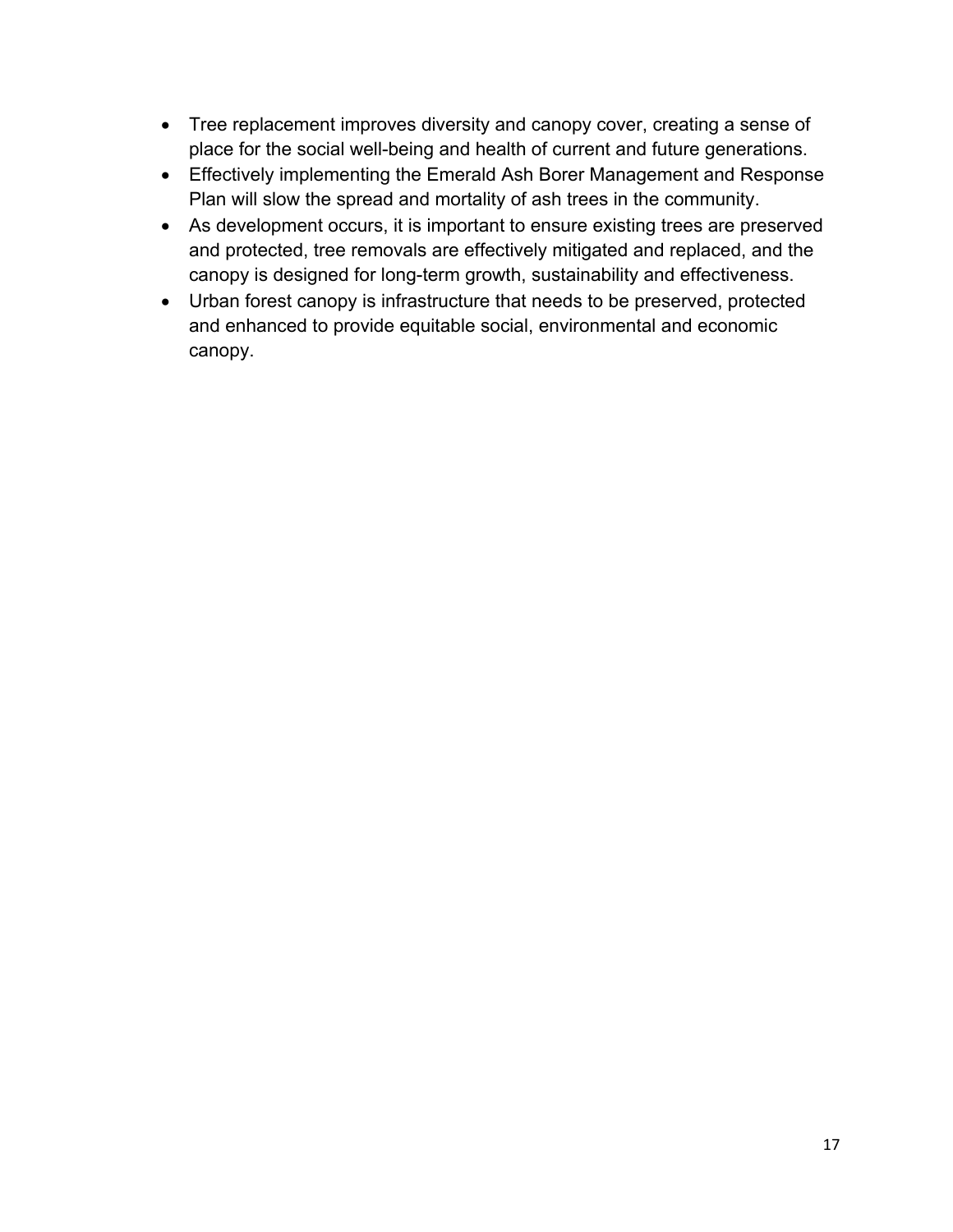## **Culture & Recreation**

#### **Fort Collins provides and maximizes access to diverse cultural and recreational amenities.**

Cultural and recreational opportunities are elemental to Fort Collins' sense of place and help create a desirable community in which to live and play. Residents consistently place a high value on these programs and services, believing the City should continue its strong investment in these amenities. The City's park and trail systems are also highly valued and heavily used. The planned buildout of the trail system is a high priority for residents and will create further connectivity across Fort Collins and throughout Northern Colorado. Additionally, the City believes that connecting residents to nature is fundamental to a high quality of life.

Cultural and recreational facilities and programming provide residents opportunities to lead enriched and healthy lives and support overall community wellness. Arts and culture are enjoyed by residents and visitors alike. Similarly, parks, trails and natural areas provide beautiful public spaces that foster physical activity and create opportunities for creativity, reflection and leisure. The quality of parks, trails and natural areas, as well as arts, culture and recreation programs and opportunities create a sense of pride among residents, while also drawing visitors and revenue into Fort Collins. Open space and access to nature are defining characteristics of Fort Collins, supporting physical and mental health while strengthening long-term resilience of the region and its population. The pandemic has highlighted the importance of these services, with up to 200% increases in use at some local natural areas.

In many respects these amenities define and will continue to define the community. These amenities have a direct link to other Outcome Areas, most notably Environmental Health, Neighborhood Livability & Social Health, Transportation & Mobility, and Economic Health. The City focuses on the stewardship of these resources as a reflection of its residents' and visitors' values.

#### **Providing diverse culture and recreation amenities includes:**

- Ensuring the legacy of Fort Collins' parks, trails, natural areas, and cultural and recreational facilities for future generations.
- Enhancing access to open space, parks, natural areas, and diverse and accessible recreation opportunities to support the physical and mental health of residents (as defined in the Recovery Plan).
- Providing a wide variety of high-quality recreation services and cultural opportunities.
- Acquiring, exhibiting and maintaining public art that encourages and enhances artistic expression and appreciation to add value to the Fort Collins community.
- Creating an interconnected regional and local trail network of parks and accessible recreational facilities.
- Creating and preserving opportunities and spaces where residents can readily access nature.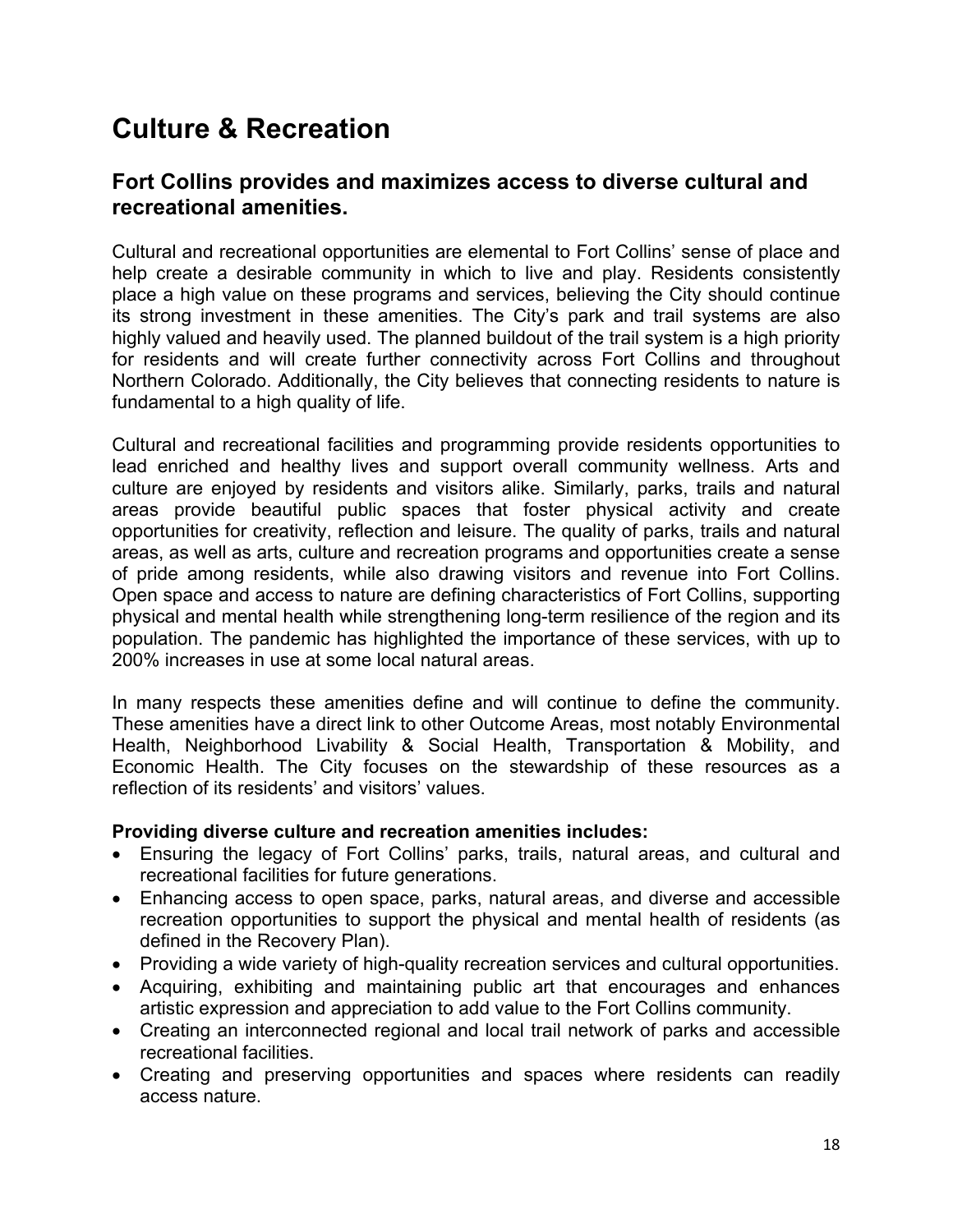Continuing a strong focus on exceptional natural resource stewardship and ecologically sound and sustainable operations.

## **Definition & Descriptions**

- **2.1 Provide diverse, inclusive and accessible recreation and cultural programs that drive attendance and cost recovery.** 
	- Existing diverse programs and opportunities can be bolstered with responsiveness to changing community desires.
	- The City desires equitable access and a high degree of participation in all programs offered.
	- Fee structures based on demand, program alternatives and affordability help improve program self-sufficiency.
	- Indoor and outdoor facilities and programs need to address emerging trends and opportunities for all ages and abilities.
- **2.2 Address infrastructure and amenity replacement and maintenance needs of trails, parks, and cultural and recreation facilities while continuing the planned buildout of the parks and paved trail systems.** 
	- Community outreach consistently indicates a strong desire to preserve and cultivate a sense of place and vibrancy as Fort Collins grows.
	- Parks, trails, and cultural and recreation opportunities are highly valued and used by residents. In 2021, 94% of residents visited a City park.
	- As the City's parks and cultural and recreation facilities age and use increases, additional resources will be needed to make necessary improvements and updates to sustain current service levels, meet design standards, and maintain these as highly valued neighborhood amenities.
	- Alternatives and non-traditional approaches are necessary to help fund trail maintenance and/or accelerate completion of the trail system.

#### **2.3 Expand opportunities to engage in arts and cultural programming throughout the community.**

- Through the Lincoln Center, the Gardens on Spring Creek, Fort Collins Museum of Discovery and other cultural services, the City provides programs and services to the community beyond traditional parks and recreation centers.
- The City's cultural heritage includes the community's agricultural roots and its strong commitment to enhancing access to nature and preserving open spaces.
- Artistic and cultural opportunities are essential to a vibrant and creative community; engaged and equitable participation and inclusion in those opportunities are core community values.
- The FoCo Creates Master Plan calls for a destination arts and culture community, a well-networked and visible creative sector, educational opportunities and business support.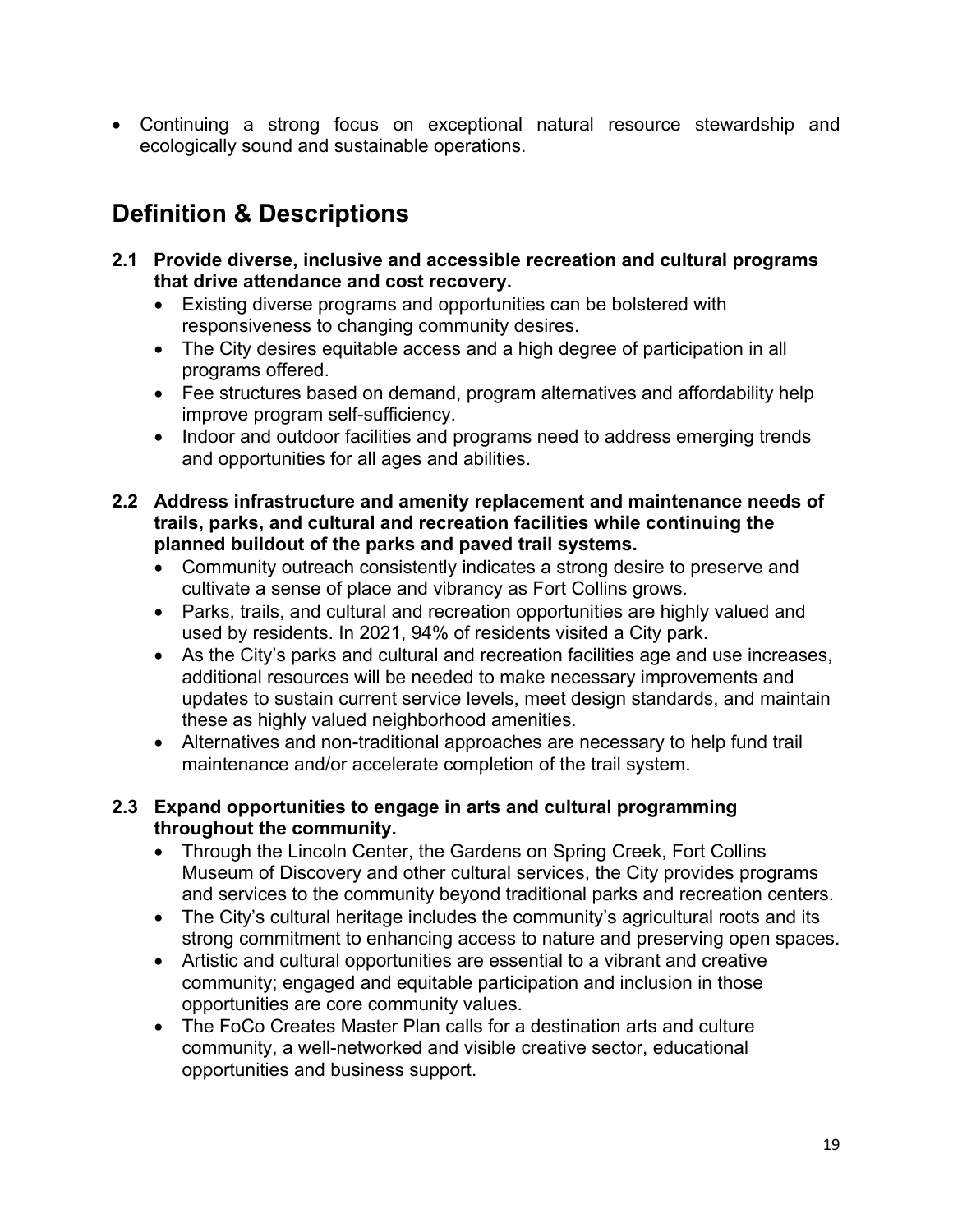- The City intentionally leverages partnerships and philanthropy to support a growing and vibrant cultural and creative community, including Art in Public Places.
- **2.4 Identify criteria, process and funding options to revitalize neighborhood and community parks to meet modern design standards, per the newly adopted 2021 Parks and Recreation Plan.** 
	- Aging parks should periodically undergo a redesign or comprehensive upgrade to respond to new park standards and changing community expectations.
	- A park redesign goes beyond typical existing infrastructure and amenity maintenance and replacement by responding to the needs and expectations of contemporary park users.
	- The City's parks system continues to age and a dedicated funding source has not been identified to redesign parks.
- **2.5 Ensure safety and access to and within City parks, natural areas, paved trails, and cultural and recreation facilities for visitors and employees.** 
	- Continuing safety issues exist around illegal camping, bodily waste, drug use and other illicit behaviors.
	- Maintaining roadway median design and landscaping is an emerging challenge due to safety and staffing concerns.
	- Perceptions of crowding and high speeds have grown due to increased trail use.
	- An expanded geographic footprint for rangers results in less frequent patrols.
	- Providing accessible amenities for all residents and visitors contributes to a positive parks and recreation experience.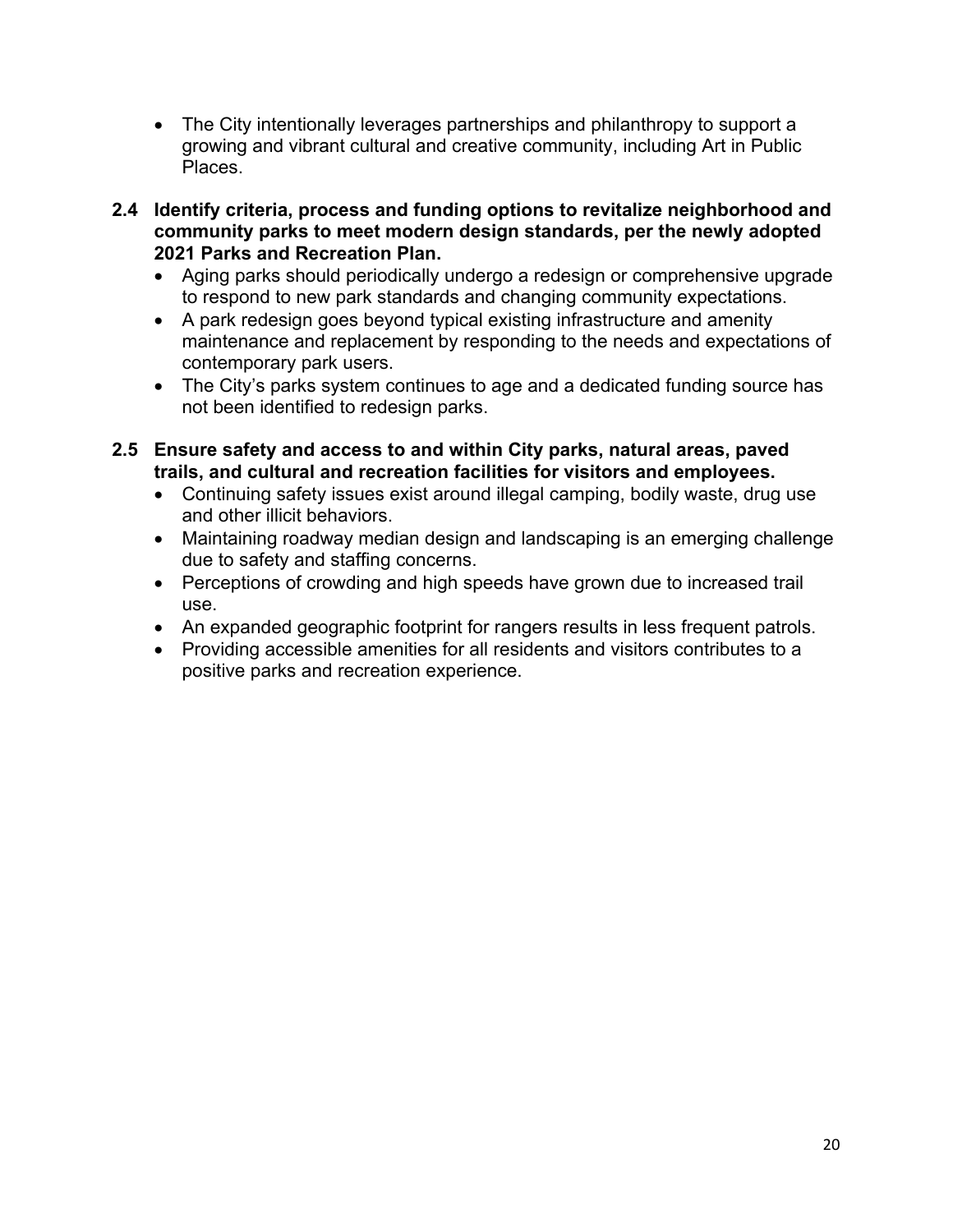## **Economic Health**

#### **Fort Collins promotes a healthy, sustainable economy reflecting community values.**

The City of Fort Collins benefits from a resilient local economy with strong existing businesses and industries combined with diverse and evolving job opportunities and business formation. We strive to create programs and resources that enable the local economy to withstand and lessen outside pressures, bounce back from downturns quickly, and potentially avoid the impact of regional, national and global economic forces. We take pride in our thriving local businesses, entrepreneurs and inventors who create wealth and opportunity retained in our community.

The City is committed to understanding the numerous challenges facing our local economy, including continued competition from globalization, impacts on facilities and supply chains from climate change, shifting labor markets, and evolving regional, national and global conditions. By engaging existing businesses and regional institutional partners to understand the impacts of these challenges, the City can develop programs and policies encouraging the retention and expansion of existing small and medium-sized businesses. The ability for businesses and industries to start, sustain and renew within our community creates long-term resiliency.

The City works collaboratively with local and regional partners to create an environment that supports necessary conditions for economic vitality. Using available infill and redevelopment land creates a desirable urban environment that recognizes the importance of the built environment (e.g., community architecture, historic preservation and pedestrian-oriented environments) and supports a strong and diverse economy. The City continues to evolve the strategies and programs that support the redevelopment of numerous emerging projects.

The delivery of efficient and transparent City services coupled with strategic infrastructure investment supports economic resilience. The City remains committed to continuously improving processes that impact our local businesses, including the development review and permitting process, regulatory environment and delivering affordable utilities. Strategically investing in public infrastructure and community assets, such as the Northern Colorado Regional Airport, gigabit fiber internet service, and reliable water and energy services, enhance the local economy.

#### **A healthy and resilient economy includes:**

- Thriving and growing local, unique and creative businesses.
- Engaging businesses to understand the numerous challenges they face.
- Connecting and developing qualified workers with employers by aligning education and workforce resources to create opportunities for upward career and wage mobility.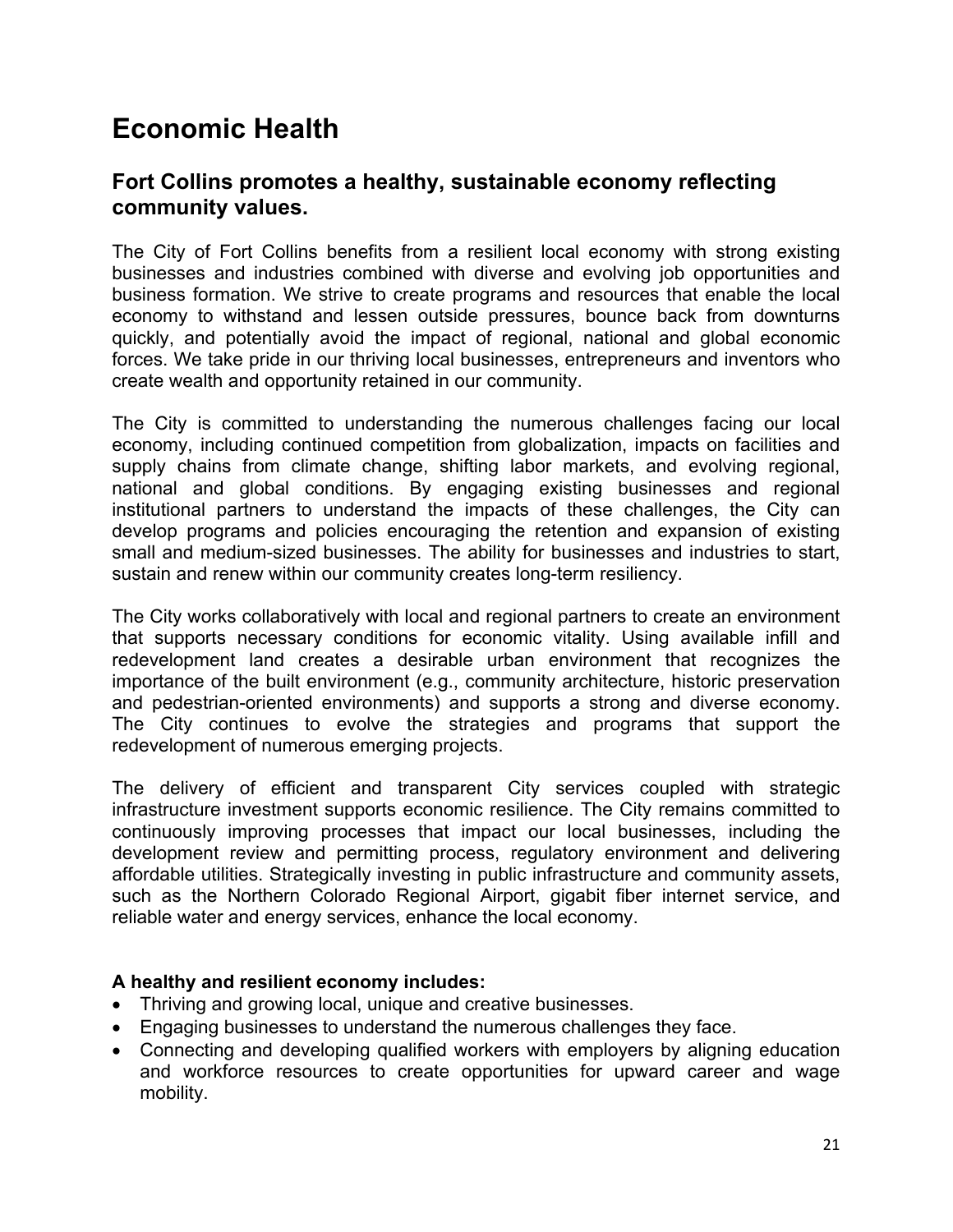- Maintaining the City's position as a strong regional center with cultural, natural and community amenities.
- Addressing abrupt and long-term climate changes increasing business risk to supply chains, infrastructure and facilities.
- Encouraging investment and innovation to enable local businesses to start, sustain and renew through programs and projects that focus on providing underserved business owners with culturally attuned services in their preferred language. Ensuring development and redevelopment opportunities can meet employmentspace needs while also delivering on City Plan's priorities and objectives.
- Coordinating efforts among City, regional, state and federal programs to create a strong, resilient regional economic center.
- Supporting an innovative, creative and entrepreneurial atmosphere.
- Efficient and transparent City processes and services that address the needs of local businesses.
- Resident and business participation in a resilient, vibrant and inclusive future through a coordinated, collaborative regional recovery plan that provides the framework for local recovery and enables cooperation between the public and private sectors.

## **Definition & Descriptions**

- **3.1 Collaborate with local and regional partners to achieve economic resilience in Northern Colorado.** 
	- The region has multiple organizations working to improve economic conditions. Coordinated and aligned efforts enhance economic resilience and support the City's commitment to business retention, expansion, incubation and attraction.
	- Collaboration with partners is needed to create a unified regional vision for sustained economic growth.
	- The Northern Colorado Regional Airport is an underutilized asset that has potential to increase regional economic competitiveness.
	- Tourism generates \$346M of regional economic impact each year. The Tourism Destination Master Plan will identify ways to further enhance those impacts.
	- The climate economy is an important driver of innovation and can be a significant contributor to economic opportunities.
- **3.2 Work with key partners to grow diverse employment opportunities in the community.** 
	- Reduce identified barriers to workforce attraction and retention, including access to and affordability of quality housing and childcare.
	- Growth in the entrepreneurial and start-up ecosystem has barriers due to access to capital, negative impacts from the pandemic and inability to recruit targeted talent pools.
	- 49% of Fort Collins/Loveland residents have a bachelor's degree or higher, while only 27% of jobs require a post-secondary degree.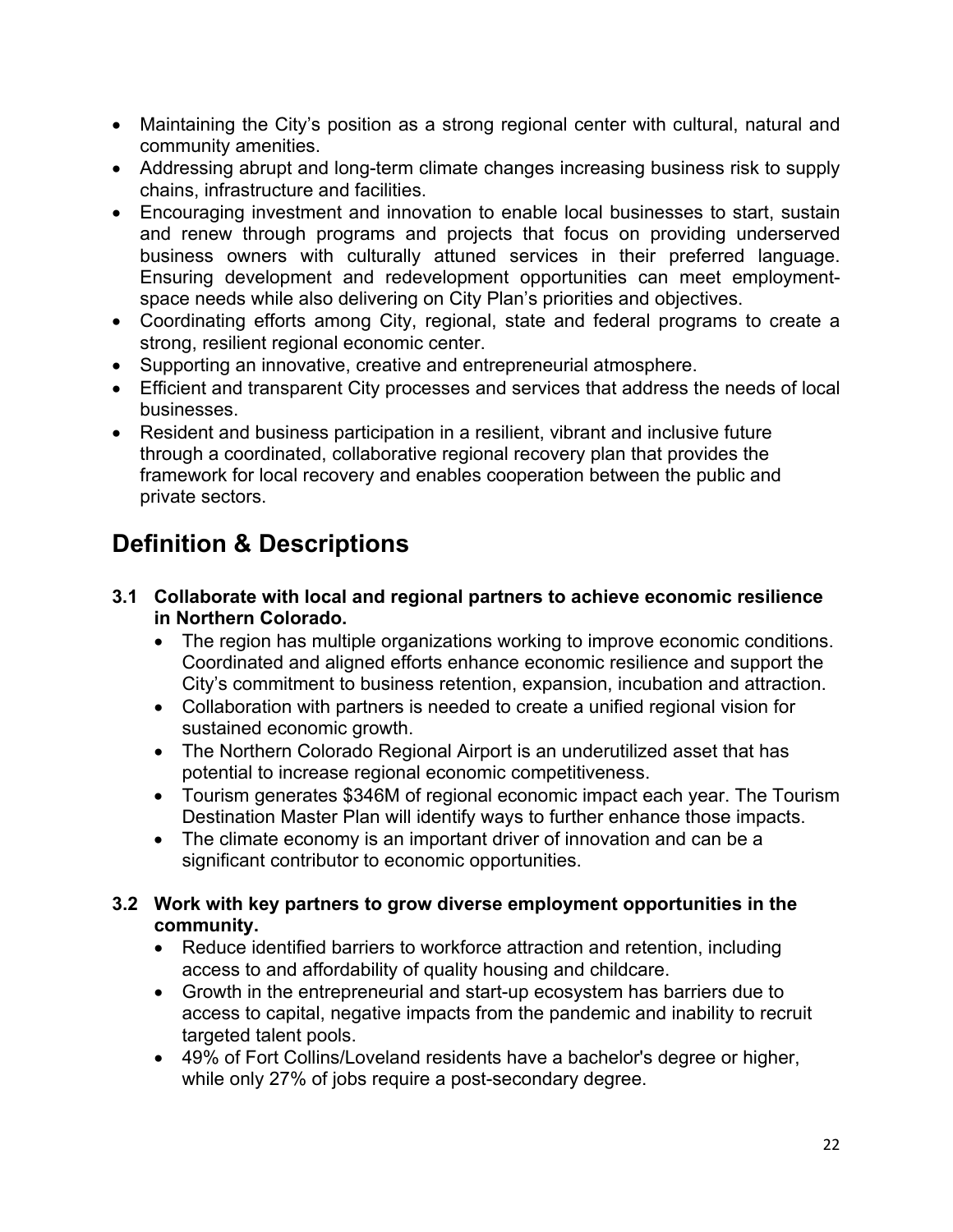- Although the overall supply of employment-zoned land appears sufficient to meet long-term demand, its readiness for development may constrain the community's ability to create employment opportunities.
- Educational partners such as Poudre School District, Colorado State University, and Front Range Community College are critical to advancing workforce training opportunities.
- Fort Collins is home to multiple corporate headquarters that provide and generate employment opportunities and community wealth.

#### **3.3 Support local businesses by engaging in opportunities for business revival with a focus on the Recovery Plan.**

- There is an opportunity to identify and refine services for Fort Collins business customers by engaging businesses of all sizes and across all industries, including disadvantaged business enterprises (DBE) and women- and minorityowned businesses.
- Recovery outreach responses indicate it is vital to provide ongoing pandemic response in addition to planning for and investing in community recovery.
- The Recovery Plan outcome includes that small businesses, creatives and nonprofits have the resources they need to thrive.
- Improving select current service delivery systems (e.g., Development Review, Permitting, etc.) is needed to provide efficient and transparent services to all business customers.
- As the community continues to grow and evolve, so does the number of private and public construction projects, which has the potential to be disruptive to businesses.
- 98% of businesses in Fort Collins are small businesses (100 employees or fewer) and a targeted engagement strategy is needed to meet their needs.

#### **3.4 Utilize tools and partnerships to leverage infill and redevelopment opportunities to achieve development consistent with City Plan and supporting the City's broader strategic objectives.**

- Fort Collins has many unique features that need to be preserved and enhanced through development, especially infill and redevelopment.
- Buildout within the City's development boundaries is expected over the next 20 to 30 years. Growth will be denser and taller than historical norms and additional infrastructure will be needed to support remaining open field development.
- Infill and redevelopment projects are highly complex and offer significant opportunity to contribute to vibrant, walkable and bikeable neighborhoods, corridors and centers (e.g., 15-minute communities). Infill development should enhance and preserve the character of existing neighborhoods while allowing taller buildings in appropriate character sub-districts and maximizing compatibility through appropriate design.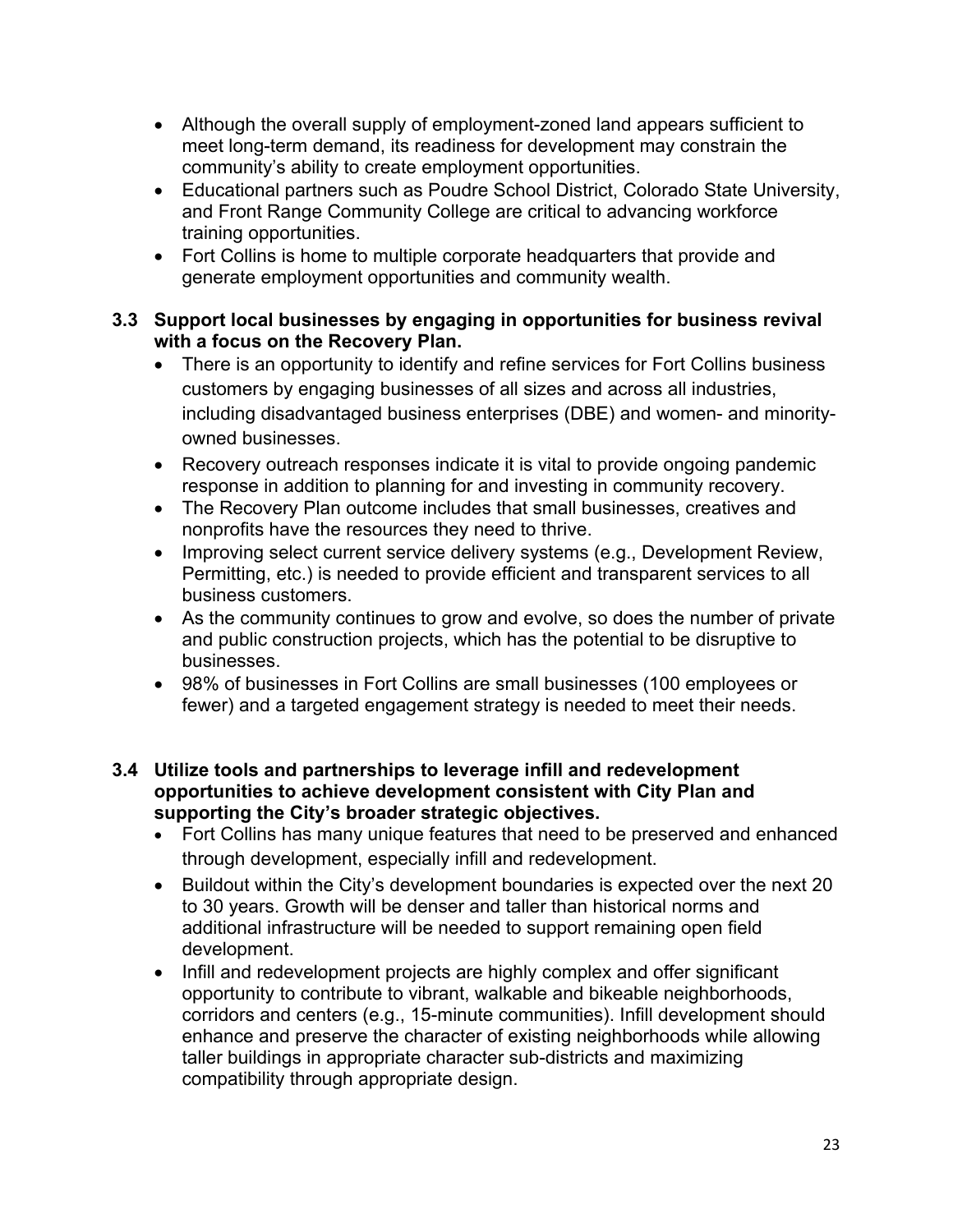- The Urban Renewal Authority is an important partner in achieving desired infill and redevelopment opportunities. Additionally, other public finance tools, such as special district financing and partnerships, could help to achieve the City's broader objectives. Fort Collins has many unique features that need to be preserved and enhanced.
- Train horn noise poses potential barriers to infill and redevelopment along the Mason Transit Oriented Development corridor and in the Downtown core.

#### **3.5 Invest in and maintain utility infrastructure and services while ensuring predictable utility rates.**

- Affordable energy costs and high reliability provide an advantage in attracting and retaining energy-intensive industries. Maintaining the system reliability and cost advantage is important to retaining existing primary employers.
- Completing total undergrounding of the electric distribution and transmission system will require additional resources and increased maintenance and replacement to maintain the current system reliability.
- New infrastructure is needed to deliver services to meet the needs of future growth in areas such as the Mulberry Corridor and northeast Fort Collins.
- Significant water infrastructure (water, wastewater, and stormwater) improvements are planned but are not funded.
- Water storage capacity is needed to ensure water rights can be fully utilized to meet future demand and drought management needs.
- Rate structures across all utilities enable end-users to make effective cost and use decisions.

#### **3.6 Deliver exceptional broadband services while finding innovative ways to leverage the network in the city and in the region.**

- Providing reliable and affordable high-speed internet service throughout the community will support economic vitality, quality of life and governmental operations.
- A commitment to transparency and accountability will increase trust and credibility in service as our buildout and service offerings mature.
- Exploring regional relationships and identifying opportunities (including funding) to expand broadband service beyond the city limits will enhance regional resilience and economic opportunities.
- Continue to grow customer base, including digital equity customers, while increasing residential take rate to 35%.

#### **3.7 Collaborate with local and regional partners to advance equitable and affordable childcare solutions.**

- The community recognizes how critical the quality, affordability and accessibility of childcare is for families and businesses in the community.
- For many, childcare presents a significant barrier to employment and financial stability.
- Making reliable and affordable early childhood care and education available and accessible for all is among the most important policies that can create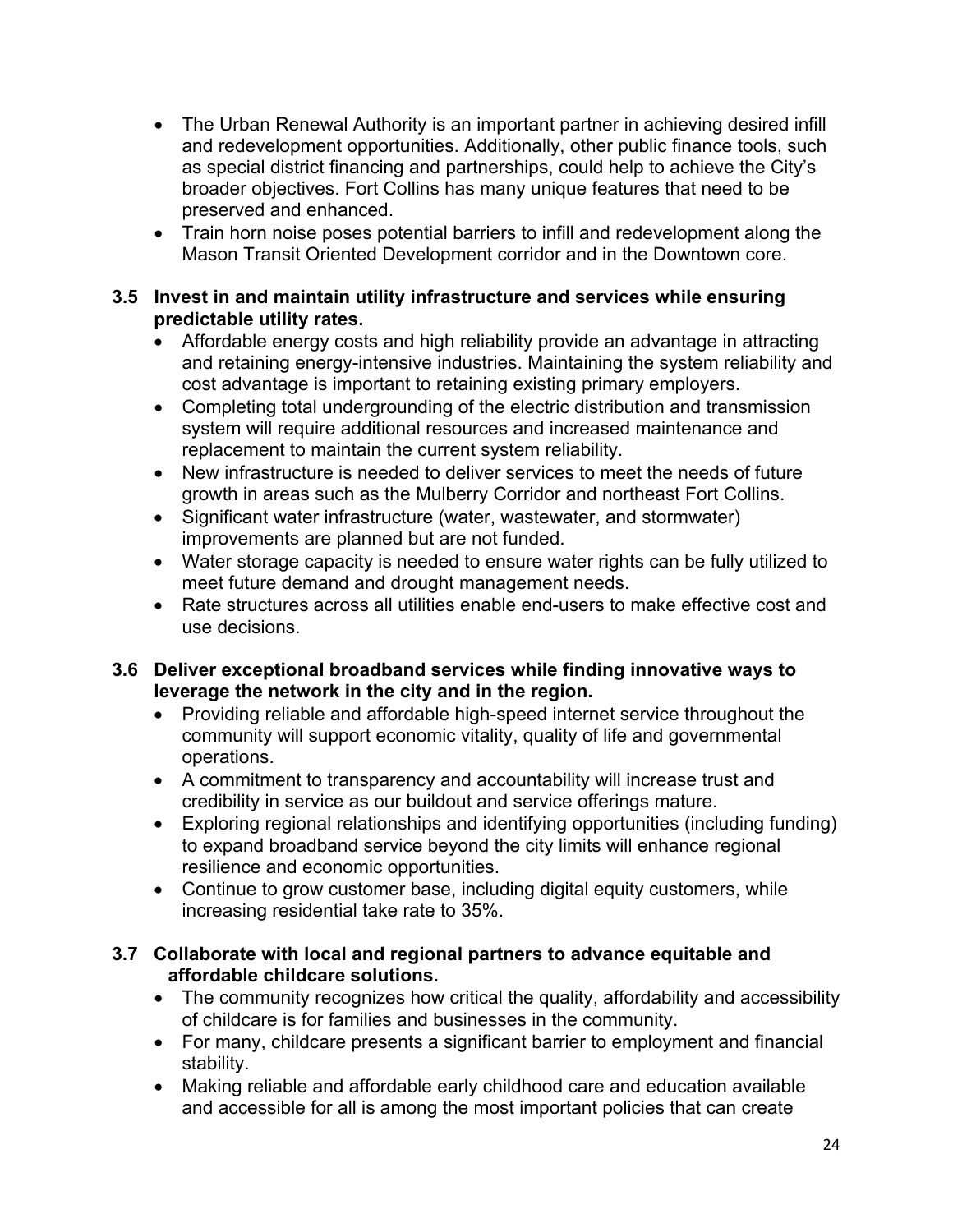equity and economic stability, especially for women, who often bear the responsibility of caregiving; and for Black, Indigenous and People of Color (BIPOC) and low-income families, who face significant childcare affordability challenges.

- Original and collaborative strategies are needed to address the compounding challenges facing the childcare industry.
- The role of the City is to help reduce barriers, increase capacity, leverage City assets, identify and respond to childcare needs, and lead by example as an employer.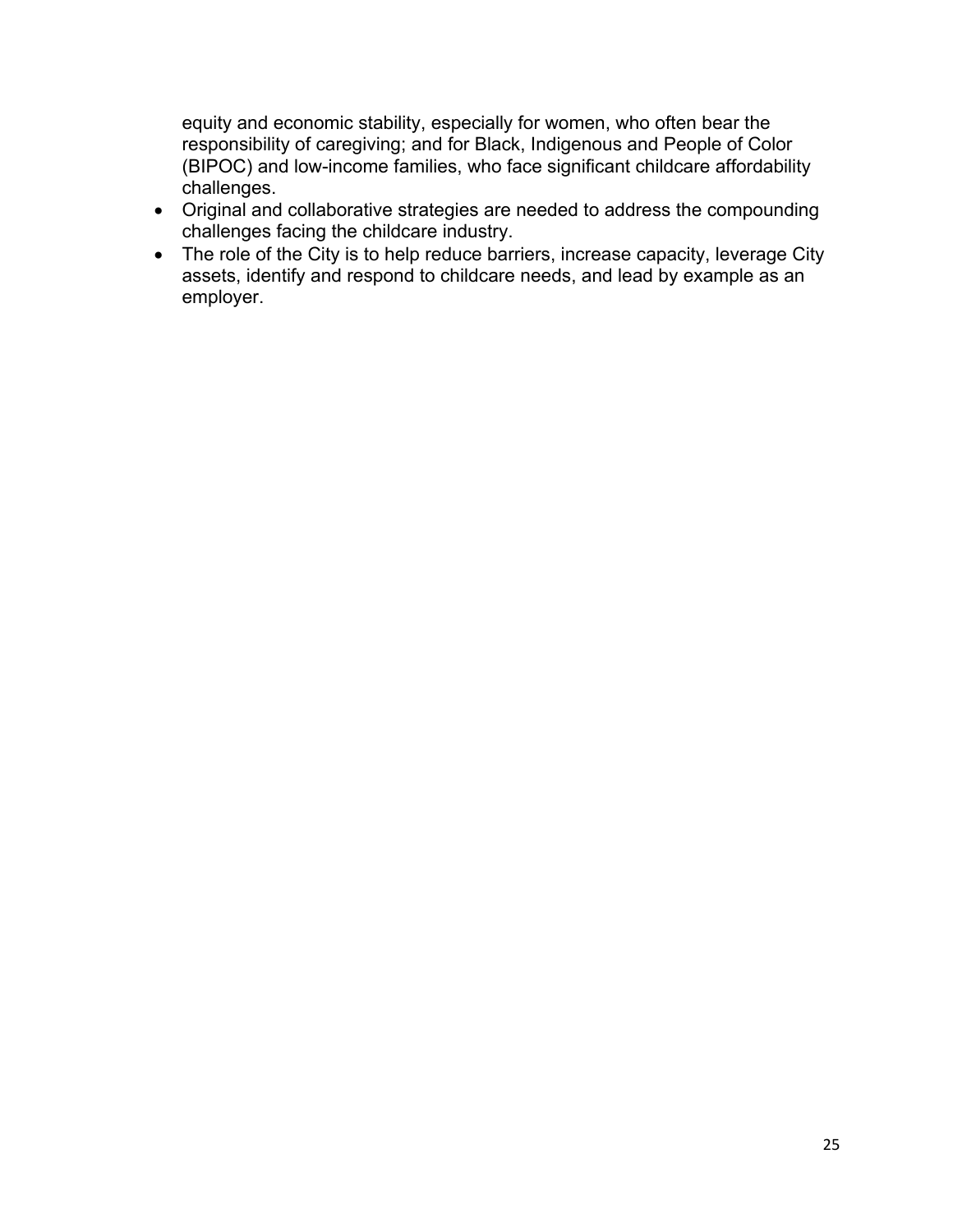## **Environmental Health**

#### **Fort Collins promotes, protects and enhances a healthy and sustainable environment.**

The City of Fort Collins leads in innovative and sustainable environmental stewardship programs, such as watershed stewardship, water efficiency, low-impact development, stormwater management, urban tree canopy preservation, and energy policies. Additional examples include the City's natural areas system, Cache la Poudre River restoration, waste reduction programs, air quality and emissions policies, climate action planning, sustainable purchasing practices, and high-performance building standards.

The City established climate goals of 80 percent reduction of carbon emissions by 2030 and carbon neutrality by 2050. The Our Climate Future Plan is our community guide to creating the carbon neutral, zero waste and 100% renewable electricity future we desire while increasing equity and resilience in our community. Implementation intensifies our efforts toward these primary environmental goals:

- Reduce 2030 greenhouse gas emissions by 80% below 2005 baseline levels
- Provide 100% renewable electricity by 2030 with grid and local sources
- Achieve zero waste, or 100% landfill diversion, by 2030

In addition to the realities of living in a semi-arid climate where drought and wildfire are expected aspects of life, our watershed and water resources will be increasingly impacted by climate change. City policies recognize a need to focus on resilience and adaptation, and that our actions have implications well beyond our city boundaries. Fort Collins Utilities plays a critical role in environmental health, stewardship and resilience by protecting the local and regional watersheds and meeting or exceeding all regulatory standards, as do other utility districts that provide water and sanitary sewer service to Fort Collins residents.

The City's efforts to conserve natural areas are a core part of Fort Collins' identity and culture. The Natural Areas Program has conserved 55,300 acres since its inception and continues to conserve land while providing an increased emphasis on stewardship, such as habitat restoration and visitor experience. Current land conservation efforts are focused on local, foothills, community separator and regional areas.

#### **A healthy and sustainable environment includes:**

- Supporting climate action initiatives that will help Fort Collins become a carbonneutral and resilient community in an equitable way.
- Protecting and improving the quality of air, water and night skies.
- A sustainable and resilient high-quality water supply.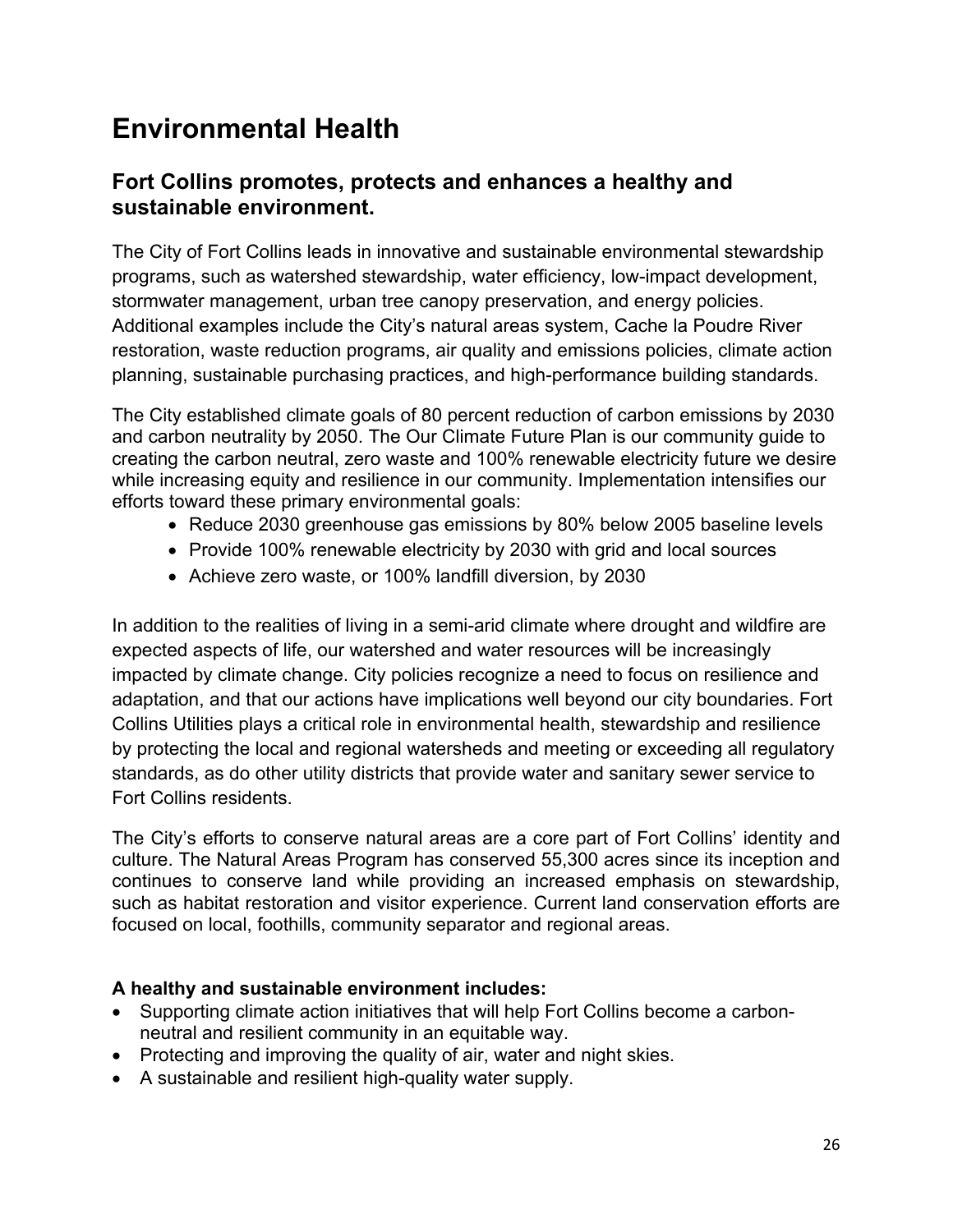- Conserving resources, including energy and water, and cultivating a healthy ecosystem.
- Careful protection of, and access to, open lands and natural areas.
- A comprehensive and connected system of natural areas and open lands.
- Partnerships with local, regional, state and national affiliates to achieve desired goals and outcomes.
- Integrating distributed energy resources and associated technologies into the electric grid.
- Wastewater that is treated safely and effectively before returning to the natural environment.
- Solid waste reduction and diversion.

## **Definition & Descriptions**

- **4.1 Intensify efforts to meet 2030 climate, energy and 100% renewable electricity goals that are centered in equity and improve community resilience.** 
	- Achieving the 2020 carbon and energy milestones has largely been driven by increased renewable resources in the electric grid and efficiencies in home and business operations, while emissions have increased in transportation and natural gas use.
	- The community's 2030 goals of an 80% reduction in emissions below 2005 levels and achieving a 100% renewable electricity system require a systems approach that prioritizes the most equitable and scalable solutions to achieve the goals.
	- Climate change effects are impacting Black, Indigenous and People of Color (BIPOC) and other historically underrepresented groups disproportionately, while climate leadership from many of these same groups has been historically under-valued and under-invested in.
	- 80% of residents support the City engaging in climate action, and in partnership with others, the City can support community-led ways to engage and co-create with residents, businesses and institutions opportunities for sustainable living practices.
	- Fort Collins is particularly vulnerable to climate change impacts such as increased temperatures, reduced snowpack, wildfires, urban heat island, threats to water quality, and increased storm severity with associated threats to human health and safety.
	- Promoting climate efforts as solutions to community priorities reflected by the lived experience of community members will increase action led by these groups and the community at large.
	- The Our Climate Future Plan's thirteen Big Moves and associated Next Moves articulate specific strategies and tactics for implementation.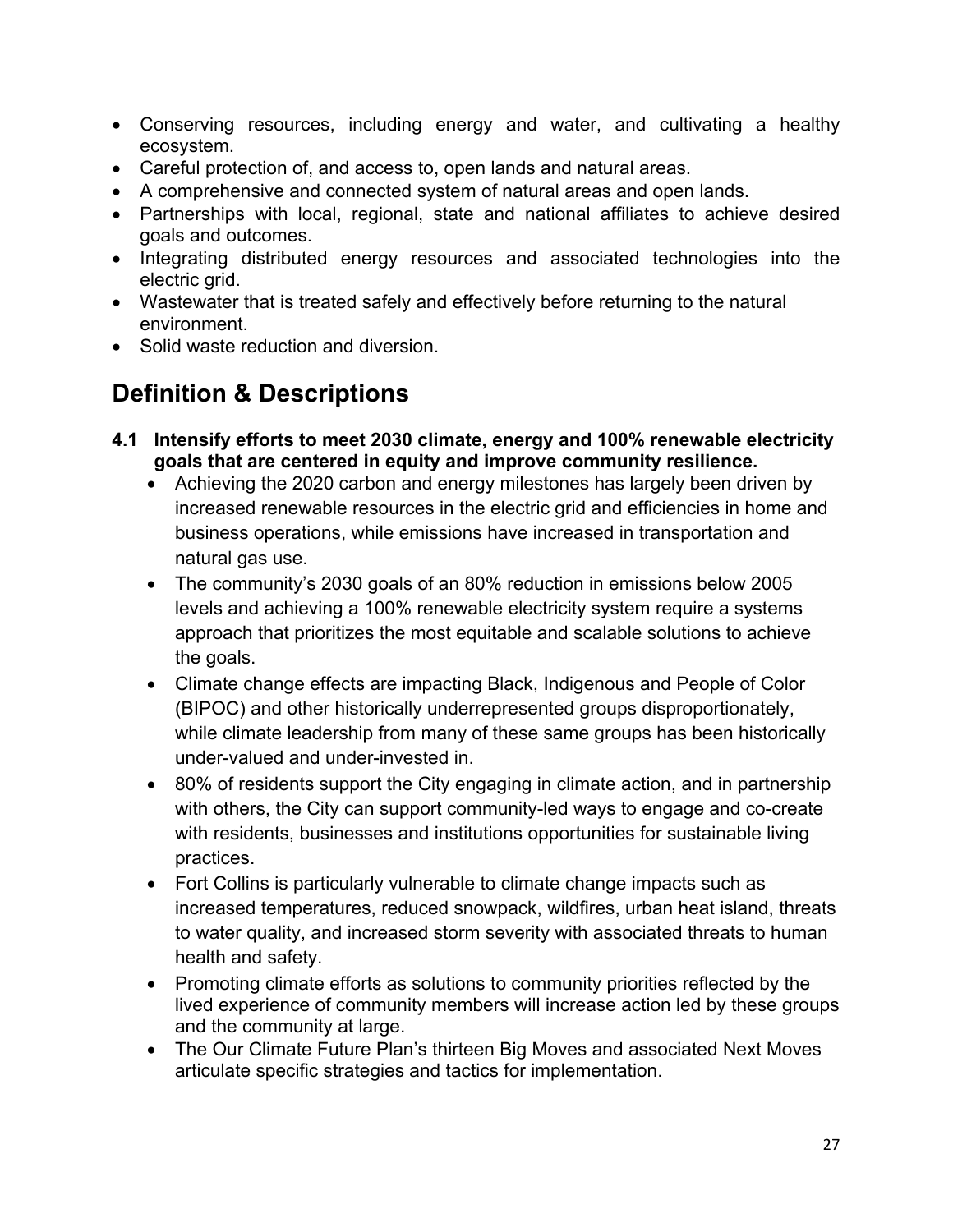• It is equally important that municipal operations lead by example to equitably meet climate, energy, water and all sustainability goals.

#### **4.2 Improve indoor and outdoor air quality.**

- Fort Collins, along with the Denver/North Front Range region, exceeds acceptable EPA health-based standards for ozone.
- Regional sources, such as oil and gas operations, and local sources, such as gas and diesel vehicles, are significant contributors to ozone levels.
- Particle pollution, like dust and smoke from construction and wood fires, can create health concerns, visible pollution and nuisance issues.
- Studies show that people spend up to 90% of their time indoors and pollutants can build up indoors when ventilation and filtration are poor.
- Climate change may contribute to increased air quality risks, such as increased emissions from wildfires, and more high heat days that can contribute to ozone formation.

#### **4.3 Accelerate efforts to achieve 2030 zero waste goals.**

- Although Fort Collins currently diverts about half of its waste stream, the Larimer County Landfill is forecast to reach capacity in 2024. Upon its closure, costs have been forecast to rise for waste disposal in Fort Collins. Alternatives to landfilling will become increasingly important to help maintain affordability.
- Organics (e.g., woody debris, yard trimmings and food scraps) comprise approximately 40% of the waste sent to local landfills and represent a vital opportunity to increase waste diversion and reduce greenhouse gas (methane) emissions.
- Construction & Demolition waste comprises 53% of Fort Collins' waste stream. As the City prioritizes additional housing units to achieve the goals set forth in the Housing Strategic Plan, the need to proactively address Construction & Demolition waste will grow.
- A spectrum of coordinated and complementary services will be needed to meet community goals, including highest and best use of materials through a circular economy, source reduction, reuse, recycling and composting in single family, multi-family, commercial and industrial sectors.
- The North Front Range Wasteshed Coalition (Fort Collins, Loveland, Larimer County and Estes Park) is working toward developing new infrastructure and policies to support sustainable waste management and resource recovery in Northern Colorado.
- Increased recycling and composting were the top issue identified by BIPOC community members during Our Climate Future engagement, and the third highest priority for community members overall.

#### **4.4 Provide a resilient, reliable, and high-quality water supply.**

• The watershed acts as a primary water treatment facility, so monitoring and protecting the watershed and focusing on long-term storage capability is critical.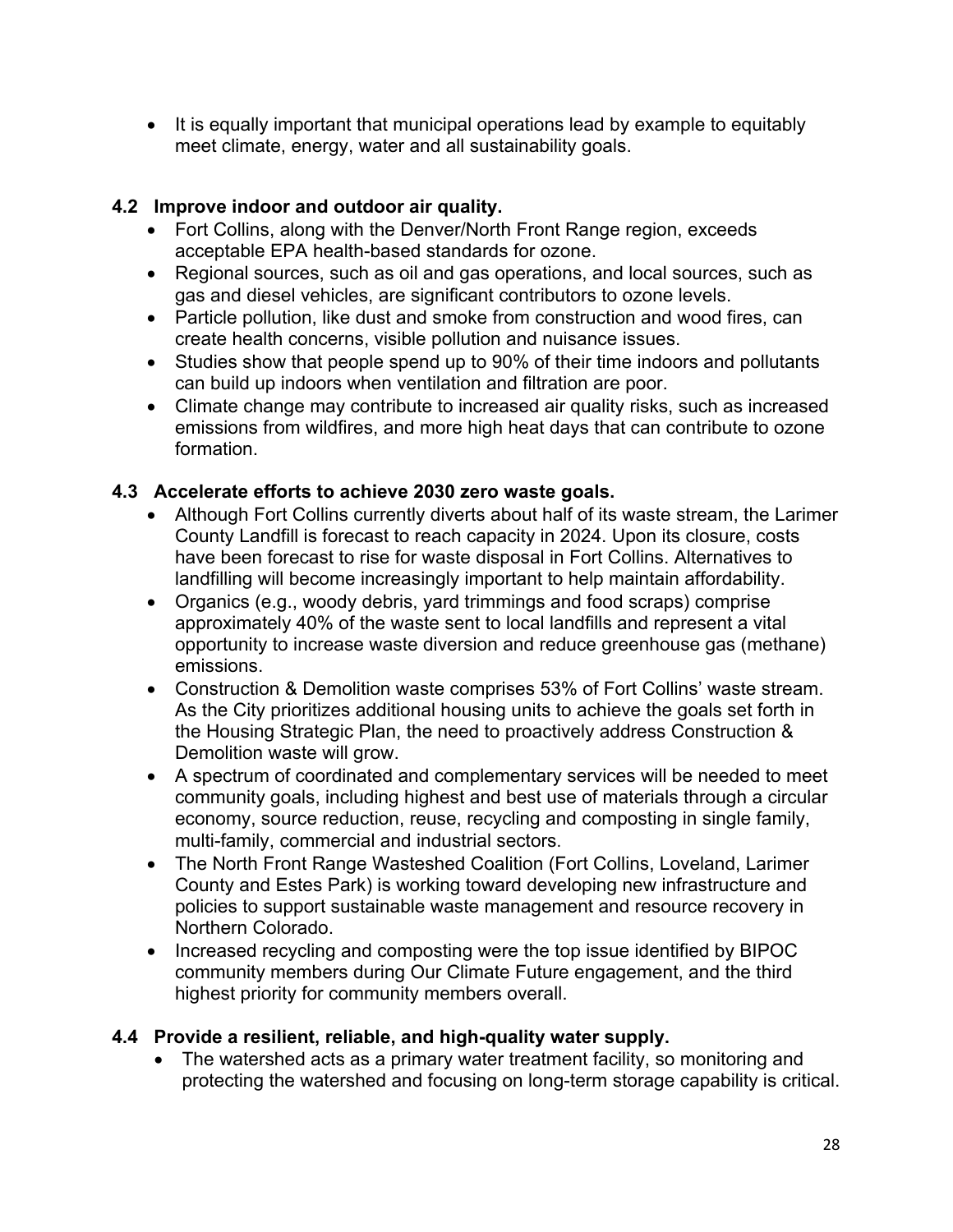- Water demand management strategies like water conservation require strong community partnership; the Water Efficiency Plan and Water Shortage Action Plan guide our strategies.
- While the City's water consumption per capita has declined by approximately 32% since 2000, additional stress is placed on water resources due to growth, climate change and lack of storage. Additional raw water storage is critical to help the community be more resilient as water supplies vary more from year to year; storage helps to save excess water in wet years to use in dry years.
- The regulatory environment related to emerging contaminants, including microplastic particulates, in drinking water and wastewater is evolving.
- The high costs to acquire water rights and store raw water poses a challenge to ensuring adequate and affordable water resources for all water providers in the Growth Management Area.

#### **4.5 Protect and enhance natural resources on City-owned properties and throughout the community.**

- A focus on Nature in the City ensures that as the community grows to its buildout population, residents of all abilities have access to high-quality, natural spaces close to where they live and work. It is important for all people, such as those with visual or hearing impairments, to have inclusive experiences.
- Development review and regulations require minimum buffers, work to minimize impacts, protect the night sky, provide guidance, and require mitigation to conserve and enhance natural resources and wildlife habitats.

#### **4.6 Sustain and improve the health of the Cache la Poudre River and all watersheds within Fort Collins.**

- The Cache la Poudre River has multiple and, at times, competing demands from various users.
- The City's urban streams have been degraded by agriculture and urban development.
- The Cache la Poudre River is a natural amenity and ecosystem to be carefully nurtured and maintained.
- Maintaining river health is dependent on partnerships with local, regional and national organizations that focus on local and regional investments.
- Planned construction of Glade Reservoir by Northern Water will negatively impact the Poudre River and requires careful monitoring, mitigation and adaptive management.
- Increasing levels of plastic waste pollution, including macro-plastics (e.g., single-use plastics) and micro-plastics, creates ecological hazards.
- The health of the river requires collecting wastewater and ensuring it is treated safely.
- Stream Rehabilitation projects enhance stream flows and improve ecosystems.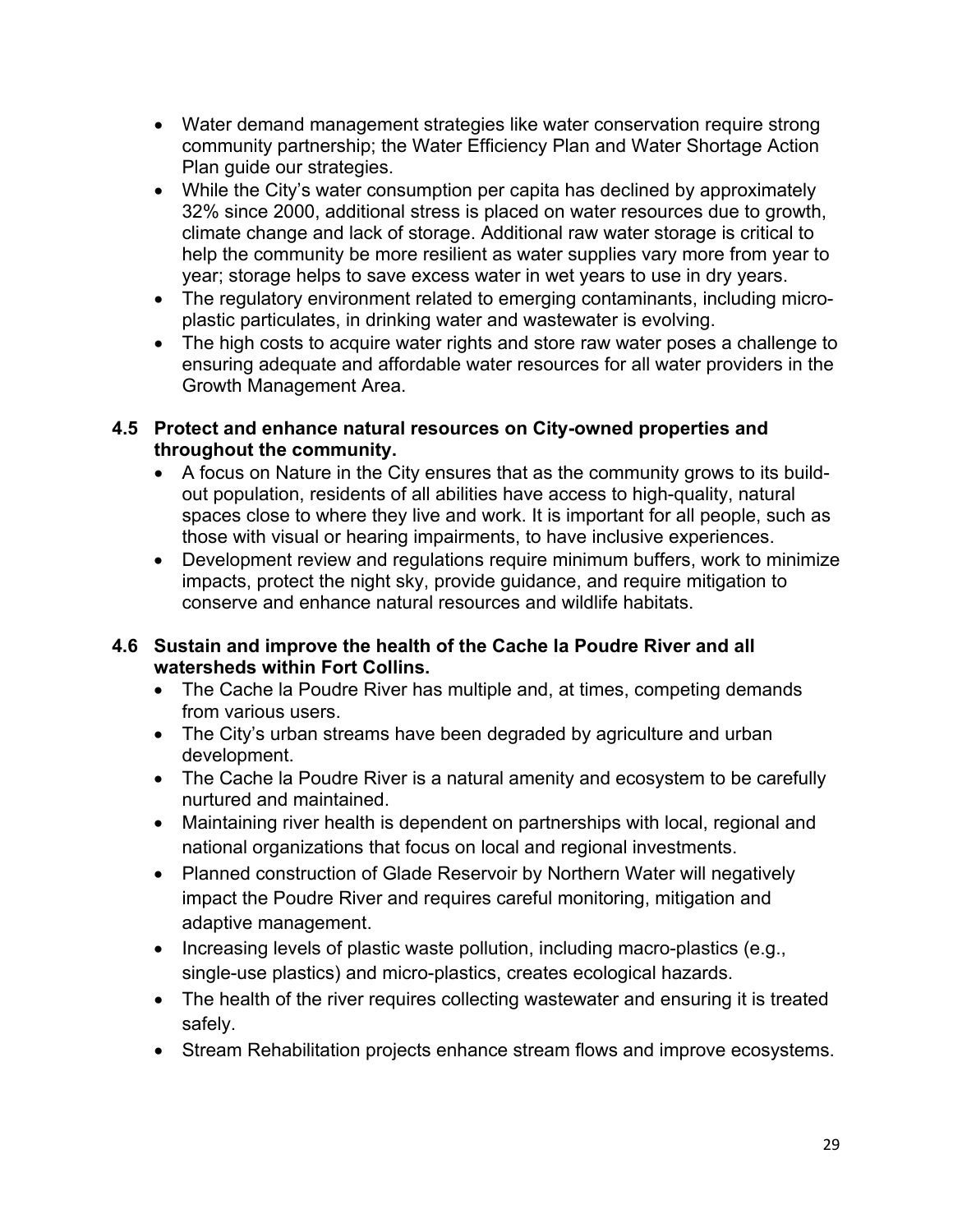- **4.7 Expand the Natural Areas land portfolio while simultaneously protecting existing lands and improving equitable access to nature.** 
	- Fort Collins enjoys a unique appeal due to open spaces, access to mountains, parks and trail systems, and an individual identity separate from neighboring communities.
	- The City's open space lands and trail network are critical to reaching goals to increase responsible access to nature.
	- As Natural Areas experience more visits, challenges arise including how best to address heavy use (e.g., parking and user conflict) and preserve the assets for future generations.
	- Access to nature and green infrastructure improves the integration of natural habitat with urban spaces.
	- Continue efforts to conserve and restore land that provides habitat and biological diversity, public access via trails, buffers that provide separation from neighboring communities, scenic vistas, opportunities for environmental education and watchable wildlife, and conservation of agricultural lands.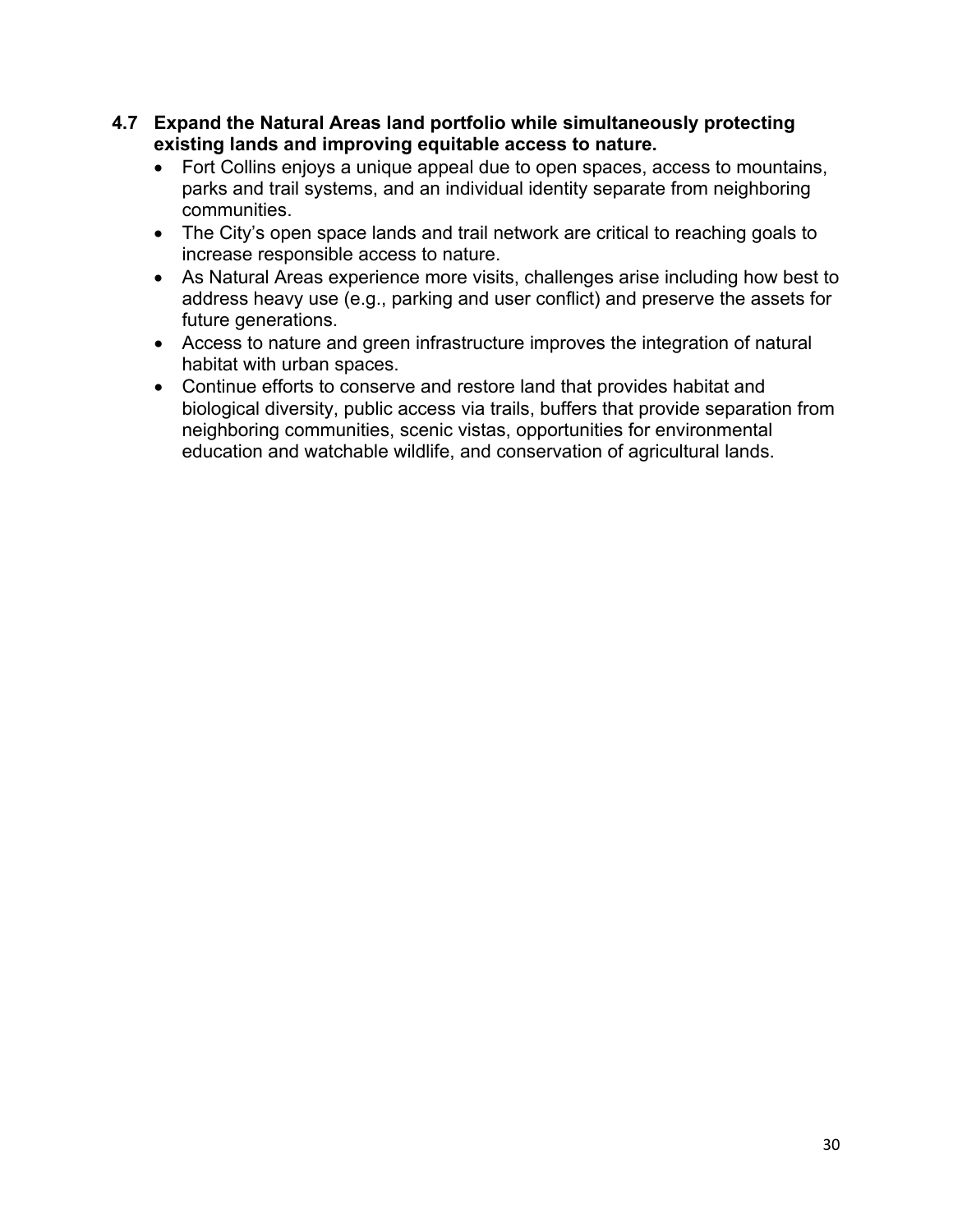## **Safe Community**

#### **Fort Collins provides a safe place to live, work, learn and play.**

The City of Fort Collins strives to be a safe and healthy place to live, work, learn and play. Safety and security are important aspects of a sustainable community as they help shape its appeal, viability, productivity and economic stability. The use of technology to improve prevention, investigative techniques and communication is important. Cybersecurity is a high priority in maintaining safety within our community.

Ensuring that Fort Collins is a safe community is addressed by many services and programs provided by the City and its partners. Residents often identify immediate actions from Police Services and Poudre Fire Authority as key contributors to their sense of safety. A safe community also includes a high-functioning Municipal Court and judicial system.

Reliable infrastructure, such as flood protection systems; water storage, treatment and distribution infrastructure; and effective emergency preparedness are critical to a safe community and to preserving public health. Infrastructure is protected through best management practices and long-term planning.

Key components of community education include community policing, prevention and preparedness, fire prevention and awareness, and regulations and infrastructure investment. The City's emergency management system and many regional, state and federal partners work to minimize and effectively respond to emergency situations.

#### **A safe and healthy community includes:**

- A safe and welcoming city in which to live, work, learn and play.
- Proactive and skilled police and fire services.
- Safe, reliable and best practice utility services, including floodplain management.
- An active emergency management system focused on prevention, preparedness and recovery with key partnerships in place to effectively respond to emergency situations.
- Facilities and infrastructure that deliver high-quality and safe drinking water to residents and businesses.
- Mitigating risks posed by hazards to businesses and property.
- Ensuring that hazard mitigation efforts and investments are made equitably.

### **Definition & Descriptions**

**5.1 Improve overall community safety while continuing to increase the level of public trust and willingness to use emergency services.**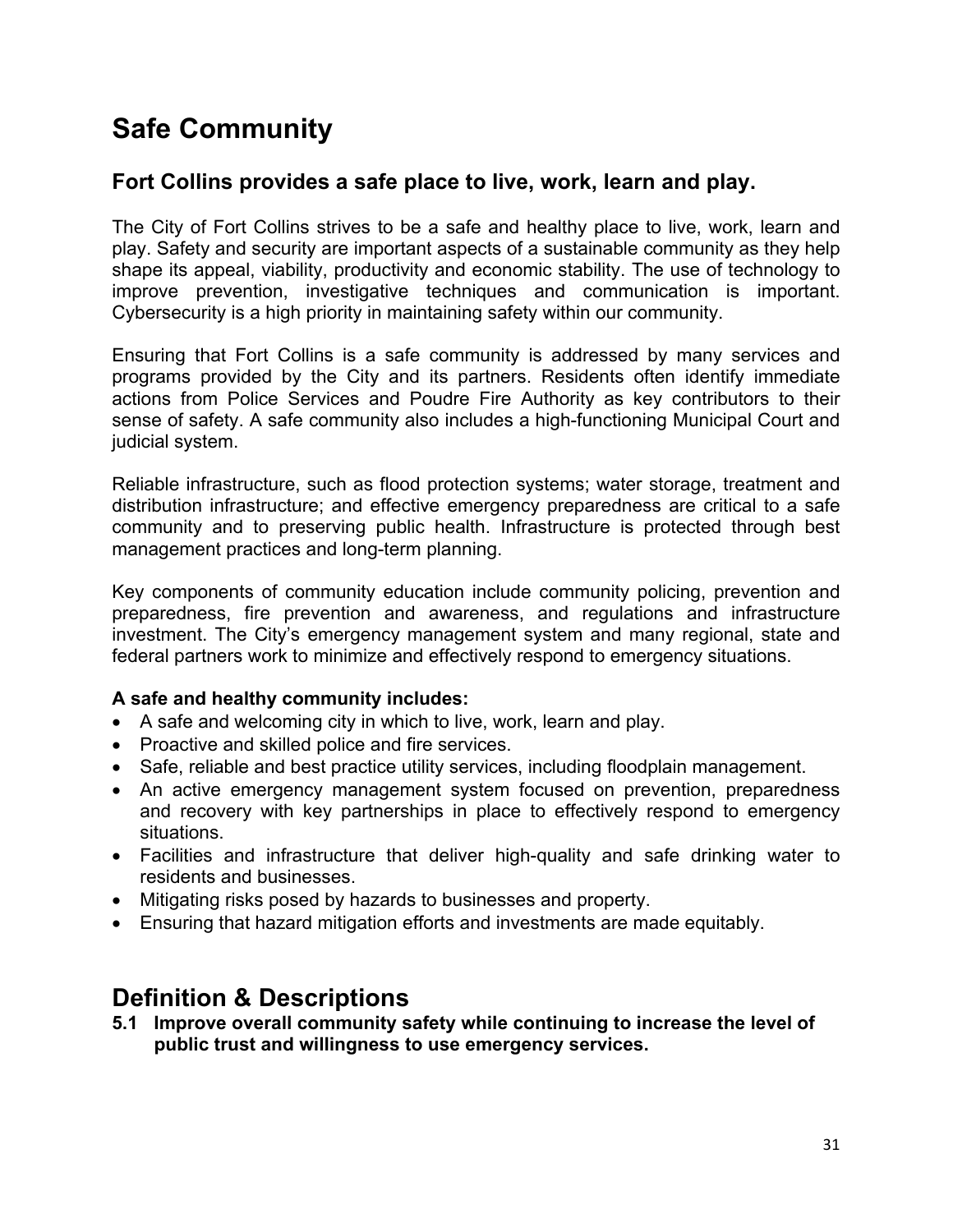- Local and regional coordination is essential to a safe community so that all emergency response teams are aligned and work collaboratively toward successful outcomes.
- With the recent launch of an in-house police academy, the City acknowledges its role in ensuring policing standards and practices reflect evolving community expectations.
- Local, regional and federal resources should be maximized to address safety issues.
- An increasingly diverse community requires new communication strategies and non-traditional partnerships to effectively build trust and enable residents to understand the resources available to help keep them and their families safe.
- Partnerships continue to support key enforcement and education programs such as animal control, mental health, substance abuse, detoxification, victim assistance, youth programs, bike safety, county jail and programs to reduce repeat crimes.
- As Fort Collins grows, City policies must focus on ensuring that Police Services is able to remain innovative and adaptable to effectively meet community expectations for public safety.

#### **5.2 Meet the expected level of policing services as the community grows and changes through innovative and non-traditional service delivery models.**

- As the community continues to grow, the type and volume of crimes and community needs and expectations will change, requiring additional police resources and skills to maintain and increase community safety.
- The City has seen early signs of success partnering with UC Health and Summitstone to address the increasing needs related to mental and behavioral health challenges in police calls.
- The City is experiencing increased severity and pervasiveness of illegal drugrelated incidences and human trafficking that are resulting in negative impacts on the community.
- The use of technology, such as body-worn cameras, and training related to the appropriate use of force helps maintain a high level of transparency and public credibility.
- To meet community expectations, Police Services needs to be nimble in responding to emerging needs, which include community policing, bike patrol, party enforcement and others.
- The fiscal challenge of increasing staffing levels in proportion to our growing population requires intentional focus on reducing inefficiencies and building capacity within the current workforce.

#### **5.3 Partner with Poudre Fire Authority to provide high-quality fire prevention, community risk reduction and emergency response services.**

- Fast response time is crucial to containing fire. Poudre Fire Authority's (PFA) goal is to be on scene 80% of the time within 7 minutes and 20 seconds.
- Public awareness and engagement, including school programs, community outreach and social media campaigns, support fire prevention.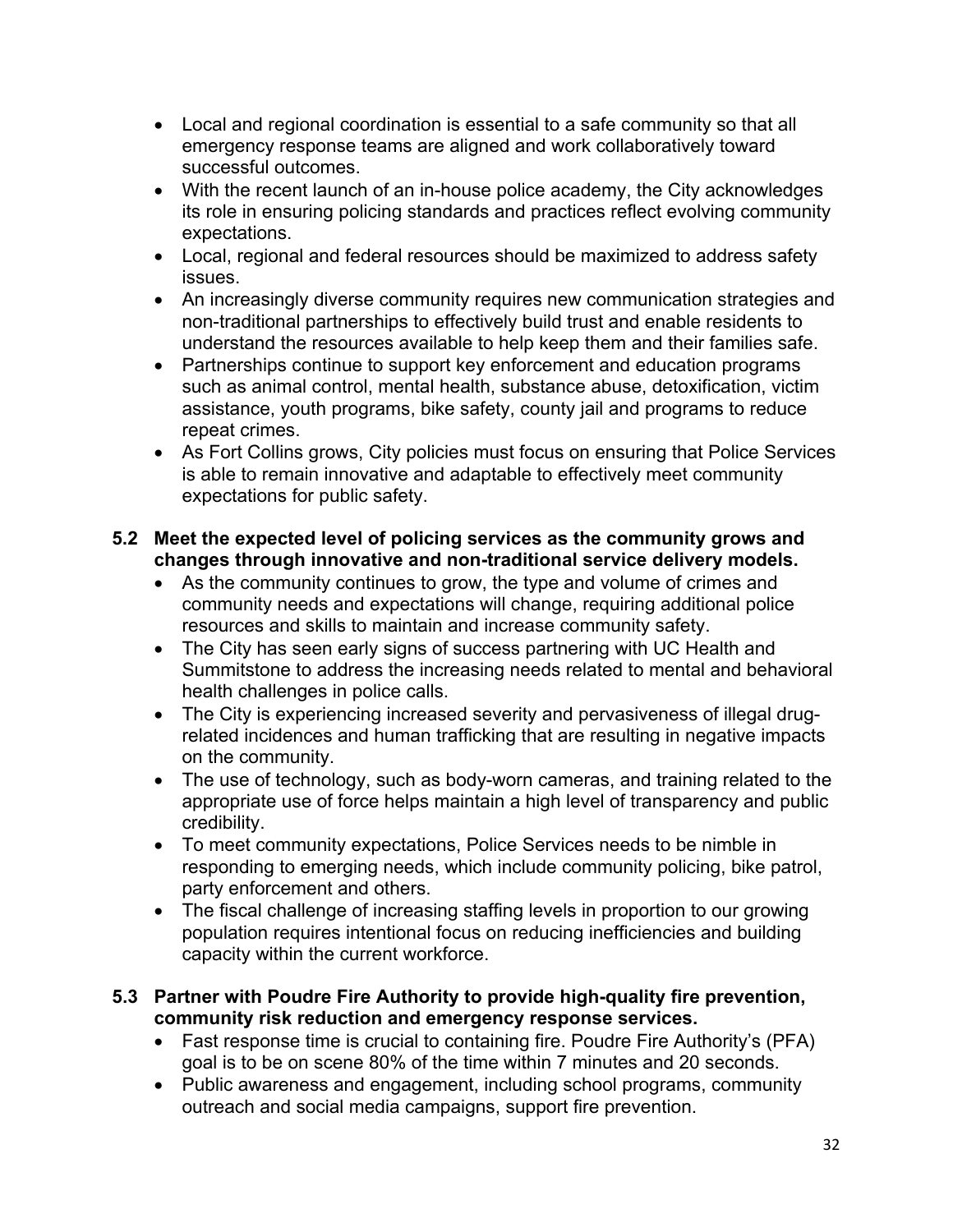- Development review services ensure that new construction, redevelopment and building activity are consistent with international and local codes.
- Our region has a history of wildfires that have a negative impact on our community and threaten private property, natural resources and water quality.
- The community's demand for emergency medical services continues to grow rapidly, challenging PFA to address demand growth through alternative response models and public education. PFA has one of the highest rates of survival from cardiac arrest in the nation and is dedicated to improving these chances even more.

#### **5.4 Provide ubiquitous emergency communication and comprehensive emergency preparedness and management.**

- The City's Emergency Operation Plan and Municipal Code is being updated to outline Citywide emergency mitigation, response and recovery plans for all hazards, and calls for ongoing training for staff and volunteers to effectively execute the plan.
- Continuity of Operations (COOP) plans enable City departments to understand best practices and strategies to support operational needs and the highest level of service delivery during times of crisis.
- Emergency planning, preparation and training should leverage federal and state resources and be done in collaboration with regional efforts.
- Efforts to improve coverage and technology enhancements are necessary to reduce gaps in cellular coverage that impact safety officials' and residents' ability to communicate during emergencies and large-scale response events.
- While having robust communication methods, the City has some gaps in its communication plans and support capabilities for traditionally underserved groups.

#### **5.5 Provide and maintain reliable utility services and infrastructure that directly preserve and improve public health and community safety.**

- Safe drinking water and wastewater requires up-to-date treatment facilities and well-maintained distribution and collection infrastructure.
- Water storage and conveyance systems throughout the Poudre and Big Thompson watersheds are critical to the City's ability to provide safe drinking water and are increasingly impacted by climate events such as drought, wildfire and flooding.
- Proper stormwater flow management is critical to the protection of people, property and the environment, especially within the 100-year floodplain.
- Approximately 1,000 structures are in the floodplain due to inadequate stormwater infrastructure.
- Reducing the flooding risk to private property and City infrastructure, as well as decreasing the number of flood-prone areas, will increase infill development opportunities.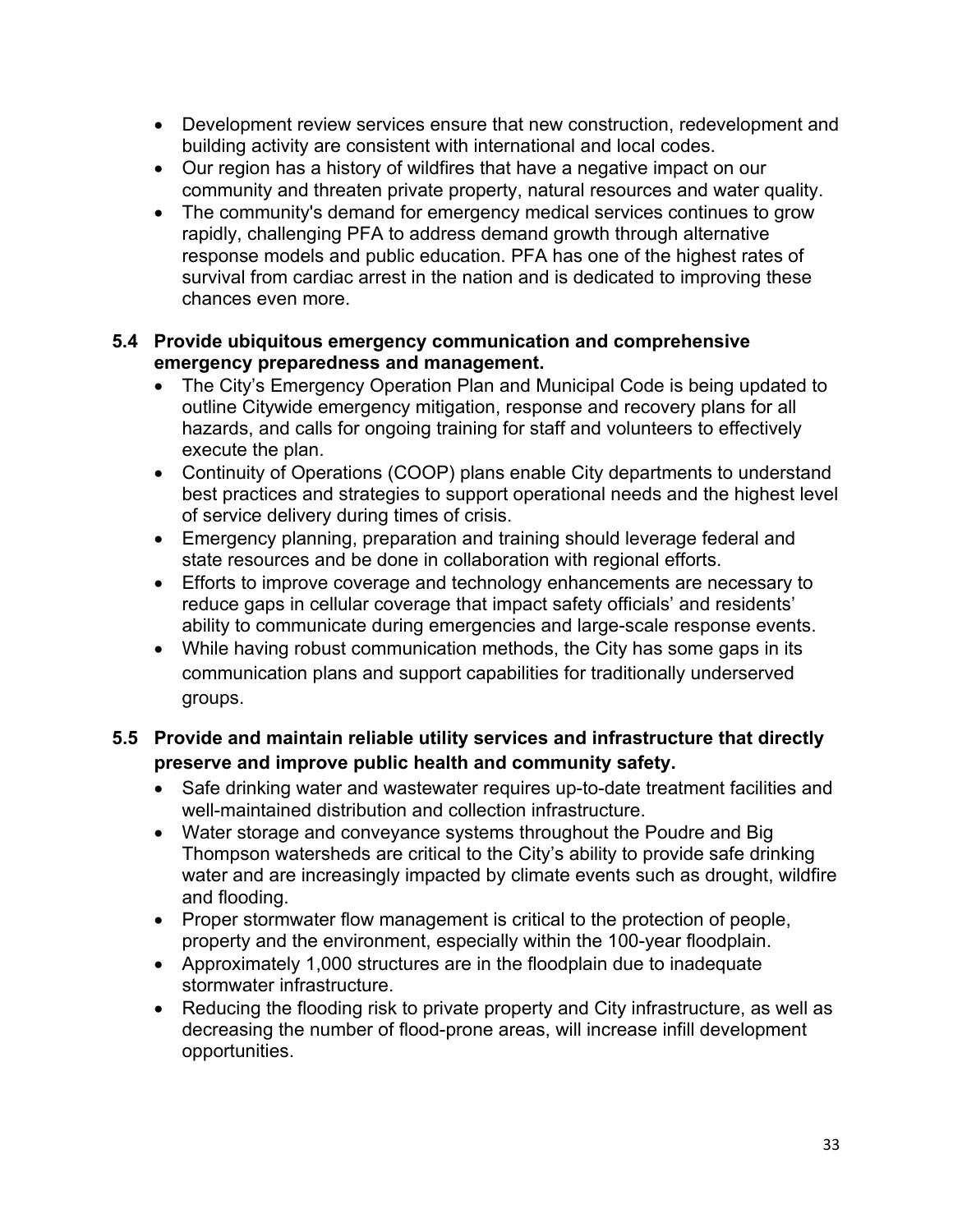- **5.6 Protect mission-critical physical and virtual infrastructure, in addition to sensitive data, against new and increasing cybersecurity threats.** 
	- Many City services are solely reliant on existing and evolving technology for the continuity of core operations and service delivery.
	- Cybersecurity continues to be increasingly important to protecting the City's assets and information and to protecting customer privacy.
	- Cyber audits and awareness training are a critical component of ensuring the City's ability to mitigate ever-changing threats from new operational technologies and growing cybersecurity attacks.
	- Understanding cybersecurity risks and threats, as well as learning how to detect them, is paramount for every employee to prevent negative impacts from malicious activity.
	- Cybersecurity plays a critical role in current efforts to update and centrally manage access control and camera management systems.
- **5.7 Reduce incidents of, and impacts from, disruptive and unwanted behaviors through working closely with the community's human service providers to offer creative approaches that balance compassion and consequences.** 
	- There is a need for increased access to mental health and substance abuse resources.
	- Fort Collins continues to experience an increase in disruptive behaviors, causing numerous challenges and frustration among visitors, business owners and residents.
	- Police, Municipal Court, Prosecution, Natural Areas, and Parks resources are disproportionately consumed by transient issues, reducing the level of service for other needs.
	- The negative impacts from illegal and unwanted behaviors continue to expand beyond the Downtown area more broadly across our community.

#### **5.8 Improve safety and security for City facilities and services through unified strategies and programming using enhanced technology, improved processes and staff training.**

- Municipal Court continues to experience an increase in security-related incidents that require police assistance. Current space constraints do not allow effective deployment of industry-standard security strategies for providing a safe and secure facility for customers, employees and residents. Multiple options are being examined, with a focus on balancing critical, immediate needs and long-term viability.
- Security controls for City facilities and operations have previously been managed by multiple systems. The City continues to transition all securityrelated programming into one centralized office (Emergency Preparedness & Security) with dedicated staff.
- Community safety and perception thereof while using Transfort, parks, recreation amenities and natural areas has a high impact on residents' use and enjoyment of these services.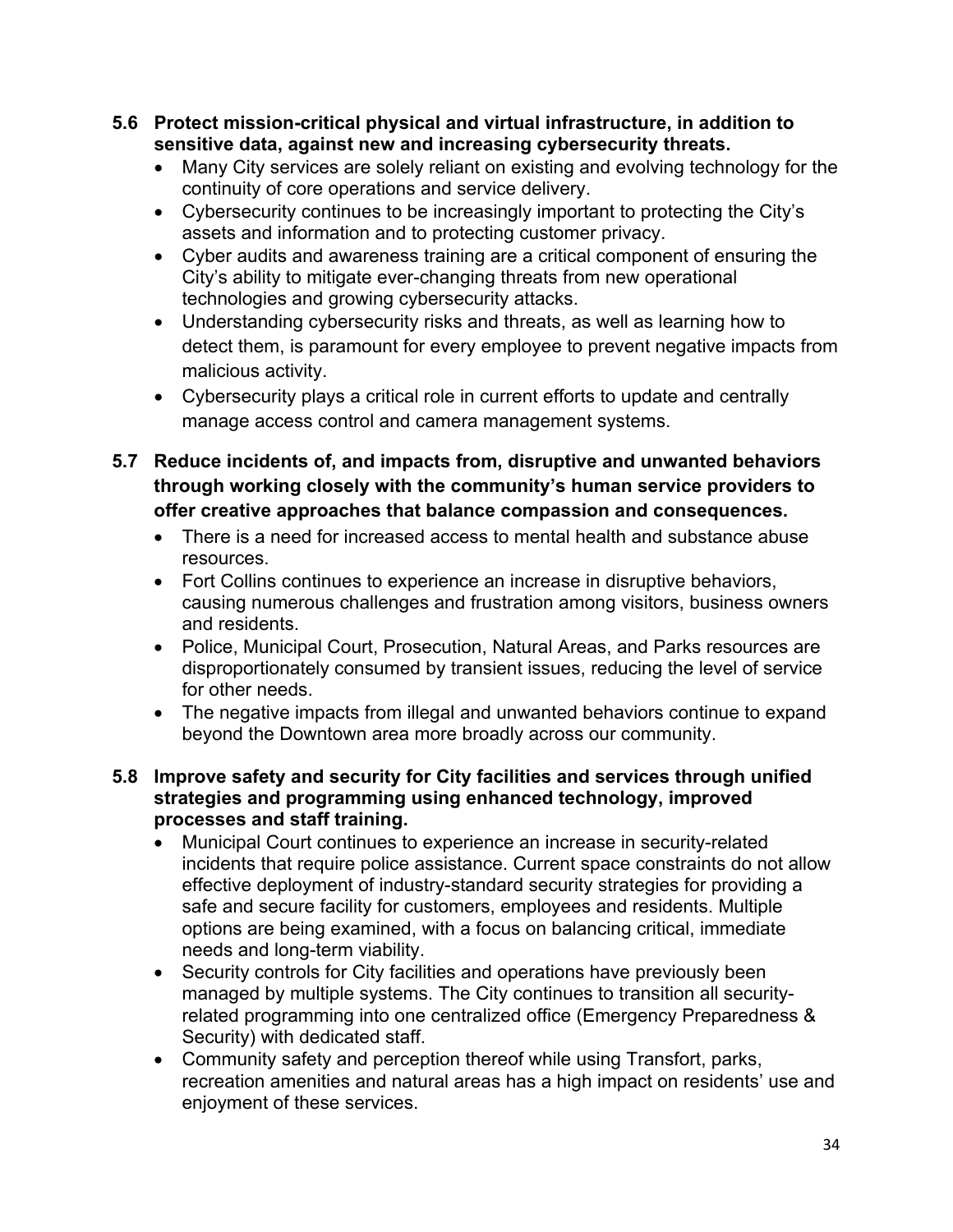#### **5.9 Provide innovative municipal court services that balance accountability and compassion along with ever-changing state regulations.**

- Fort Collins does not have an early intervention tool to address community needs that would provide defendants struggling with substance disorders access to specialized services, counseling and rehabilitative options.
- A restorative diversion approach focusing on education, peer accountability, and repairing harm for teens using vaping products, tobacco, marijuana and alcohol is needed to divert cases from the criminal justice system.
- Opportunities exist for cooperative sentencing when defendants have cases in both Municipal Court and the 8<sup>th</sup> Judicial District.
- State and federal legislative changes drive resource needs for additional probation, prosecution, contract substance counseling services, and judicial staff. State grant funding will be pursued by the Court Administrator to help offset costs.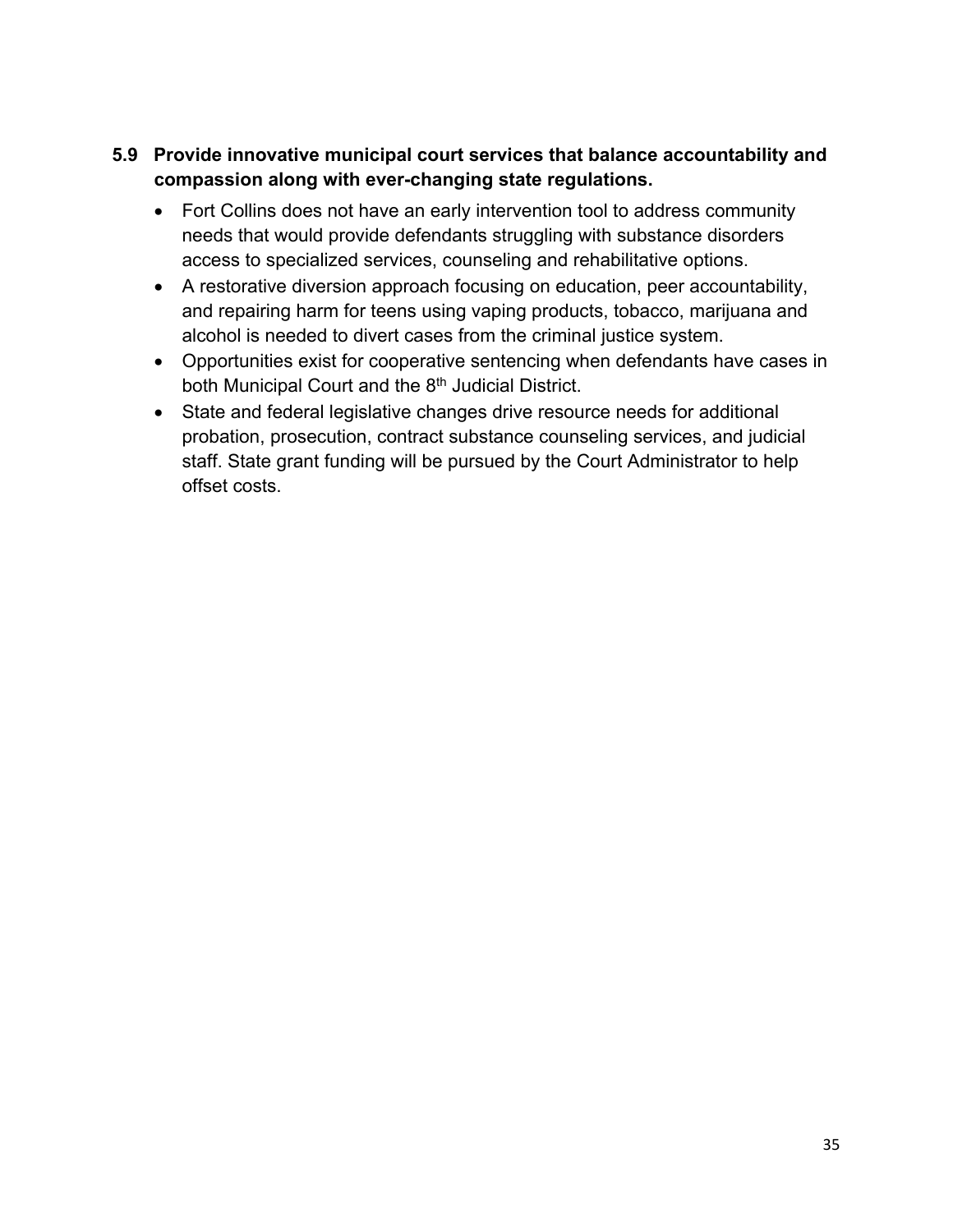## **Transportation and Mobility**

#### **Fort Collins provides a transportation system that moves people and goods safely and efficiently while being accessible, reliable and convenient.**

The transportation system is a key component for nearly all aspects of life in Fort Collins. The system provides the connecting fabric among residences, employment, schools, recreation and leisure, and commerce. It is critical for economic vitality (interconnected with land use), impacts to Our Climate Future plans and reports, improvements to air quality, and healthy living goals. It is also a key aspect of advancing City priorities around access and equity. The success of a high-quality and wellfunctioning multi-modal system is a community differentiator and reflected in quality-oflife performance measures.

The Transportation Master Plan, approved by City Council in 2019, describes six core components of a sustainable transportation network, all of which are intended to guide Fort Collins toward realizing the overall transportation vision over 20 years. These components provide a comprehensive framework for assessing current network conditions and inform where Fort Collins can enhance its mobility programs and investments to achieve broader-reaching outcomes. These components were closely evaluated and used to inform the strategic objectives of the plan as a method to focus on near-term actions. The six core components are:

- 1. Transportation Infrastructure: Planning a physical transportation network that supports multimodal travel.
- 2. Mobility & Travel Choices: Considering the role each transportation mode plays in shaping the Fort Collins mobility network.
- 3. Health & Equity: Ensuring the transportation network plays a key role in advancing social outcomes.
- 4. Innovation: Understanding emerging technologies and how new trends are influencing the movement of goods and people.
- 5. Safety: Eliminating serious injuries and fatalities on Fort Collins' roadways.
- 6. Sustainability & Resiliency: Shifting transportation away from creating harmful environmental impacts toward being a resource for improving environmental outcomes.

#### **A connected and mobile community includes:**

- Integrated land use and transportation planning and investments.
- Transportation facilities and networks that are multi-modal, reliable, affordable, efficient, connected and comfortable.
- Capacity and systems for effective traffic flow and minimal congestion.
- Programs that facilitate well-informed and sustainable travel-behavior decisions.
- Growing and leveraging changing transportation technologies.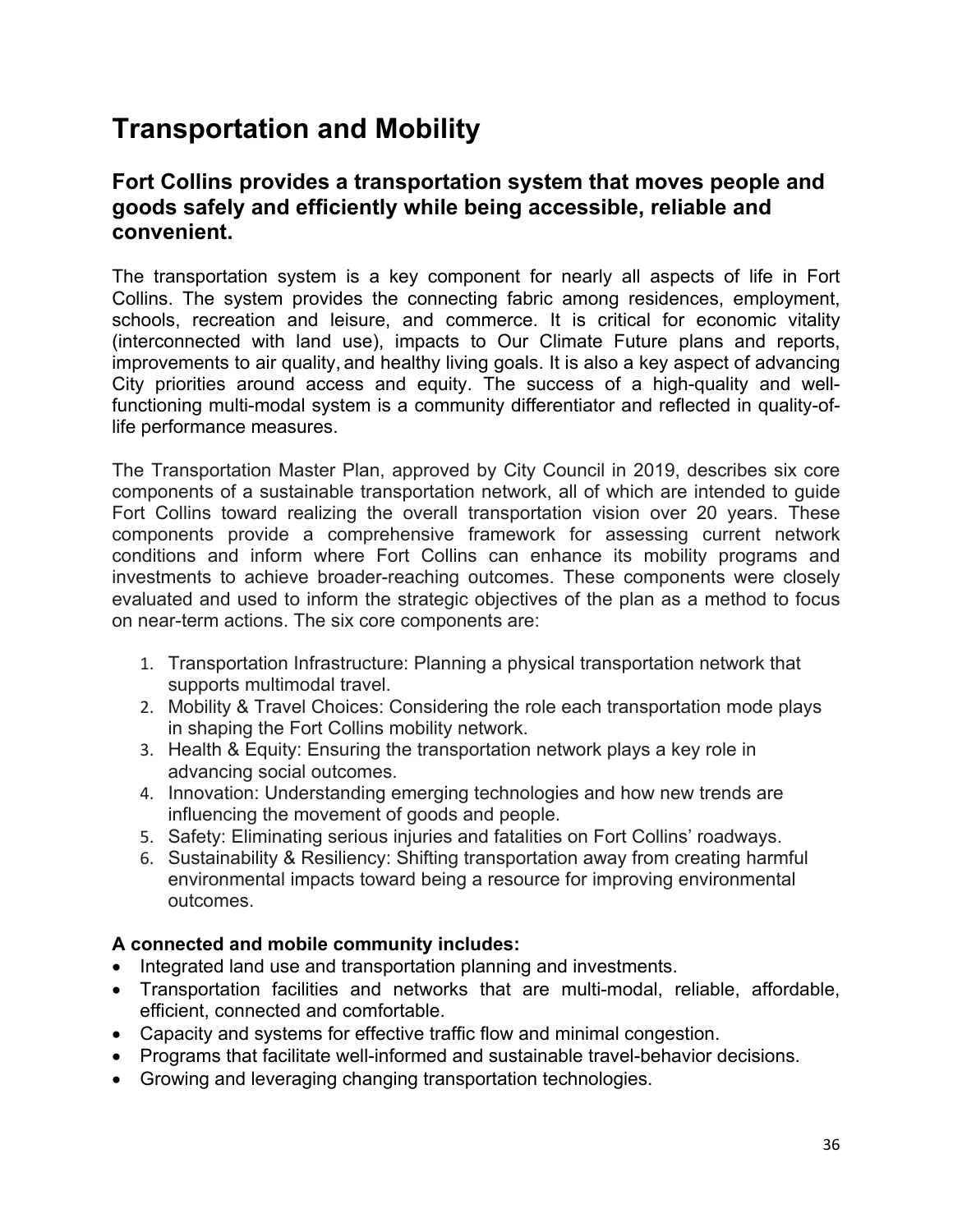## **Definition & Descriptions**

- **6.1 Improve safety for all modes and users of the transportation system to ultimately achieve a system with no fatalities or serious injuries.** 
	- In 2016, Fort Collins was the first public local entity to join the Colorado Department of Transportation (CDOT) Moving Towards Zero Deaths initiative. The proclamation reflects the City's commitment to the vision of zero trafficrelated deaths. This CDOT initiative is related to the national and international Vision Zero safety project. Appropriate programs, policies, educational resources and infrastructure improvements (e.g., accessible sidewalks, safetyconscious intersection design, and low-stress networks) work to increase traffic compliance while reducing the overall number and severity of traffic accidents.
	- Community awareness and education regarding collisions involving vulnerable road users including pedestrians, bicyclists and motorcyclists is a focus. School safety is a priority and requires community partnership.
	- Quality infrastructure is necessary to improve safety, including safe, accessible, well-functioning, high-quality intersections, streets, bikeways, sidewalks and trails.
	- Crashes have a negative impact of \$161 million annually in Fort Collins, borne primarily by the public at large.
- **6.2 Support an efficient, reliable transportation system for all modes of travel, enhance high-priority intersection operations, and reduce Vehicle Miles Traveled (VMT).** 
	- Commuting patterns experienced in Fort Collins have shifted to one-third commute out, one-third remain in the city, and one-third are workers who commute into Fort Collins from the region. Specific infrastructure projects (such as intersections) to improve safety, efficiency and reliability can have significant positive impacts. Continued focus on efforts to increase bicycling throughout Fort Collins will have benefits to other modes of travel.
	- Demand-management strategies can be effective in reducing traffic congestion and require a coordinated approach that evaluates the entire transportation system.
	- Train operations and associated delays through the city impact the predictability and reliability of the transportation system.
	- Technology should be leveraged to maximize system capacity and efficiency.

#### **6.3 Invest in equitable access to, and expansion of, all sustainable modes of travel with emphasis on growing transit ridership.**

- Creating opportunities for sustainable modes of travel for all people is a key piece of achieving vibrant neighborhoods, centers and corridors (e.g., 15 minute communities). Sustainable modes of travel include bicycling, micromobility (i.e., e-scooters), carpooling and electric vehicles.
- Currently, 74% of all trips in Fort Collins are people driving alone. A behavioral and cultural change is necessary to shift transportation modes.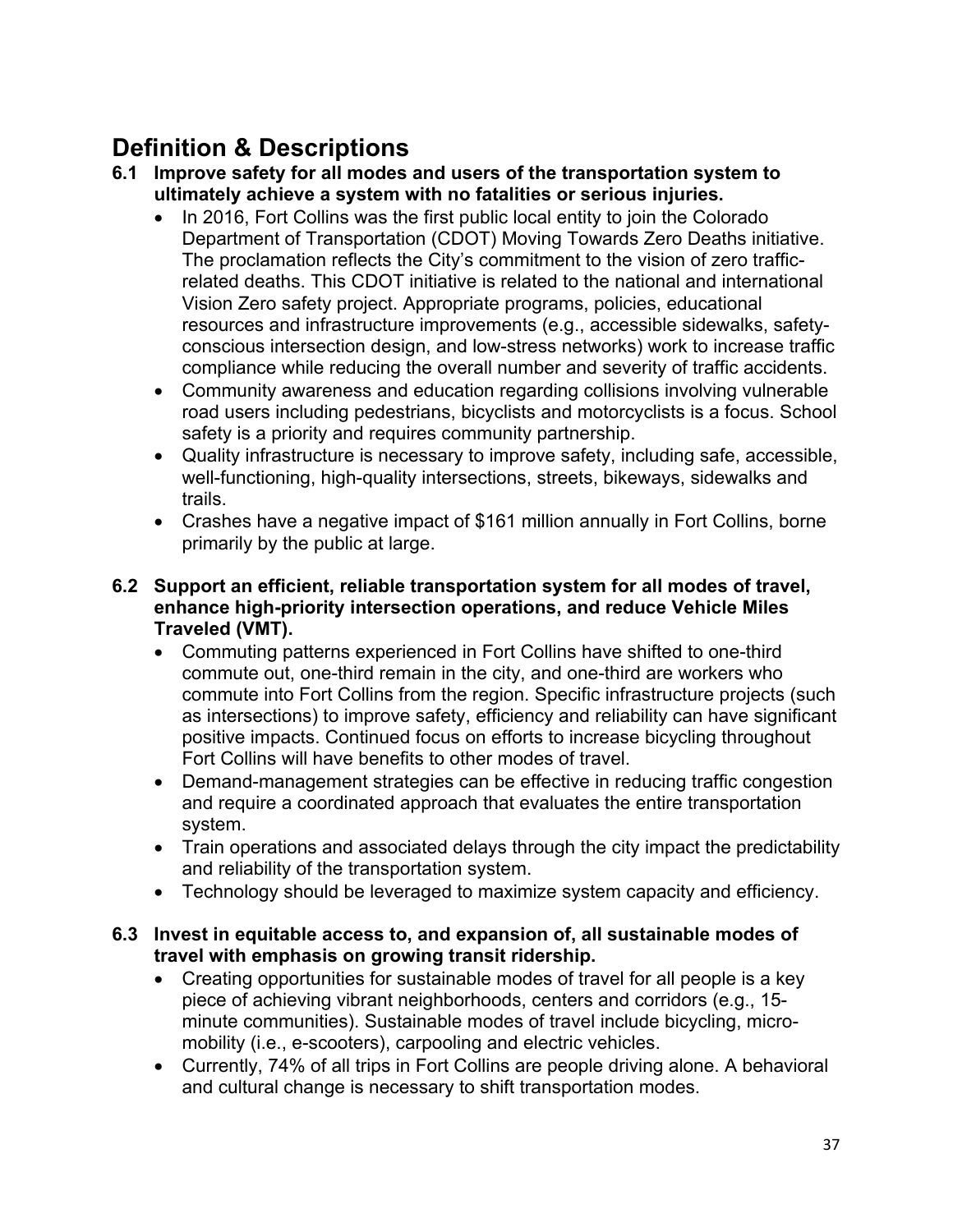- A fully functioning transit system requires a level of service that allows the rider to move throughout the community in a timely manner and works seamlessly with other modes of travel.
- The Transit Master Plan was updated in 2019 and calls for high-frequency transit and innovative approaches to expanding coverage to create additional high productivity and accessible routes.
- Electrifying buses, the City's fleet, and the community vehicle fleet is an important piece of reducing transportation-related emissions and will require associated infrastructure.

#### **6.4 Support and invest in regional transportation connections.**

- To date, regional partners (Larimer County, Weld County, Berthoud, Estes Park, Johnstown, Loveland, Timnath, Wellington and Windsor) and privatesector investors have contributed \$55 million toward the Colorado Department of Transportation project to add managed lanes to I-25.
- The remaining I-25 construction gap between Highway 56 and Highway 66 will require additional and creative partnerships with the state and federal governments.
- Due to limited highway capacity, regional roadway capacity, growing regional traffic volumes, and changing commuter flows, multi-modal options such as commuter rail, transit and other innovative regional solutions are becoming an emerging priority.

#### **6.5 Maintain existing and aging transportation infrastructure to keep the system in a state of good repair and continually address missing elements to meet community needs and expectations.**

- Street maintenance, high-functioning intersections, multi-modal facilities, and a complete sidewalk network are a high priority for the community.
- The cost of infrastructure maintenance continues to increase rapidly along the Front Range.
- Current design standards have an impact on project implementation and increase ongoing maintenance costs.
- The northeast quadrant of Fort Collins requires additional investment, including through capital expansion fees, for significant missing transportation facilities. Lack of such infrastructure may limit opportunities for affordable housing and business development that would meet the same quality and standards as the rest of the community.
- The City owns and maintains approximately 240 bridges, culverts and irrigation ditch crossings, many of which are in need of repair.
- As electric vehicles increase in market share, associated infrastructure becomes increasingly important.

#### **6.6 Manage parking supply and demand based on time and location in a sustainable manner.**

• Parking at key locations maximizes the effectiveness of integrated transit, bicycle and pedestrian solutions.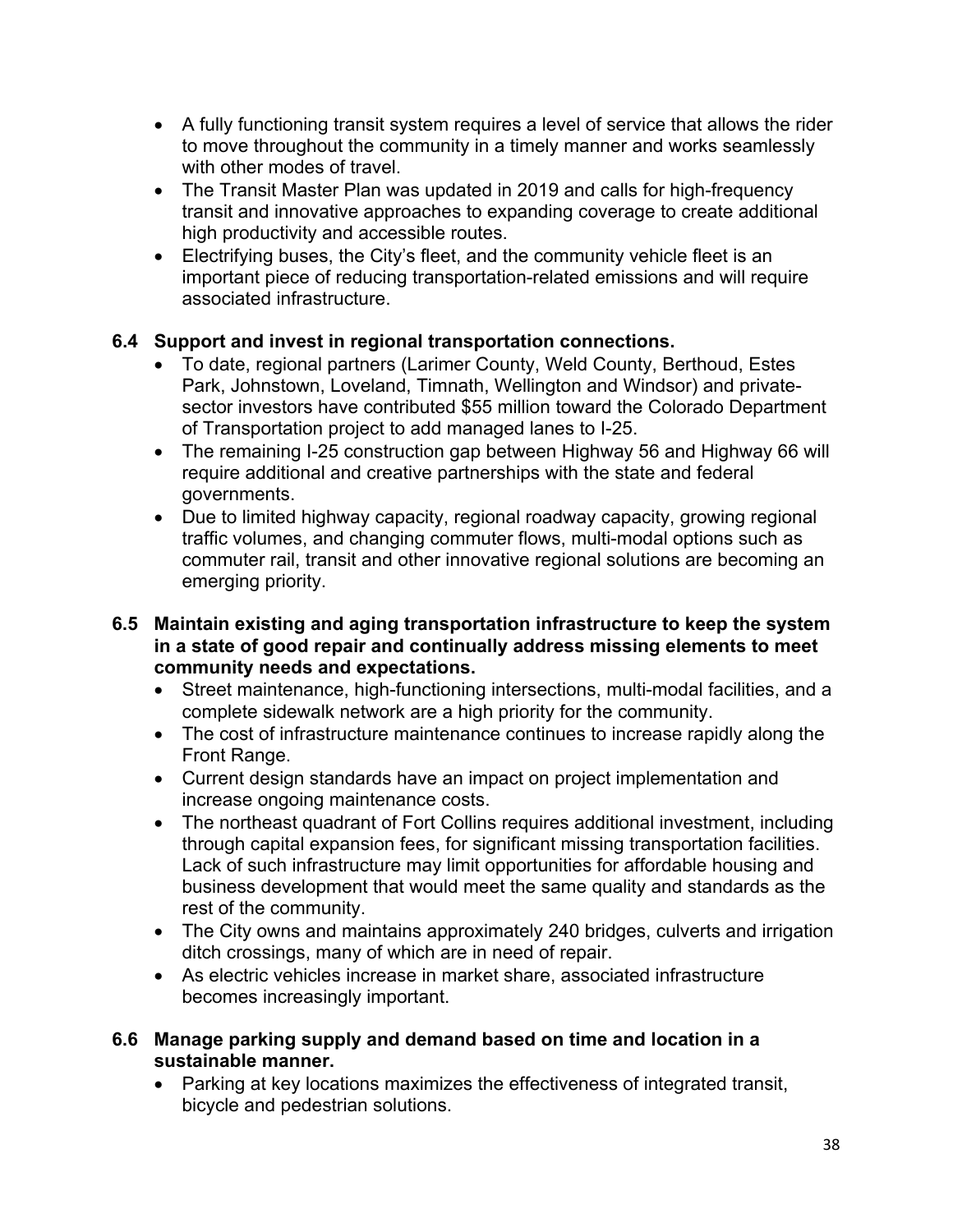- Access to convenient parking for people of all abilities is an important consideration.
- Successfully implementing transportation demand-management strategies should reduce automotive congestion and the increasing need for associated parking.
- Mobility hubs enhance last-mile access into neighborhoods from key parking locations and need consideration along future Bus Rapid Transit (BRT) corridors for deploying additional MAX-like services.
- Current Downtown pricing structures disincentivize parking in preferred longterm locations.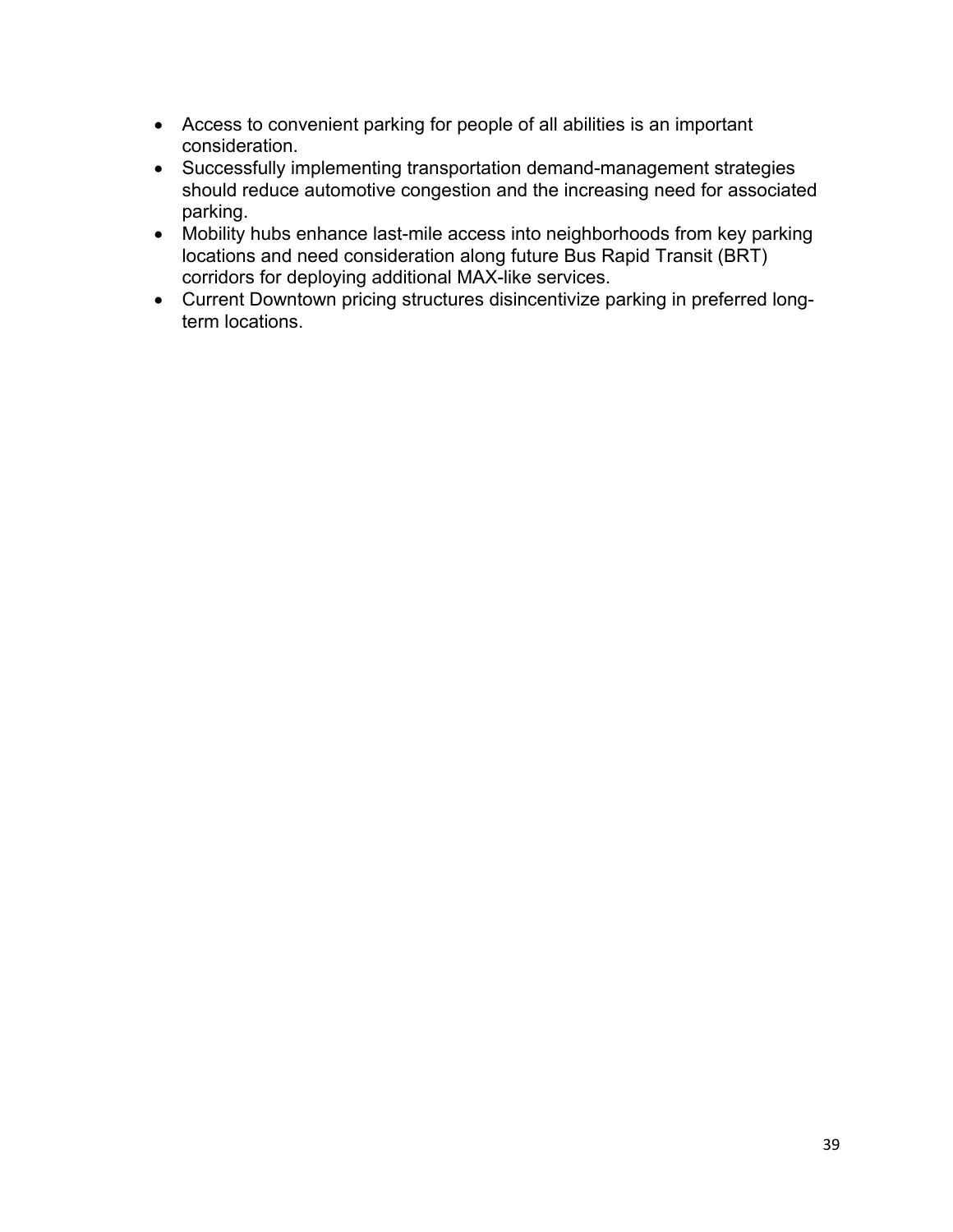## **High Performing Government**

#### **Fort Collins exemplifies an efficient, innovative, transparent, effective and collaborative city government.**

A high-performing government delivers services desired by the community through sound financial management; data-informed, transparent and collaborative decisionmaking; effective communication and efficient project management. To achieve this, the City attracts and employs diverse and competitive talent, retains its workforce through development and growth opportunities, and promotes intelligent risk-taking to address increasingly complex challenges. The City's vision, mission and values are reinforced at every level of the organization and guide its culture. Exceptional customer service that is responsive to the needs of residents and businesses is crucial in every interaction between the City and all members of the community.

Public participation and a transparent government are cornerstones of a highperforming community. The City values inclusive community engagement and involvement in the planning and decision-making process. It also collaborates and problem-solves with neighboring municipalities, Colorado State University, school districts, Larimer County, special districts, local organizations, businesses and community members.

Key Citywide processes have been identified, including leadership, strategic planning, budgeting, staff growth and development, and human resources that are aligned to develop an organization that listens to and engages the public, continuously delivers high quality services to the community and generates trust in and transparency of City business.

The City of Fort Collins systematically applies economic, environmental and social lenses to decision-making. The City is also committed to continuous improvement and performance excellence. Operational data and performance metrics, along with data from surveys, benchmarking, engagement events and face-to-face interactions, are analyzed and provide key insights for decision-making and strategic opportunities for improvement. The City budget reflects community values, challenges and opportunities.

#### **A high-performing government includes:**

- Effective and efficient local governance where all community voices are heard and valued.
- Fiscal sustainability and transparency.
- A collaborative and community-based approach to problem solving.
- Core processes that are consistently used across the organization.
- An organizational culture of continuous improvement in all areas.
- A systems approach, driven by data, to effectively solve problems, creatively pursue opportunities for improvement and develop innovative solutions.
- A workforce of talented people who care deeply about public service and building trust.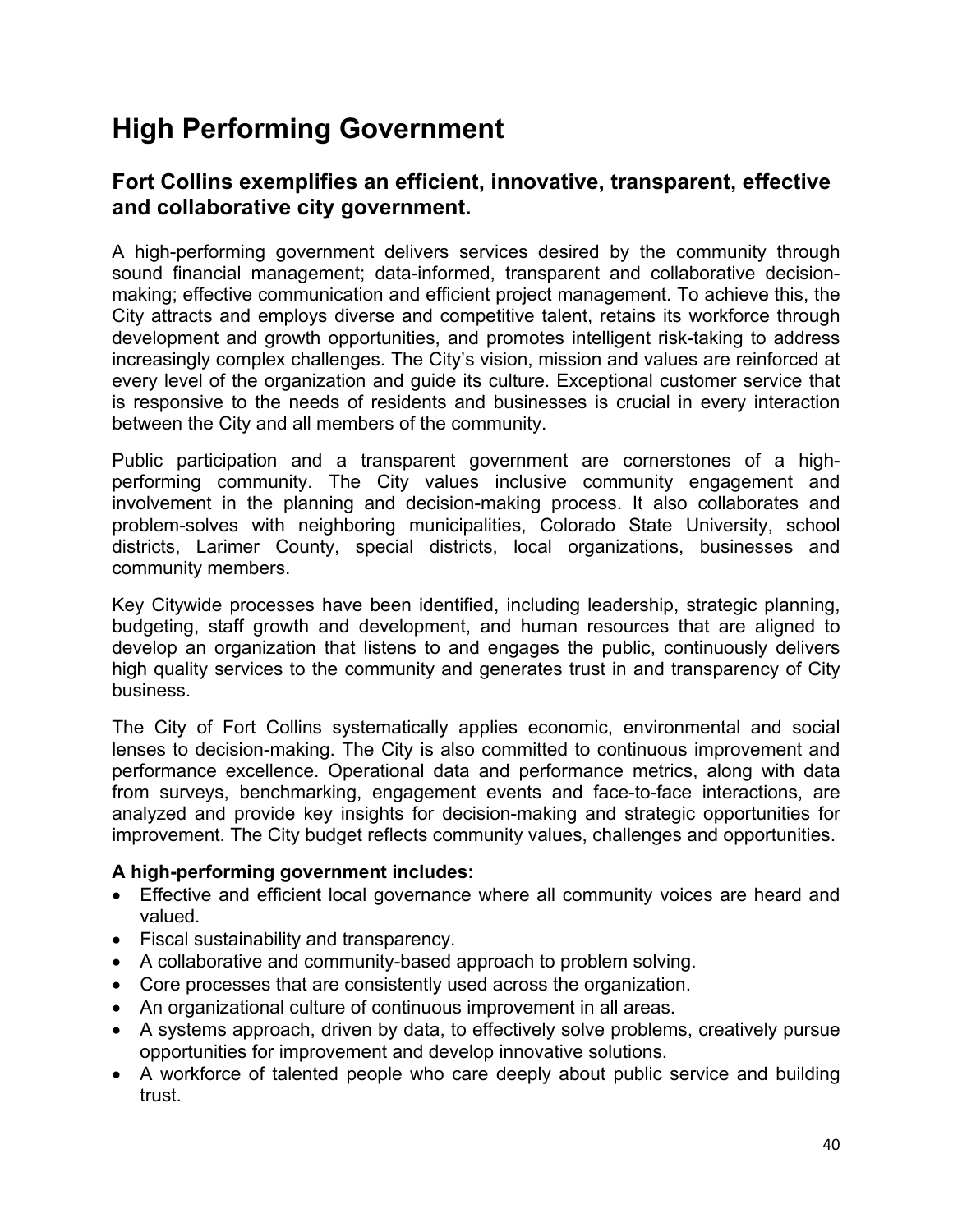- Promoting lifelong learning, volunteerism and philanthropy.
- Citywide strategies and standards for meaningful and inclusive involvement in governance and decision-making.
- Analyzing and balancing interconnections to advance economic, environmental and social sustainability, health and resilience.
- An organization that exemplifies commitment to the highest legal, ethical and regulatory standards.

## **Definition & Descriptions**

- **7.1 Provide world-class municipal services, while recognizing the importance of multi-sector relationships and partnerships at all levels.** 
	- Delivering exceptional service for an exceptional community provides a platform for co-creation that enables residents, businesses and non-profit agencies to help enhance Fort Collins and solve shared community challenges.
	- The City continues to implement systems and processes that improve services and resident satisfaction, as consistent with the City's performance excellence journey.
	- While the City strives to meet the needs of all community members, regulation, stewardship, voter-driven actions and other factors may dictate circumstances in which the City is unable to satisfy some residents and businesses.
	- As the organization has increased service delivery to the community, internal support services are strained to keep pace.
- **7.2 Maintain the public trust through a high performing Council, organizational transparency, legal and ethical behavior, and regulatory compliance.** 
	- City Council and the organization place a strong value on providing good governance and maintaining public trust, with a commitment to transparency.
	- In 2021, 59% of residents indicated the overall direction of the City was positive, which is above national and Front Range benchmarks.
	- The City continues to focus on fostering a culture of ethical behavior and embedding core values into the culture to reinforce accountability.
	- Oversight, coordination and collaboration are required for the City to comply with various federal and state laws and protections, such as the Americans with Disabilities Act (ADA), Title VI, and Fair Housing.
	- State and federal legal and regulatory environments are constantly changing and impact the City's operations, policies and liabilities.

#### **7.3 Engage the community more effectively with enhanced inclusion of diverse identities, languages and needs.**

• The City's public engagement strategy focuses on fostering an engaged community, equipping staff to successfully lead public engagement projects, prioritizing inclusivity and accessibility, reducing barriers to participation, and ensuring accountability and reciprocity in community engagement.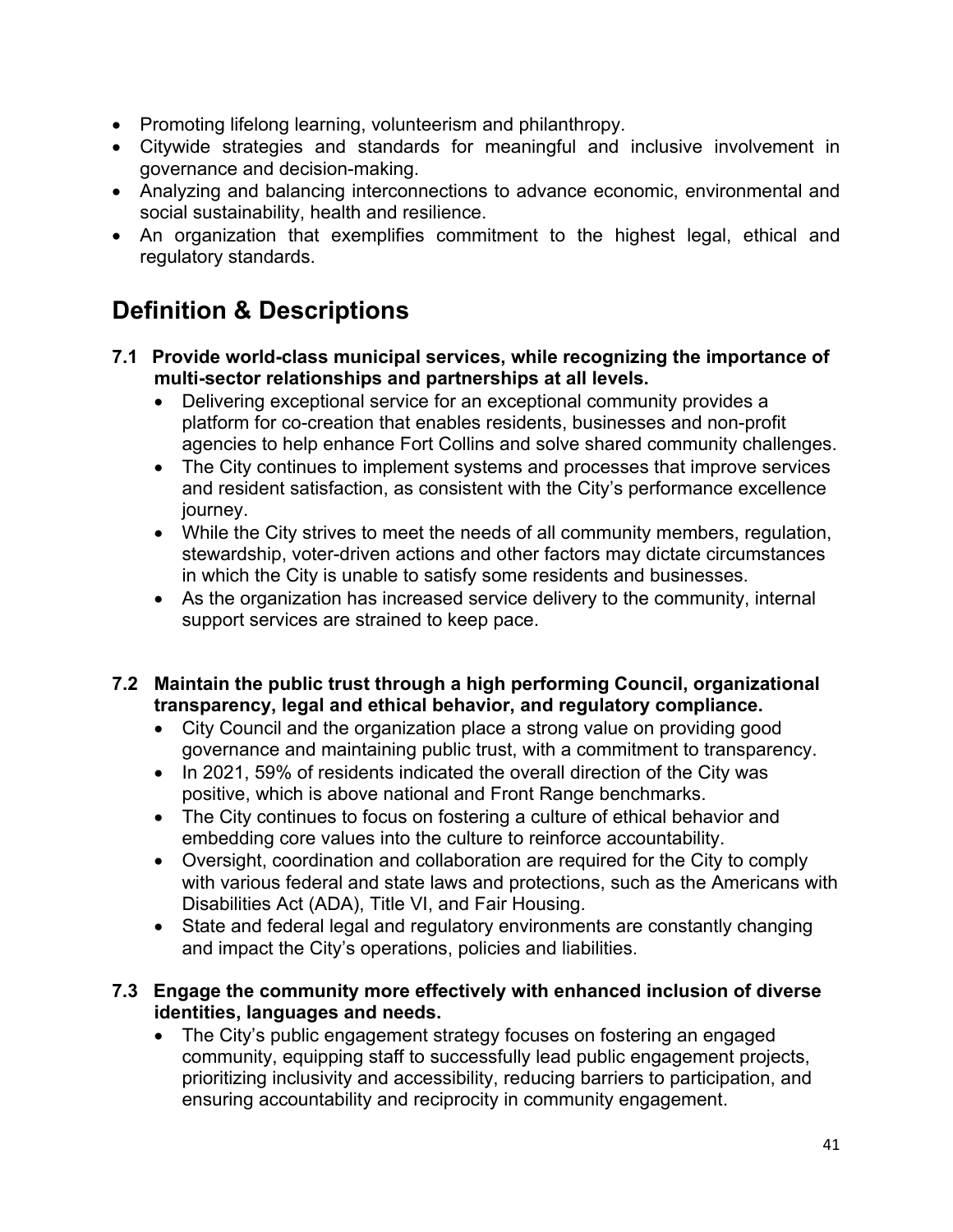- Fort Collins has a diverse mix of residents who desire meaningful engagement, trust and regular communication with their local government.
- Cultural and language gaps and limited time can be barriers to engagement.
- The City is seeing "engagement fatigue" with reduced participation in community outreach and stakeholders voicing concern about over-engagement and the pace and breadth of City initiatives.
- The City needs to continue to reimagine community engagement to reach the entire community in meaningful ways.

#### **7.4 Foster a sense of purpose, belonging and well-being in how we innovatively attract, develop and retain diverse talent to serve our community.**

- Challenges to attract, recruit and retain talent have increased exponentially in the region, requiring a competitive portfolio of total compensation and wellbeing offerings that include caregiving considerations. We need to identify what is needed for all and what customization is required for specific talent segments.
- Managers make a difference in the lives of their employees. An investment in managers enables them to lead the way in coaching, developing and retaining talent.
- Changing conditions have created a surge in employment movement. Adaptive and flexible practices and policies are required. Focusing time and funds in continuously developing and engaging our employees is critical to retention efforts and building an agile, digitally competent and confident workforce ready to meet evolving community needs.
- Diversity creates the potential for innovation, creativity and resourcefulness. The City organization must continue the focus to develop diverse talent pools and increase representation in the workforce and the leadership pipeline.
- Volunteers are a source of talent by building passive recruitment pipelines and extending what the City can provide to the community. Proactively supporting volunteer programs supports engagement, reinforces a shared sense of purpose, creates understanding and builds a resilient community.

#### **7.5 Foster a culture of physical and psychological safety, resilience, wellness and sustainability across the City organization.**

- The City's safety culture is one of prevention, mitigation, education, safe design principles and collaborative partnerships with departments across the City.
- The City offers a holistic approach to well-being for our workforce and their families by increasing engagement, impacting productivity and decreasing health care costs.
- Behavioral health contributes to psychological safety and resilience. As the City increases its diversity profile, resources and training for leadership and employees is paramount to creating safe workspaces and building resilience among our workforce.
- The unique wellness needs of a diverse workforce include a portfolio of comprehensive and inclusive benefits. This includes access to preventative and healthy lifestyle education, training and resources.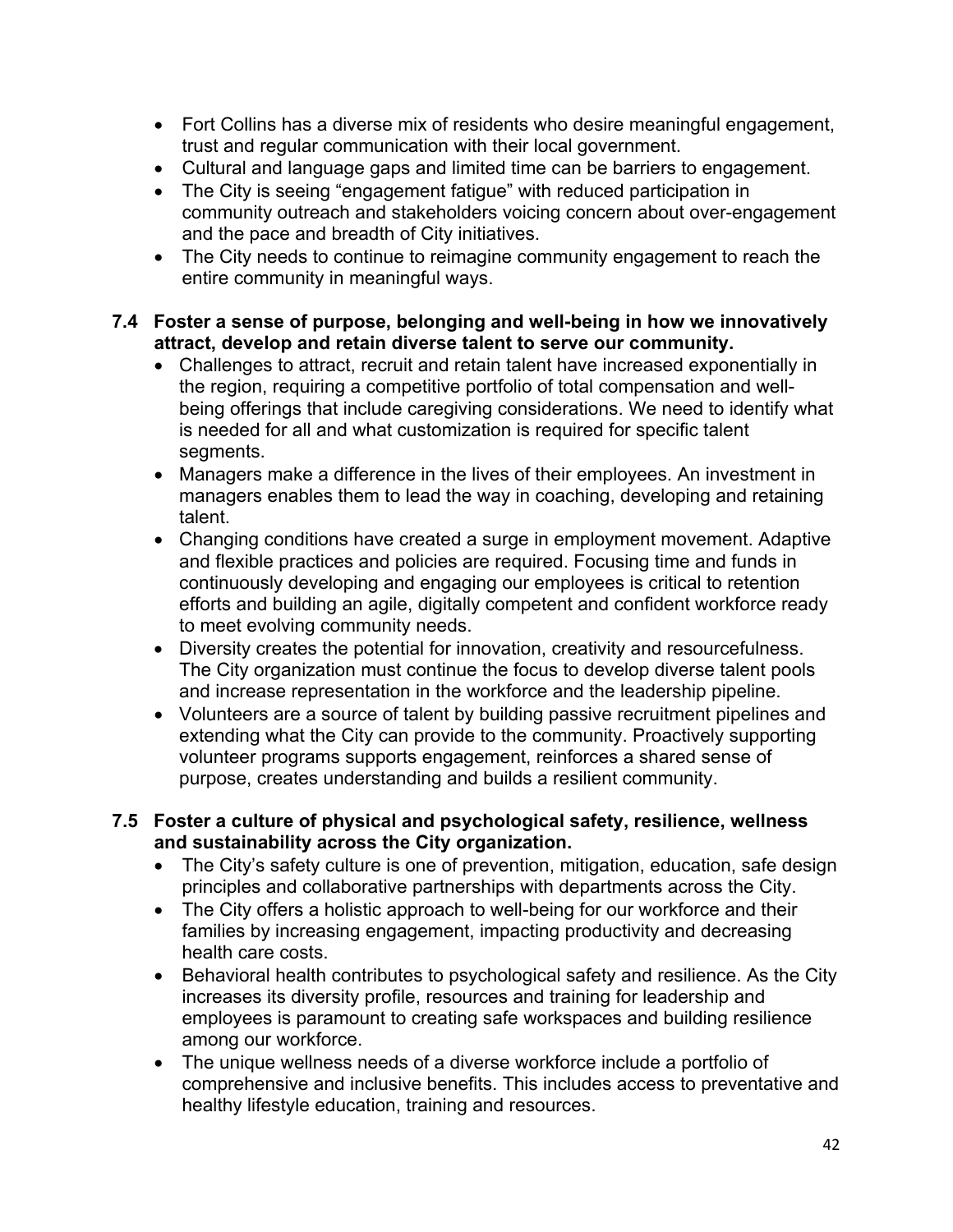- The City views it as critical to lead by example in sustainability. The Municipal Sustainability and Adaptation Plan calls for focused effort in improving resilience, protecting public lands, conserving water, reducing waste and carbon emissions, and supporting staff. Accelerated projects include energyand water-efficient buildings and facilities and reducing municipal waste.
- **7.6 Optimize technology, data analysis and process improvements to innovate, guide decisions and enhance service delivery.** 
	- As large data sets become more readily available for analysis, the City needs to evolve its business practices and partner with the community to make best use of that data.
	- The City recognizes the need to identify and refine benchmarks, which help to determine exceptional performance levels and targets from regional, national and global comparisons across industries.
	- The City lacks a coordinated approach to fully integrate and deploy advanced information and connected technologies to help manage key infrastructure, public health and safety systems.
	- Developing a systematic approach to "smart cities" thinking, including how to best use data and artificial intelligence, can produce better outcomes for residents and businesses.
	- In 2021, 2,217 hours of staff time and \$72,093 were saved through performance improvement work led by the City's FC Lean program. Additional opportunities remain in the organization.

#### **7.7 Address current and long-term projected gap between available revenue and resources, and what is required to meet service levels set by adopted plans.**

- Increasing community demands, staffing required to provide services to a growing population, and inflationary costs are pressuring the City's reserves as revenue growth slows.
- The 2019 Long Term Financial Plan indicates that long-term total expenses are expected to grow at 3%, while total revenues are expected to grow at 2.1%. The City has explored revenue diversification options and continues to evaluate potential causes and solutions.
- Various areas across the City lack sustainable funding for enhanced resourcing and investments, including transit, parks, transportation infrastructure, housing that is affordable, and climate goals.

#### **7.8 Evaluate the City's assets and infrastructure to most effectively prioritize funding that best maintains and protects those investments, while improving the customer experience.**

- Tools and systems that support capacity planning and capital asset needs, monitor asset life and condition, and schedule repairs (based on optimal asset lifecycle cost estimates) may improve the effectiveness of asset management.
- Virtual assets, such as software licensure and data, are also critical to delivering City services and require consistent cycles of replacement and maintenance.